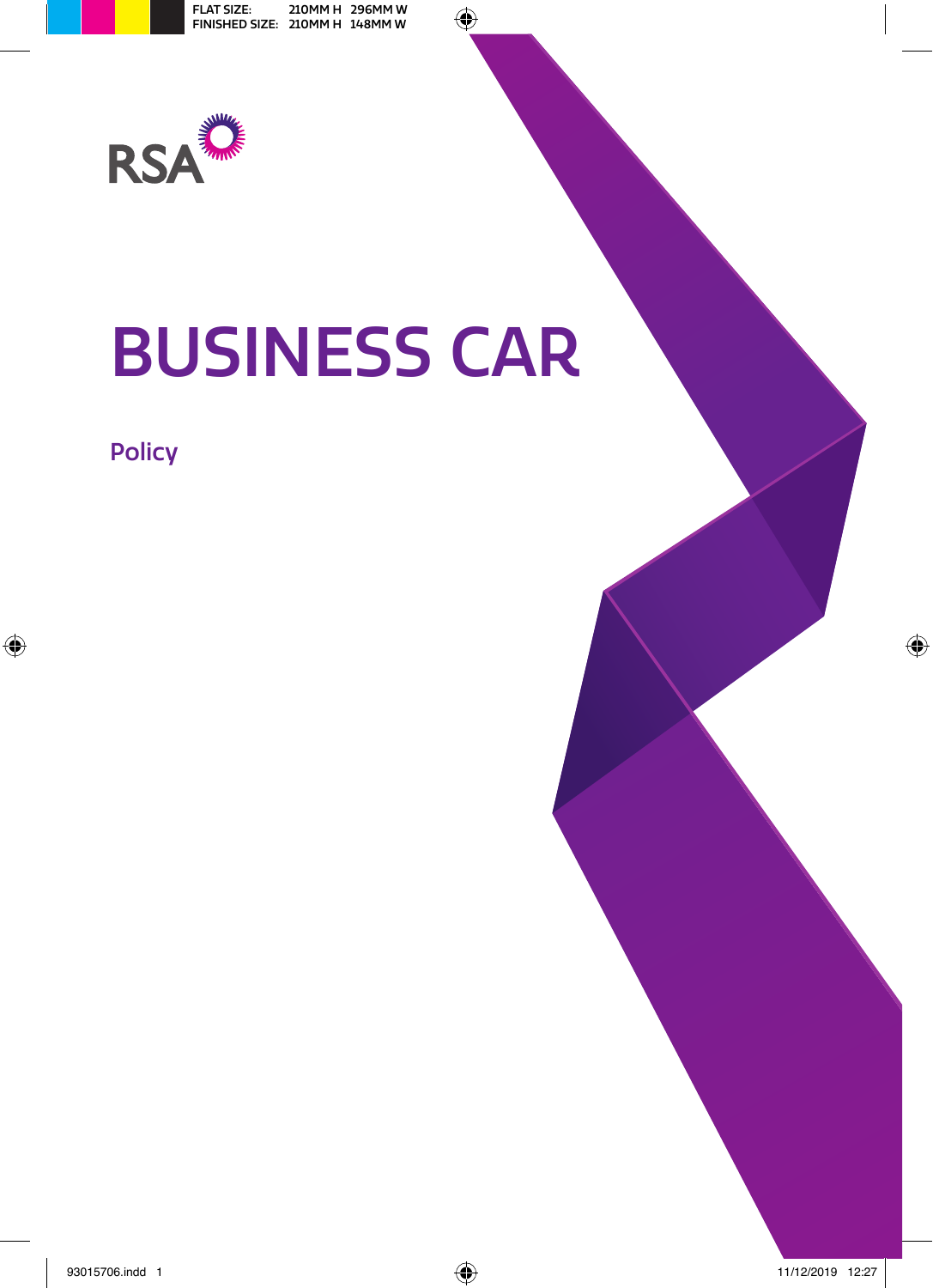## Claims Helplines

#### (available 24 hours a day, 365 days a year)

| Claims Service                         | 0345 300 4006        |
|----------------------------------------|----------------------|
| Claims Service for Accidents<br>Abroad | +44 (0) 330 102 4115 |
| Windscreen Replacement                 | 0800 783 4695        |
| Legal Assistance Helpline              | 01455 251500         |

(for your protection, telephone calls may be recorded and monitored)

## Claims Service

During office hours (09.00-17.00 Monday to Friday, excluding bank holidays), the claims helpline can be used to register your claim, and request recovery and replacement vehicle services.

At any other time, the claims helpline can be used to request recovery services for you or your vehicle. Our service provider can ask you for details of your claim to enable us to contact you during office hours.

## Windscreen Replacement

If you who have selected Comprehensive cover, you can take advantage of our priority service. We will repair or replace your windscreen anywhere in the country without affecting your no claim discount. If you have selected Third Party Fire & Theft cover you can benefit from this service at a discounted rate.

## Legal Assistance

Immediate and confidential access by phone to a team of legal consultants who will give you advice and guidance on any motor-related matter.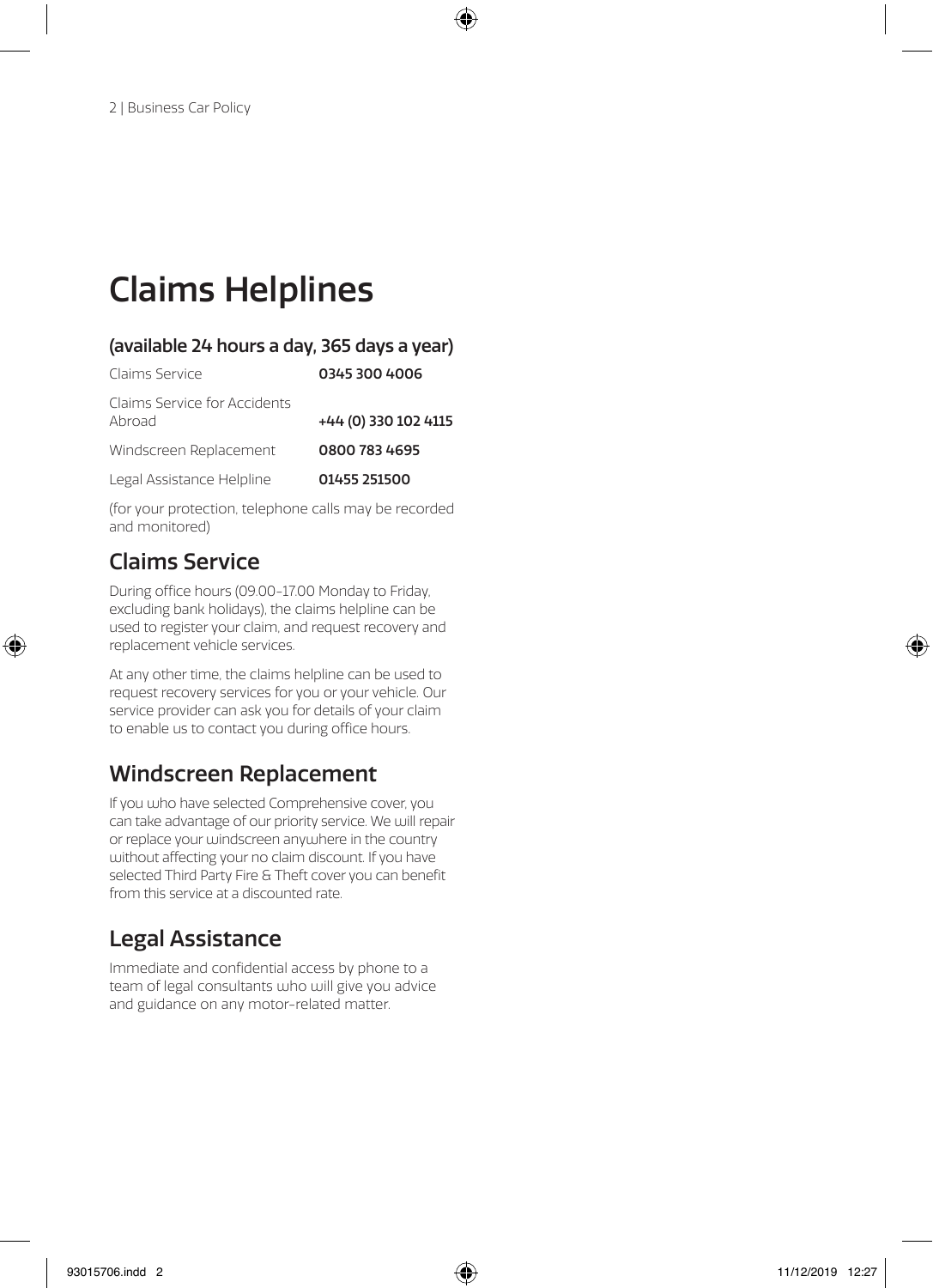## **Contents**

| Section                                                           | Page |
|-------------------------------------------------------------------|------|
| What you should do in the event<br>of an accident or theft        | 4    |
| What our Claims Helpline and<br>Priority Repairers have to offer  | 5    |
| How to use the RSA windscreen<br>replacement service              | 7    |
| How to make your car more secure                                  | 8    |
| What to do if you are taking your<br>car abroad                   | 9    |
| What to do if                                                     | 10   |
| Other useful points                                               | 10   |
| Legal Assistance Plan                                             | 11   |
| <b>Definitions</b>                                                | 14   |
| Section 1 - Loss or Damage to the<br><b>Motor Vehicle</b>         | 18   |
| Section 2 - Liability to Third parties                            | 22   |
| Section 3 - Driving Abroad                                        | 25   |
| Section 4 - Other Clauses                                         | 26   |
| Section 5 - Conditions Which Apply to<br>Your Whole Policy        | 29   |
| Section 6 - Exclusions Which Apply to<br><b>Your Whole Policy</b> | 33   |

| Section                                  | Page |
|------------------------------------------|------|
| Section 7 - No Claim Discount Protection | 35   |
| Section 8 - Legal Assistance Plan        | 36   |
| <b>Complaints Procedure</b>              | 47   |
| How We Use your Information              | 43   |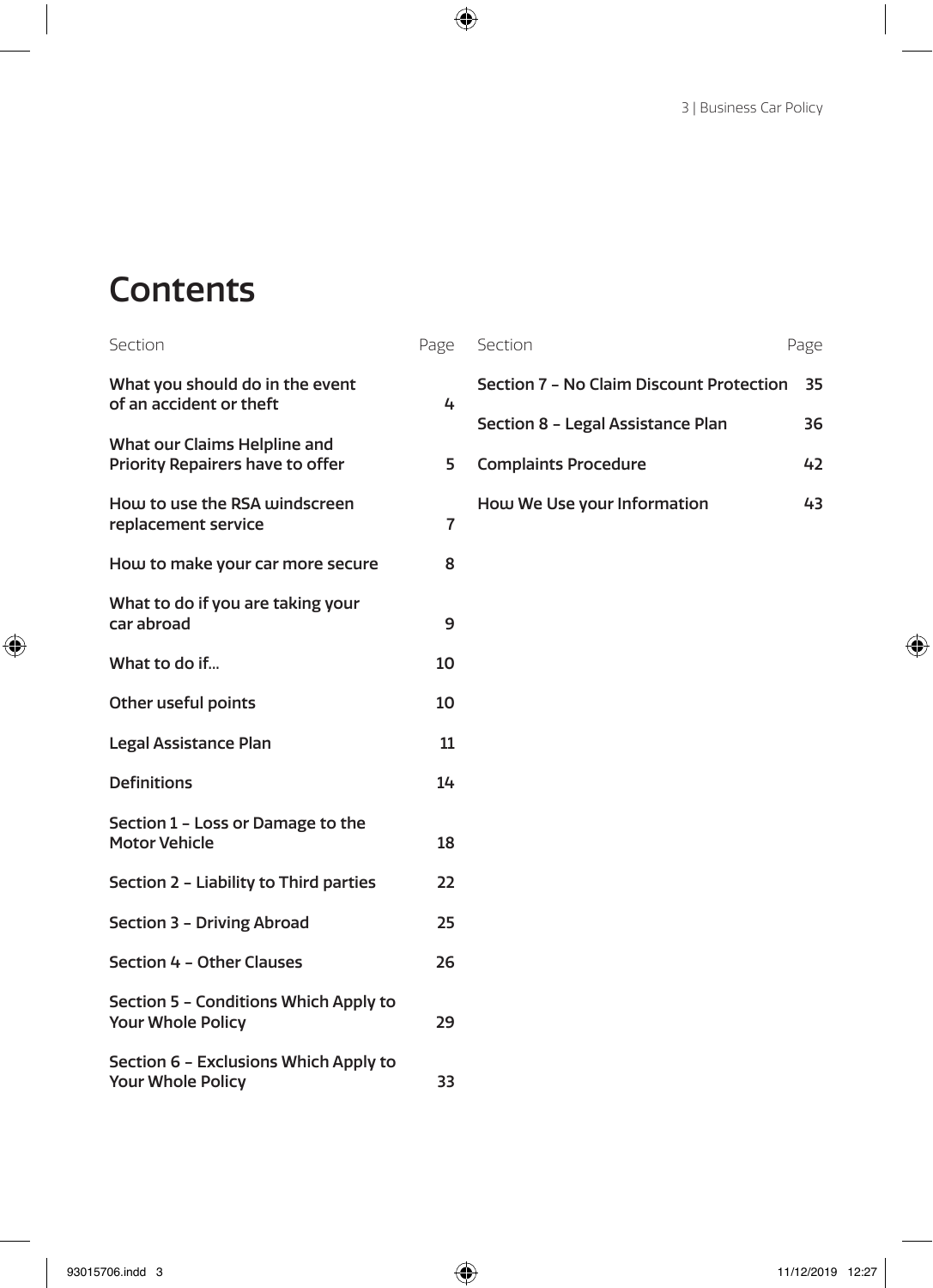## What you should do in the event of an accident or theft

Naturally, we hope you don't have an accident, but if you do, you may find the following advice useful:

- 1 People are more important than property and your first priority should be to check whether anybody is injured and attend to them, seeking medical help if necessary.
- 2 Always stop if you are involved in an accident and exchange the following information:
	- Names and addresses (including those of any eye witnesses)
	- Insurance companies and addresses (including policy numbers if known)
	- Vehicle registration numbers.
- 3 Do not admit you are to blame or offer any payment.
- 4 Draw a diagram of the accident scene. This should include the position of the vehicles before, and after the accident, the road layout, any obstructions to your or other road users' vision, the position of any witnesses and anything else which could be relevant to the cause of the accident e.g. speeds and distances involved, or the weather conditions.
- 5 IF ANYONE IS INJURED you must produce your Certificate of Motor Insurance to the police or to anyone who has reasonable grounds for requiring it. If you can't do this at the scene of the accident you must produce it and report the accident to the police within 24 hours.
- 6 In an Emergency, phone our 24 hour Claims Service.
- 7 In other circumstances, phone our 24 hour Claims Service Helpline or your Broker/Insurance Adviser as soon as possible after an accident.
- 8 If you receive any letters or documents about the accident, please send them unanswered to us.
- 9 In the event of theft of your car, you must report the incident to the Police and obtain a crime reference number as soon as possible and phone ourselves, your Broker or usual Insurance Adviser.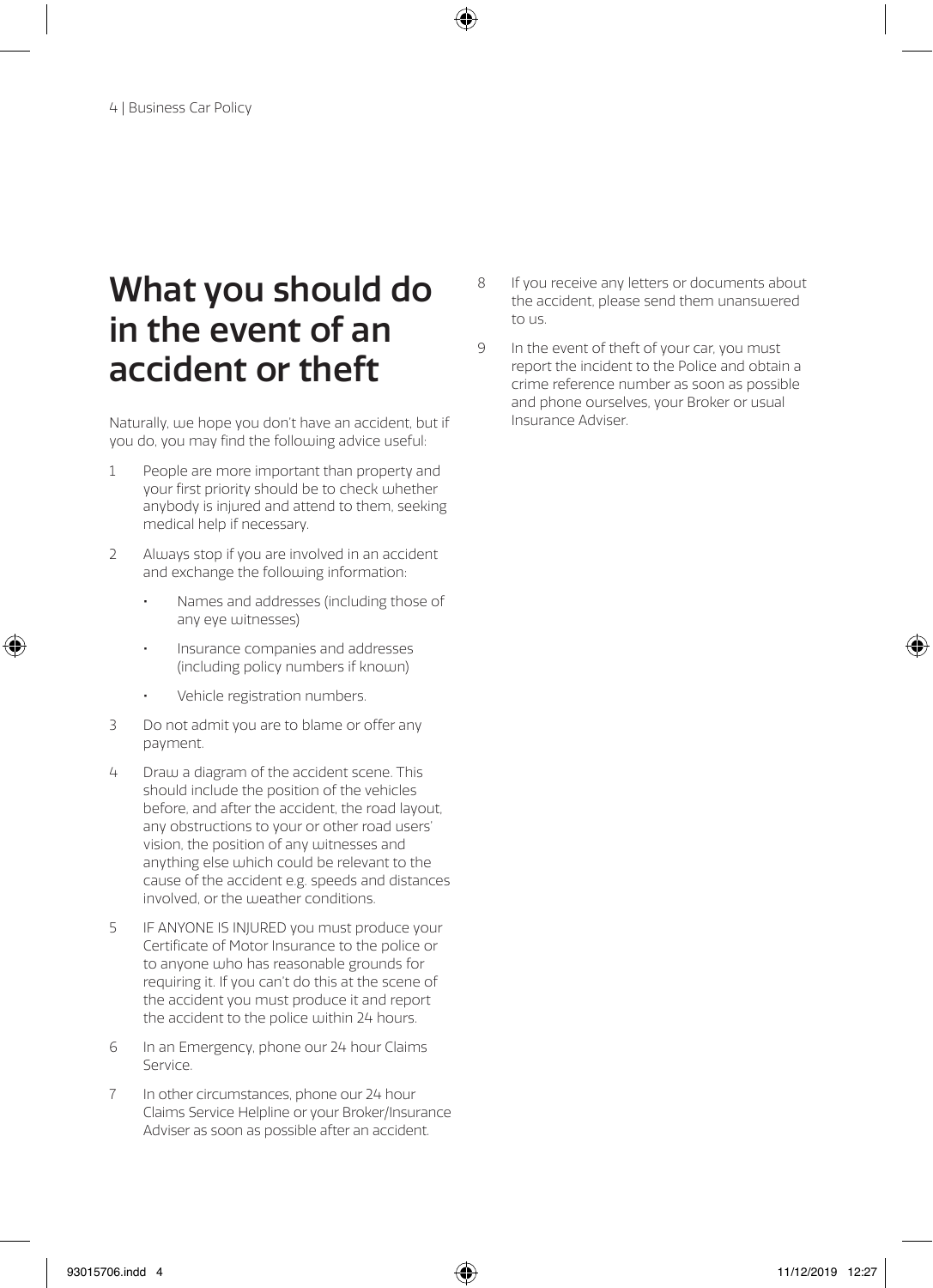## What our Claims Helpline and Priority Repairers have to offer

## In an emergency...

If your car is either stolen, or immobilised/ unroadworthy (incapable of movement or illegal to use on a public highway due to it's damaged condition) due to an accident, fire, attempted theft or vandalism, we have arranged the following services:

- 24hr Accident Recovery Service
- 48hr Replacement Vehicle (within the UK only)

(to be eligible for the replacement vehicle, the driver must be 18-80 years old with a full licence if you have Comprehensive cover, or 21-80 years old with a full licence if you have Third Party, Fire and Theft cover).

All you have to do is call the 24 hour Claims Service Helpline on 0345 300 4006.

Our service provider usually arrives within an hour of initial contact and will be on hand to transport you and your passengers to your home or intended single destination within the UK, up to a maximum distance of 50 miles from the recovery location. If they are unable to arrange transport, our Service Provider will arrange overnight accommodation. Providing your vehicle is repairable, our service provider will then take your vehicle to your nearest recommended repairer to be assessed.

To help keep your business on the road, we will arrange for you to have a Replacement Vehicle for 48 hours. Please note this is not a courtesy vehicle and so will not be available when a roadworthy vehicle is in for repair.

## If your vehicle is damaged but roadworthy

Our Claims Service Team will provide advice and assistance to help you get your car back on the road as quickly as possible and repaired to your complete satisfaction.

We take pride in the claims service we offer to our customers. Where your policy provides cover for damage to your vehicle use have a network of recommended repairers.

If you use one of our recommended repairers we will:

- collect your damaged vehicle free of charge
- commence the repair process as soon as your vehicle arrives on the premises
- provide a lifetime guarantee on all repairs safeguarding any existing warranty you may have.
- if repairable, fix your vehicle, clean it inside and out, and deliver it back to you
- provide a temporary hire car (Class A vehicle supplied, for example, a small 3 door hatchback) at no extra charge if you have Comprehensive cover
- provide insurance for the temporary hire car provided whilst yours is being repaired.

Any temporary hire car provided by us is intended to keep you mobile whilst the repairs are carried out and is not meant to be equivalent in terms of the size, type, value or status of your car.

We will not be able to provide a temporary hire car if you are involved in an incident whilst abroad.

If you chose not to use one of our recommended repairers, it will not affect your right to claim. However we may not be able to arrange any of the above benefits.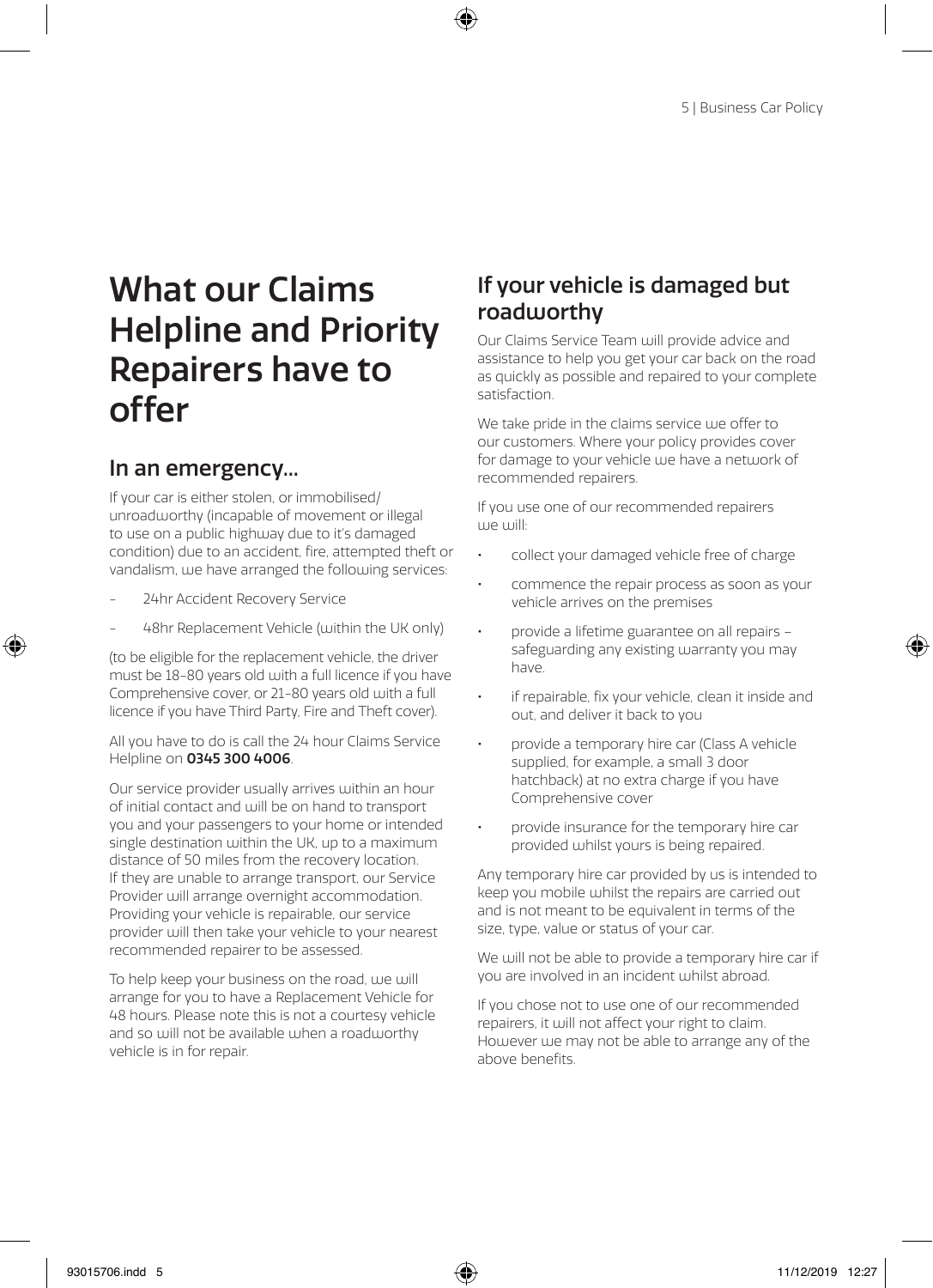We will:

- require a written estimate which we must approve prior to repairs commencing
- require the damage to be assessed by one of our own engineers
- not guarantee any repair even though we may pay for those repairs directly

In the event of a claim, please call 0345 300 4006 to access our recommended repairers.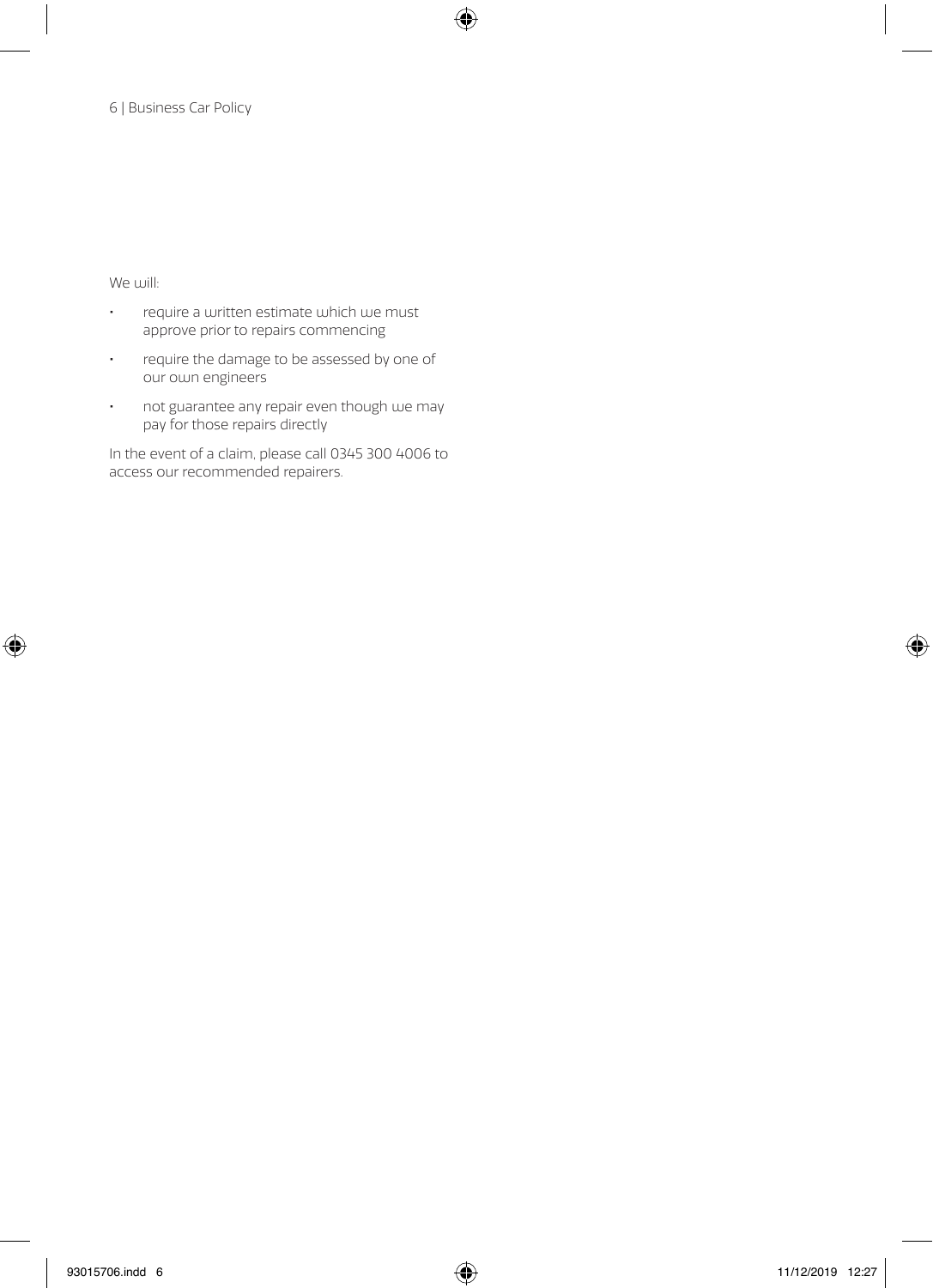## How to use the RSA windscreen repair/ replacement service

A shattered windscreen can be both inconvenient and expensive to replace. Therefore uje have negotiated a priority service with a glass replacement provider for customers who have chosen COMPREHENSIVE cover. A glass replacement provider will repair or replace your windscreen anywhere in the country, 24 hours a day, 365 days a year.

If your windscreen is fitted with an Advanced Driver Assistance System, our glass replacement provider will reset this, at no additional cost, as part of the windscreen replacement service and as a condition of your policy.

In the event of an emergency simply call them on the FREEPHONE number below.

Windscreen excesses are shown in your schedule. You will be responsible for the excess and VAT (if you are registered), all other costs will be charged direct to us.

Whether your windscreen is replaced or repaired it will not affect your hard-earned No Claim Discount.

Whether at the roadside or with our glass replacement provider, please remember to produce your current Certificate of Motor Insurance.

The use of any other windscreen supplier will not affect your right to claim.

If you have third party fire & theft or third party cover, you can still use the 24 hour priority glass replacement service but you will have to pay the full cost of any glass replacement. However, as a RSA customer you will be entitled to discounted prices. Simply show your RSA Certificate of Motor Insurance to obtain your discount.

#### RSA - freephone 0800 783 4695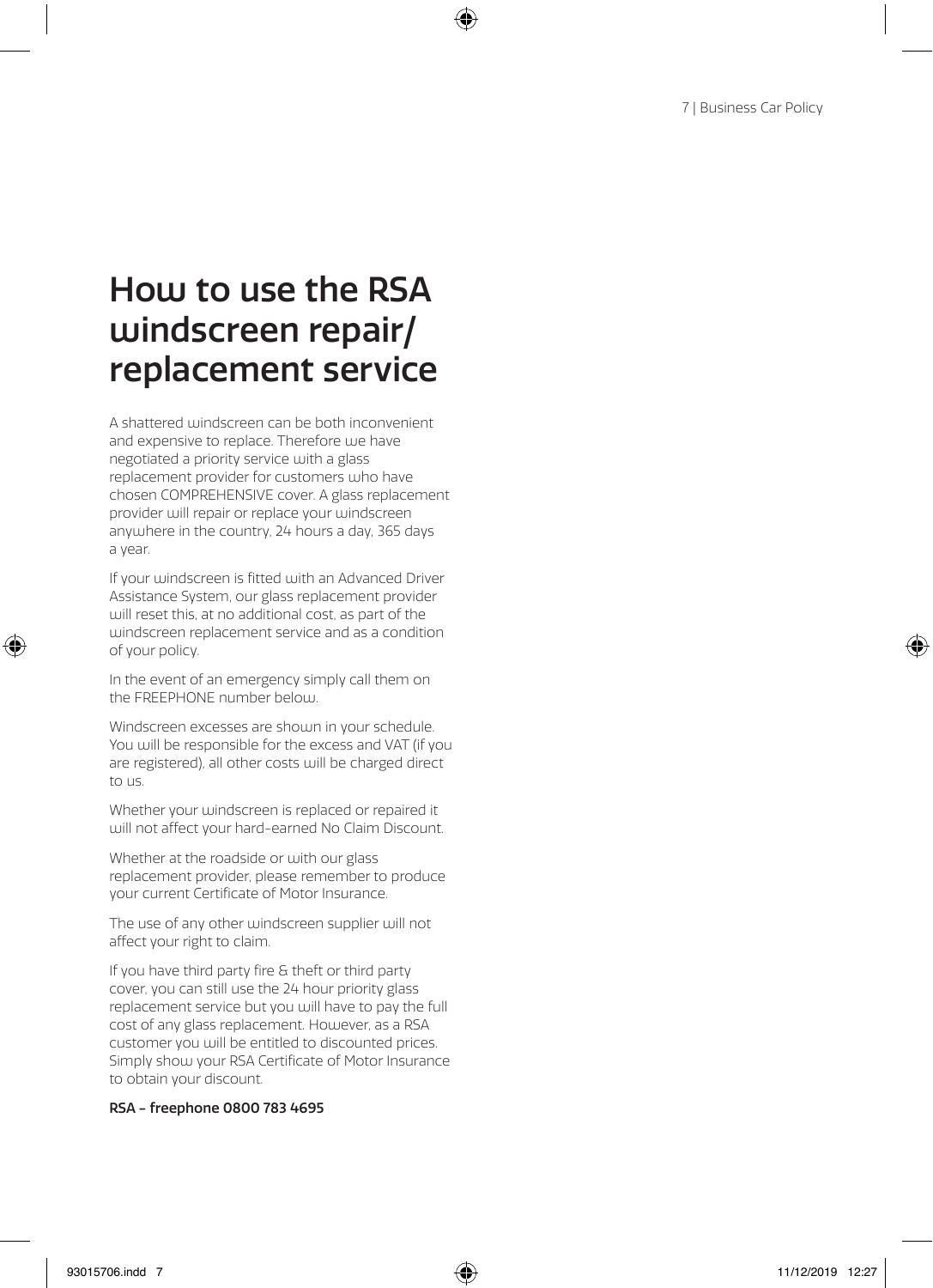## How do you make your car more secure

With vehicle crime escalating, even in more rural areas, it has become increasingly important to protect your vehicle.

We have therefore compiled a list of simple measures which you can take to reduce the risk of vehicle crime:

- Always lock your car doors and shut the windows whenever you leave your car, even if it is on your own driveway or in your garage. Don't forget to lock your garage as well. A few seconds is all it takes for a thief to steal your car.
- Always take care where you park. If you have a garage at home – use it. When you are away from home try to use secure car parks. If this isn't possible, avoid leaving it in back streets or quiet areas because these are ideal working conditions for a thief. If you have to leave your car outside at night always try and park it in a well lit and busy area.
- Don't leave items in view when you leave your car unattended. Always keep them away out of sight e.g. in a glove compartment or under a seat. Even when you are in the car consider these precautions as it has been known for thieves to reach through passenger windows to steal items when the car is stationary. If you have a removable radio don't forget to take it with you when you leave your vehicle. If the radio is permanently fixed consider getting it security coded.
- Don't forget to remove all keys from your vehicle. Never leave your key in the ignition when the car is unoccupied e.g. at a petrol station, even if it is only for a few seconds.
- Many vehicles are stolen after the keys have been stolen. Avoid leaving your jacket or coat unattended with your keys in the pocket, even for a few seconds. Avoid leaving your keys in your business premises or in the home where they could easily be seen by an intruder or where they could be stolen through your letterbox.
- Consider fitting even the most basic physical security measures e.g. a steering wheel or handbrake locking device will deter thieves. Better still consider fitting an engine immobilisation system, alarm system or both.

While the above won't necessarily prevent theft, it will reduce the chance of it happening to you.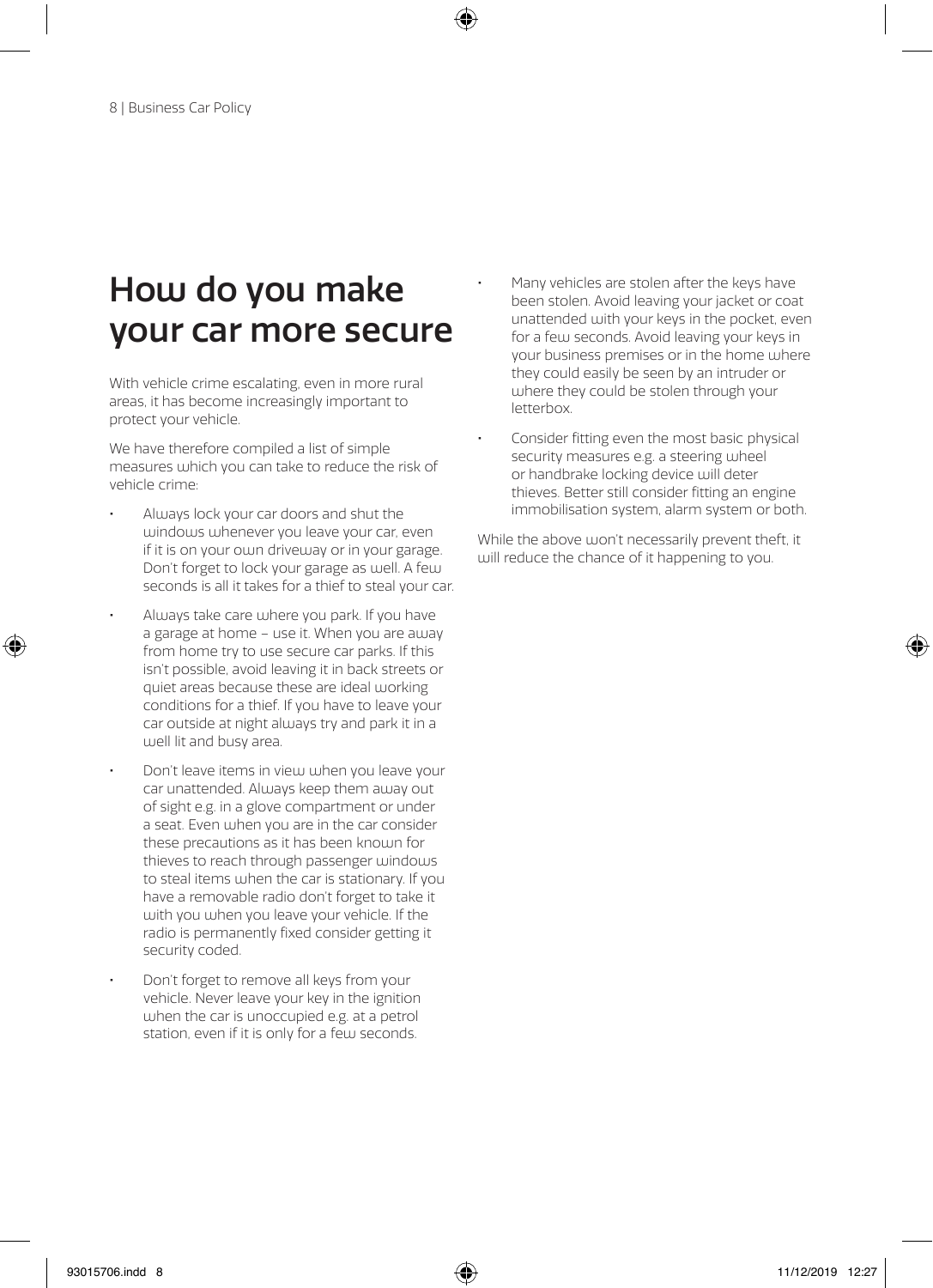## What to do if you are taking your car abroad

Your Policy provides you with the same level of cover that you enjoy in the British Isles whilst visiting the following destinations:

All EU countries and in Andorra, Iceland, Liechtenstein, Norway, Serbia and Switzerland.

A charge will be made if you take your vehicle to any other countries not specified above - please contact your Broker, Insurance Adviser or ourselves in these instances.

You should take with you your Certificate of Motor Insurance, copy of your Policy, and current Schedule. In addition you should contact your insurance adviser to request a Guidance When Driving Abroad leaflet and a European Accident statement.

Whilst Green Cards are not required in EU countries or in Andorra, Iceland, Liechtenstein, Norway, Serbia and Switzerland, we will provide you with a Green Card on request. If you are visiting any other permitted country not specified above, a Green Card will be provided.

If you have an accident while abroad you can contact us from outside the UK on the following telephone number: +44 (0) 330 102 4115 (24 Hours).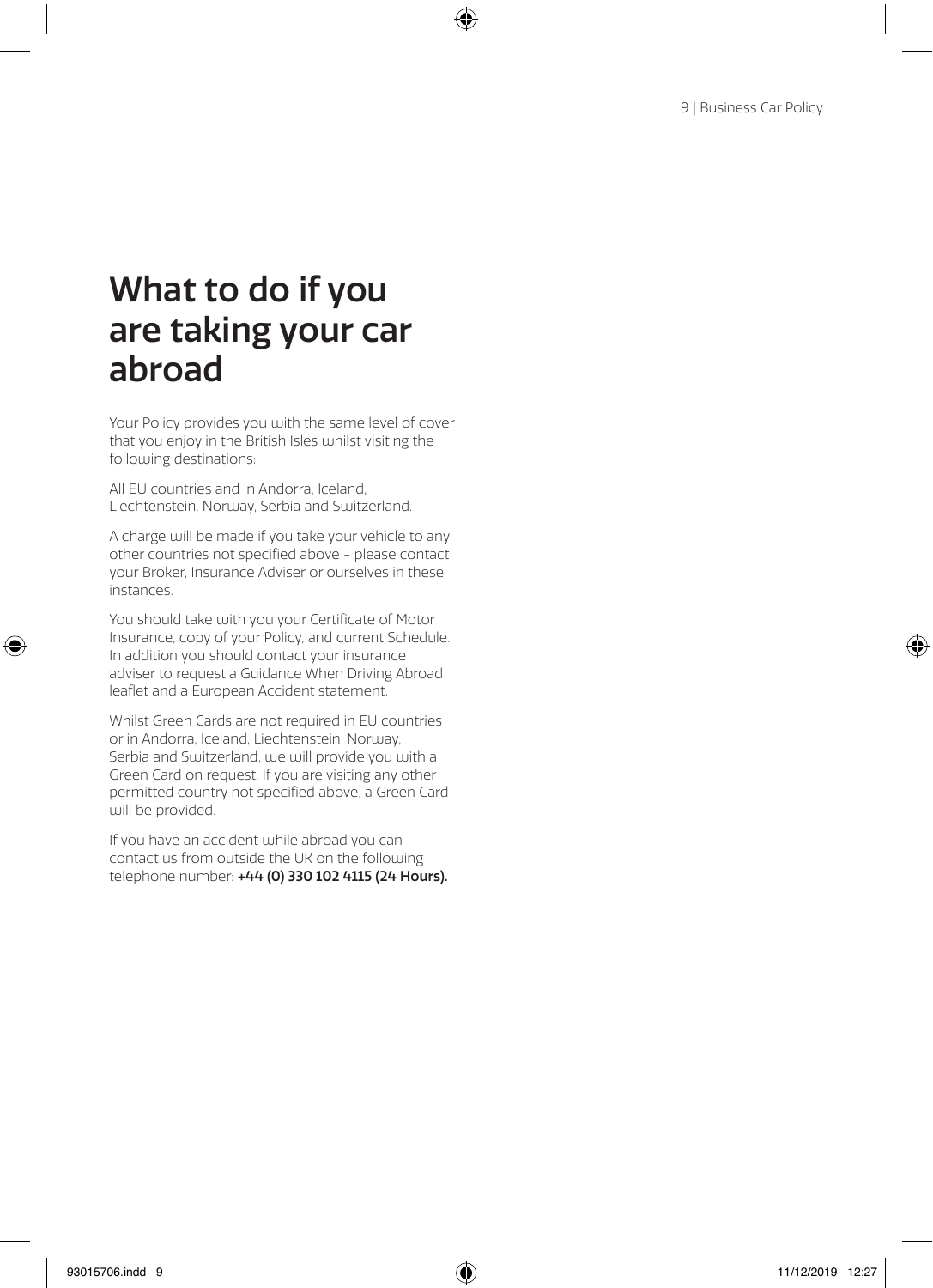## What to do if...

### you change your car

If you change your car please notify ourselves, your Broker or usual Insurance Adviser and we'll advise of any change of premium and send an updated policy schedule. We'll need to know the make, model, engine type, value, registration number, age and cubic capacity of your new car, and also if you've registered the car in another name.

### you want to change drivers

Your policy and certificate detail who you have named to drive your car. If you wish to change the names, please contact ourselves, your Broker or Insurance Adviser to enable us to make the necessary alteration.

### you change your business address

Please contact ourselves, your Broker or Insurance Adviser with full details of your new address including the business postcode as soon as you know them, together with any change in your garaging arrangements. We will then be able to advise you of any change in premium and update your policy.

## your health changes

To be eligible for this policy all drivers suffering from any disability/infirmity requiring notification to the DVLA must notify the DVLA and be granted a licence to drive.

## other circumstances change

As a condition of the policy, you should notify us of any changes which could influence our assessment of risk. Examples of such a change would be if you or any other named driver have been convicted of a motoring offence, a change in the use of your car, or any modification to the car itself that may affect its performance. This is not an exhaustive list and should you be in any doubt please contact ourselves, your Broker or usual Insurance Adviser.

## Other useful points

## How does no claim discount ujork

You earn No Claim Discount for each year of claim free driving, increasing annually up to a maximum of 5 or more years, which, with RSA Business Car, gives a maximum discount from your base premium. A single at-fault claim during a one year period of insurance (or not at-fault claim if you are unable to recover your uninsured losses) reduces your maximum No Claim Discount to 3 years and 2 at-fault claims will reduce your discount to 1 year.

However, if you have chosen to take NO CLAIM DISCOUNT PROTECTION which is available for Comprehensive cover then your hard earned discount (4 or more years) will not be affected unless you have more than 2 at-fault claims in 5 years. Windscreen breakage claims do not count.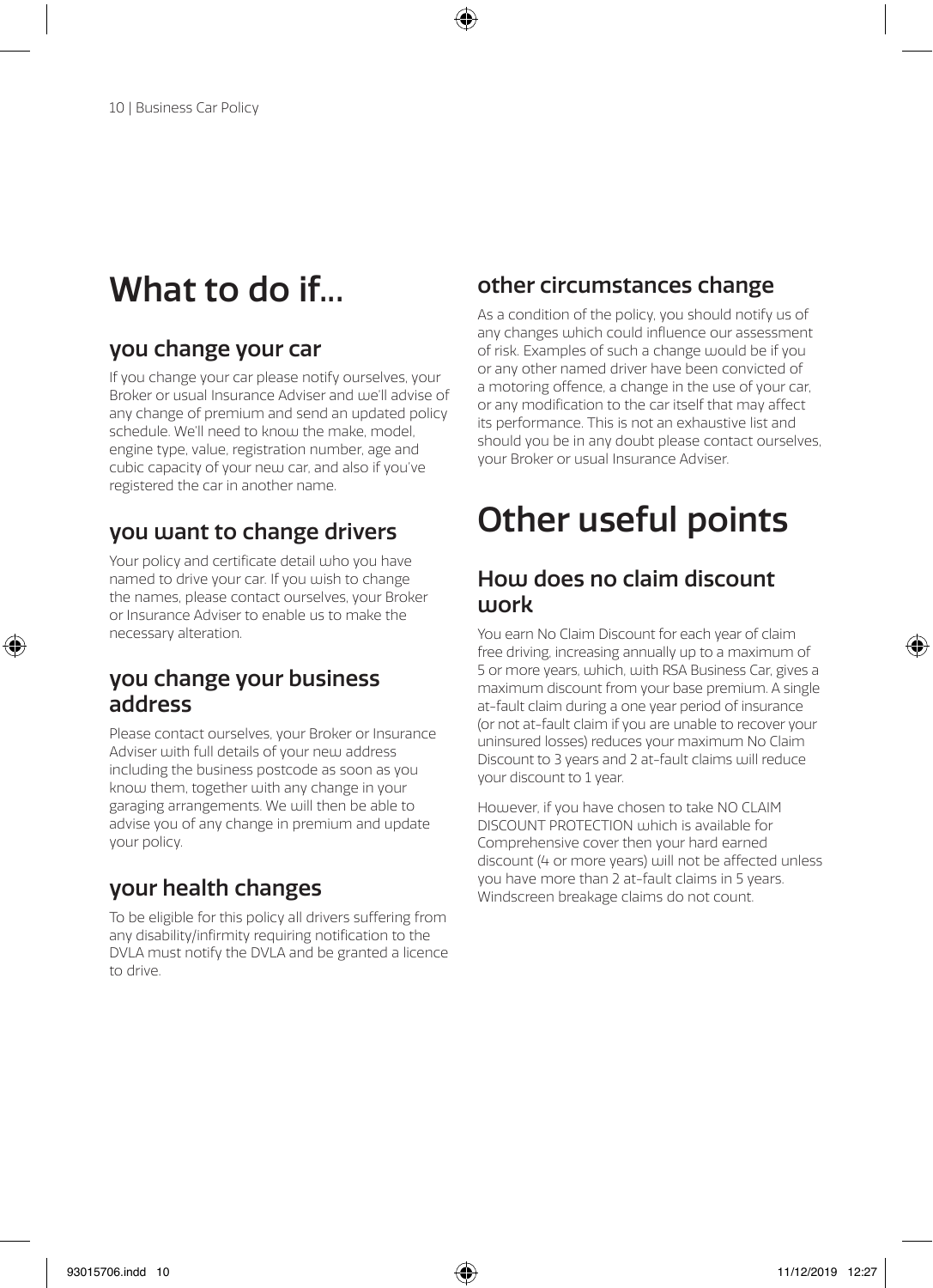## Legal Assistance Plan

Even the most experienced driver can be involved in an accident. Unfortunately accidents can be both costly and particularly frustrating if they are not your fault and even if you are blameless you could still be out of pocket for costs such as:

- Your policy excess
- Cost of car hire or alternative transport
- Loss of earnings
- Compensation for personal injury
- Temporary loss of use of your car and other inconvenience.

As a further service to our customers, we have arranged through our Third Party service provider with whom we have an agreement, a service which will make all reasonable efforts on your behalf to recover the above expenses following a motor accident which is not your fault. The legal costs involved in pursuing such a claim are covered up to the amounts shown in the schedule.

With Legal Assistance Plan, you also have immediate and confidential access by phone to a team of legal consultants who will give you advice and guidance on any motor-related legal matter. Please call the Legal Assistance helpline on 01455 251500.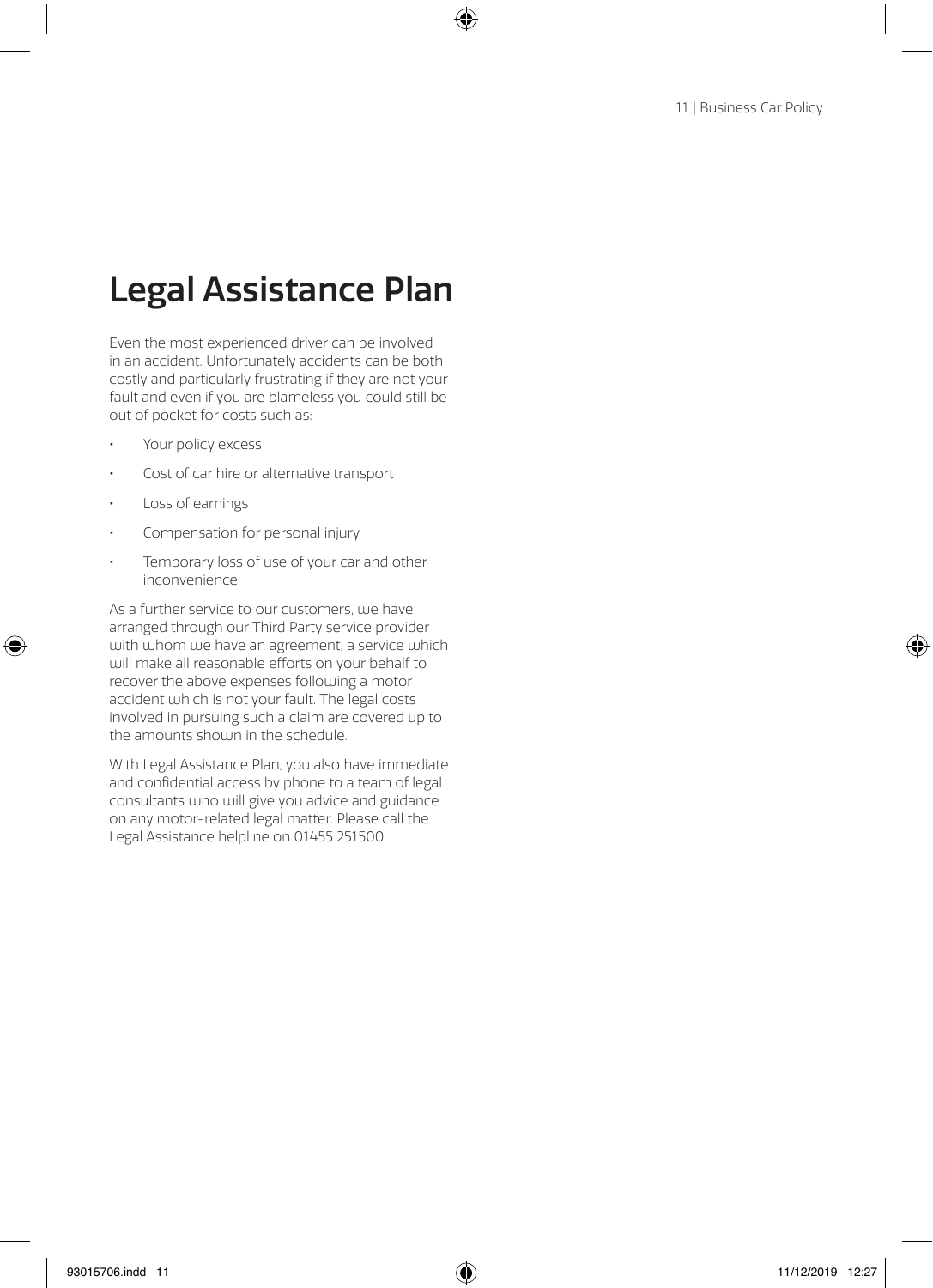

THIS POLICY (AND THE SCHEDULE WHICH FORMS AN INTEGRAL PART OF THE POLICY) IS A LEGAL CONTRACT. PLEASE EXAMINE IT THOROUGHLY TO ENSURE IT MEETS YOUR REQUIREMENTS. IF IT DOES NOT PLEASE ADVISE YOUR INSURANCE ADVISER WITHOUT UNDUE DELAY.

THE INFORMATION WHICH THE INSURED HAS PROVIDED TO THE INSURER HAS BEEN TAKEN INTO ACCOUNT IN THE ASSESSMENT AND ACCEPTANCE OF THIS INSURANCE. ANY SUBSEQUENT CHANGES TO THIS INFORMATION NEED TO BE NOTIFIED TO THE INSURER AS SOON AS POSSIBLE. FAILURE TO DO SO MAY INVALIDATE THE POLICY OR RESULT IN CERTAIN COVERS NOT OPERATING FULLY.

Royal & Sun Alliance Insurance plc (herein called the Insurer) and the Policyholder agree that the Policy, the Schedule (including any Schedule issued in substitution) and the Certificate of Motor Insurance shall be considered one document and any word or expression to which is specific meaning has been attached shall bear such meaning wherever it appears

The Insurer will provide the insurance described in this Policy subject to the terms and conditions for the Period of Insurance shown in the Schedule and any subsequent period for which the Policyholder shall pay and the Insurer shall agree to accept the premium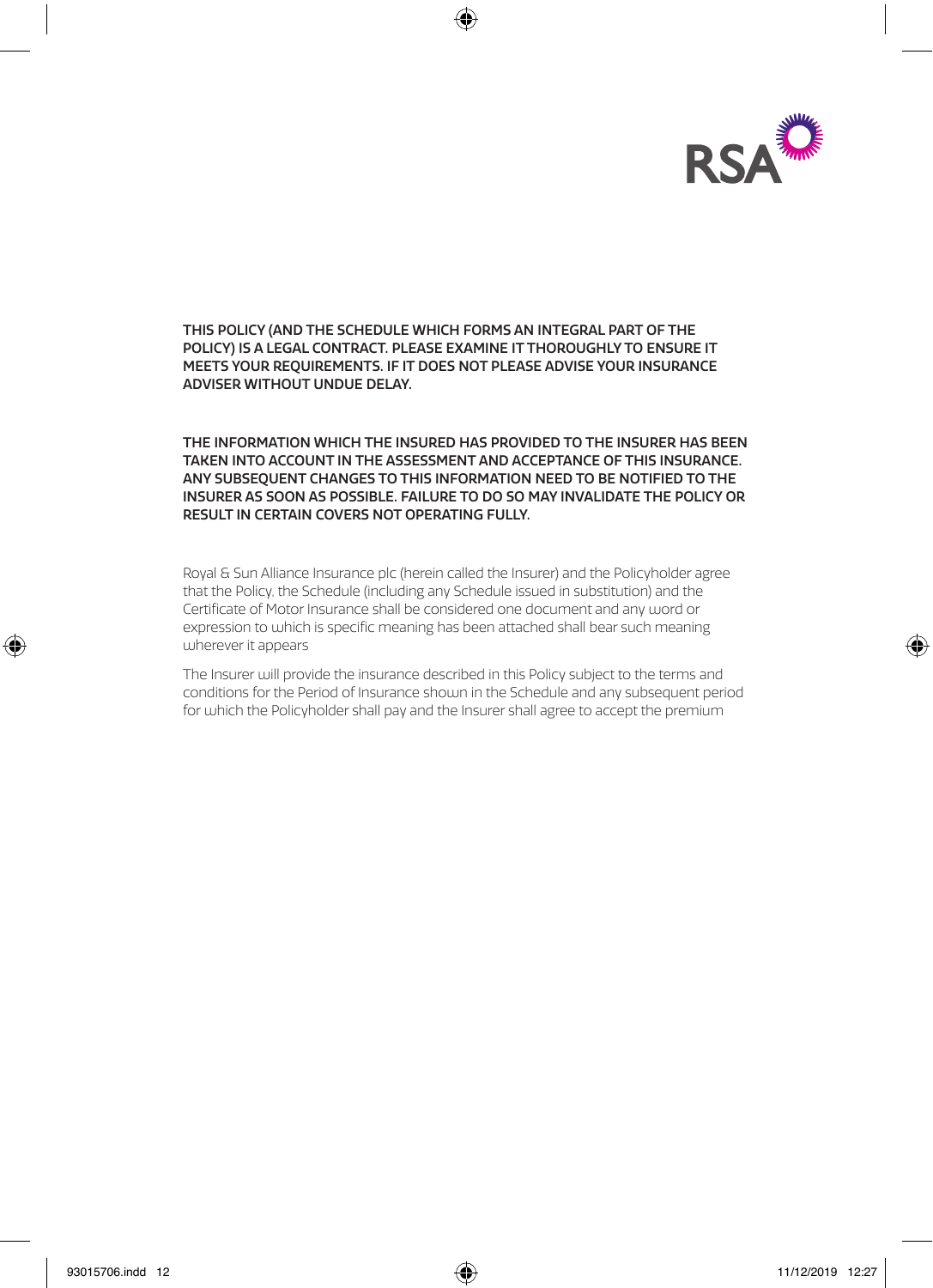## Business Car Policy

This is Your Business Car Policy.

It is the evidence of the contract You have made with Us. We cover You during the Period of Insurance in the Territorial Limits in the terms set out in Your Business Car Policy, in return for payment of the premium.

This policy book, Your Schedule, and Your Certificate of Insurance are all part of Motor Your Policy and should be read together to avoid misunderstanding. They show which Business Car Sections are in force and contain the details of Your cover.

You should also pay particular attention to the Conditions and Exclusions of this policy book. These apply to every Business Car Section.

Please make sure that Your Business Car Policy meets Your requirements. If it does not, please tell Us without undue delay.

Cover will continue after the renewal date shown in Your Schedule only if We accept Your renewal premium.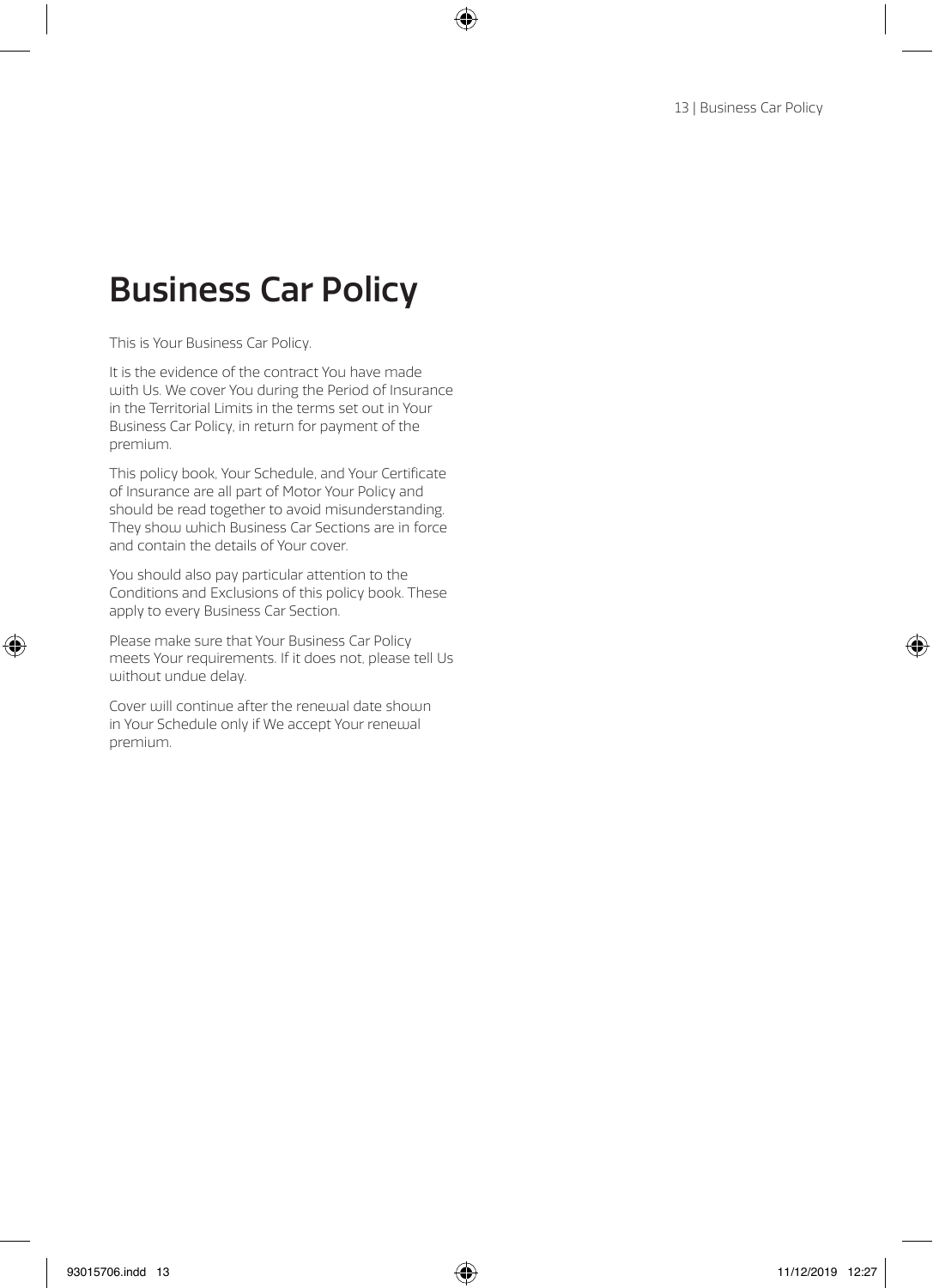## **Definitions**

## Accessories

Additional supplementary parts of the Motor Vehicle not related to its function as a vehicle including Audio, Visual, Navigation and Communication Equipment

## Advanced Driver Assistance System

A function included in or on the Motor Vehicle to assist and complement the drivers control of the Motor Vehicle

### Audio, Visual, Navigation and Communication Equipment

Permanently fitted in or designed solely for use in the Motor Vehicle:

- A radio, cassette, compact disc or other audio equipment
- B telephone or other communication equipment
- C television or other visual entertainment equipment
- D visual navigation equipment

## Breakdown

The mechanical breakdown, breakage or failure of any part that is essential for Your Motor Vehicle to move

## British Isles

- A Great Britain
- B Northern Ireland
- C the Isle of Man
- D the Channel Islands
- E transit by water, rail or air within or between any of these territories, provided this transit is by a commercial carrier

## Certificate of Motor Insurance

The document which provides evidence that an insurance contract is in force which satisfies the requirements of any relevant road traffic legislation

Your Certificate of Motor Insurance:

- A has the same number as Your Policy
- B shows who may drive the Motor Vehicle
- C shows the uses to which the Motor Vehicle can be put
- D shows the uses to which the Motor Vehicle cannot be put

## Court of Summary Jurisdiction

A Magistrates Court or a court of equivalent jurisdiction in the Territorial Limits

## Current List Price

The cost (including taxes and delivery) of replacing the Motor Vehicle with a new vehicle of the same make and model as advertised by the manufacturer

## Defined Organisation

- A A motor garage or other similar motor trade business not belonging to You which has custody of the Motor Vehicle for any of the following purposes:
	- i) maintenance
	- ii) repair
	- iii) testing
	- iv) servicing
- B a hotel or restaurant or similar establishment not belonging to You which has custody of the Motor Vehicle solely for the purpose of parking

### DVI A

Driver and Vehicle Licensing Agency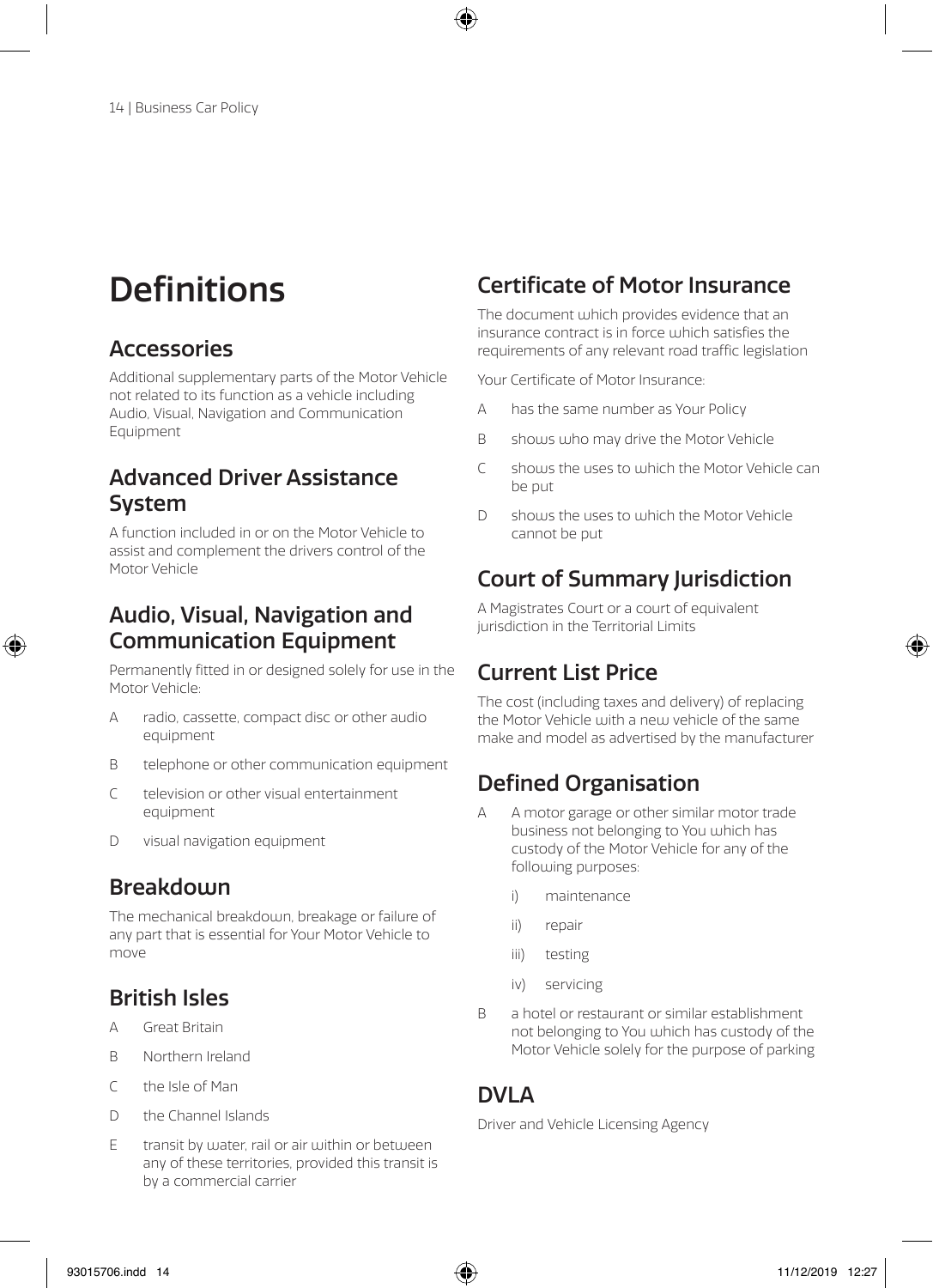### Emergency Assistance

Emergency assistance provided by Our appointed recovery agent

### Endorsement

An amendment to Your Policy

### **Excess**

The amounts shown in Your Schedule which You pay for any one incident resulting in a claim

## Immobilised

Your Motor Vehicle cannot be driven, or is regarded as unsafe or unfit to be used on a public highway, as a result of the breakdoun

## Licence Holder

A person who:

- A holds a licence to drive the Motor Vehicle or
- B has previously held a licence to drive the Motor Vehicle and is not presently disqualified from obtaining another licence

## Market Value

The cost of replacing the Motor Vehicle with a Motor Vehicle of the same:

- A make, model and
- B pre-loss or damage condition, specification, mileage and age

The cost of replacing the Audio, Visual, Navigation and Communication Equipment with Audio, Visual, Navigation and Communication Equipment of the same:

- A make, model and
- B pre-loss or damage condition, specification and age

## Motor Accident

An incident which happens when You are using the Motor Vehicle or an attached Trailer during the Period of Insurance and within the Territorial Limits

## Motor Vehicle

The vehicles shoum:

- A against Description of Vehicles in Your Certificate of Motor Insurance and
- B in Your Schedule

and in respect of which details have been notified to and accepted by Us, and including its spare parts, Accessories, windscreen and windows, but excluding any Trailer not specified in Your Schedule

Where We use the word 'car' on its own We refer to any car including the Motor Vehicle

## No Claim Discount

A discount from Your premium in return for not making or not having made a claim

## No Claim Discount Protection

Cover against loss of Your No Claim Discount

### Period of Insurance

- A The duration of Your Policy, as shown on Your Certificate of Motor Insurance and
- B any following period, but only if We accept Your renewal premium

## Permitted Driver

Any person who:

- A is shown on Your Certificate of Motor Insurance as being entitled to drive the Motor Vehicle and
- B has Your permission to drive the Motor Vehicle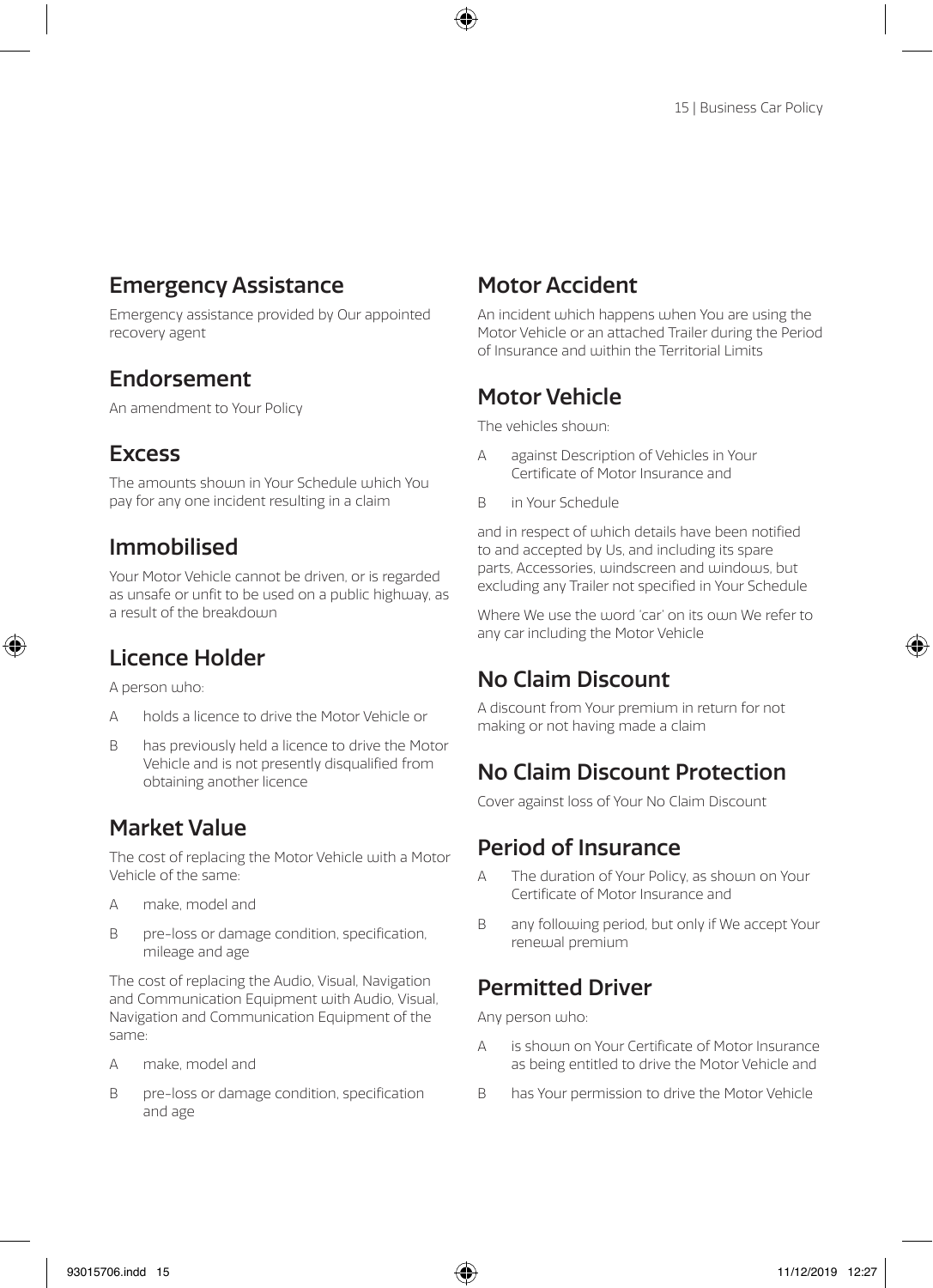## Permitted User

- $\Delta$  You
- B a Permitted Driver
- C any passenger whom You or a Permitted Driver have authorised to be in the Motor Vehicle
- D any person who is using but not driving the Motor Vehicle with Your permission

## **Policy**

The documents consisting of:

- A Statement of Fact
- B this policy book
- C Your Schedule
- D Your Certificate of Motor Insurance and
- E any Endorsements

### Replacement Vehicle

Any motor car supplied to You by Our Replacement Vehicle Supplier following loss or damage to the Motor Vehicle

## Replacement Vehicle Supplier

Any third party service provider with whom We have an agreement to supply a Replacement Vehicle

## Schedule

The document which describes:

- $\Delta$   $\sqrt{2}$
- B Permitted Drivers
- C any details of Your Policy that are specific to You

### Statement of Fact

The document which provides details of:

- A You
- B Permitted Drivers
- $C$  information relevant to the cover which You have requested
- D assumptions We have made about information. If these are incorrect You must inform Us

## Territorial Limits

- A The British Isles
- B any other member country of the European Union,
- C Andorra, Iceland, Liechtenstein, Norway, Serbia and Switzerland,
- D any other country for which We agree to provide cover following a request by You but only for the period agreed by Us and for which a green card has been issued,

and in the course of transit (including processes of loading and unloading) by water between any ports therein, provided that such transit shall be by any commercial carrier for a duration of not longer than 65 hours under normal conditions.

## Terrorism

Acts of persons acting on behalf of or in connection with any organisation which carries out activities directed towards the overthrowing or influencing by force or violence of HM Government in the United Kingdom or any legitimate government whether or not legally established

## Theft

- A Theft
- B attempted theft
- C the taking away of the Motor Vehicle without Your consent or the Ouner's consent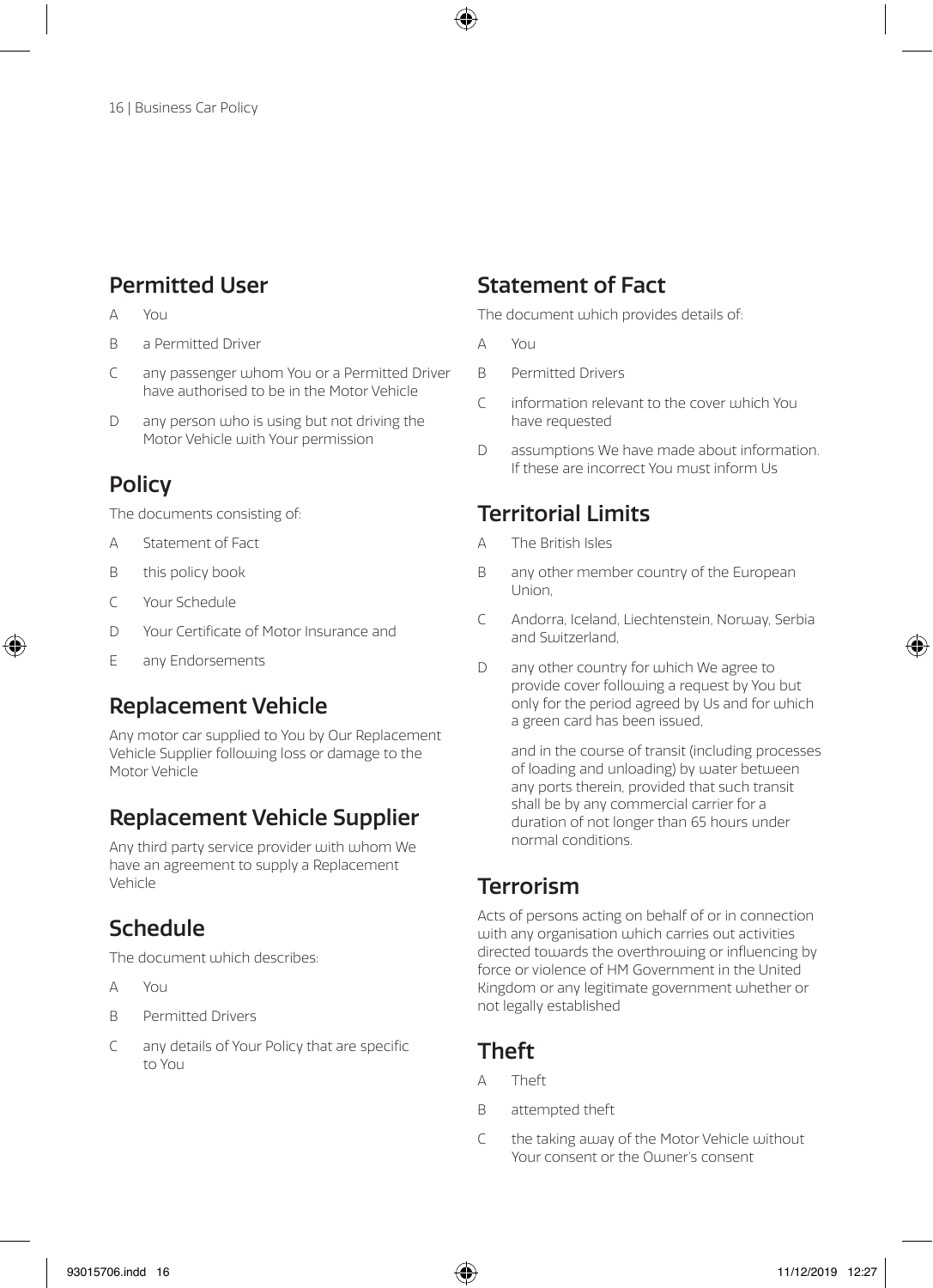## Trailer

A trailer which is properly constructed to be towed by a Motor Vehicle, which is of a size appropriate for the capacity of the Motor Vehicle. Any plant permanently attached to a trailer shall be regarded as part of that trailer

## Vehicle Keys

Any device used for starting Your Motor Vehicle or using its locks or immobiliser

## We, Us, Our, Insurer

Royal & Sun Alliance Insurance plc

## You, Your, Policyholder, Insured

Whoever is named as the **Policyholder** in:

- A Your Schedule and
- B Your Certificate of Motor Insurance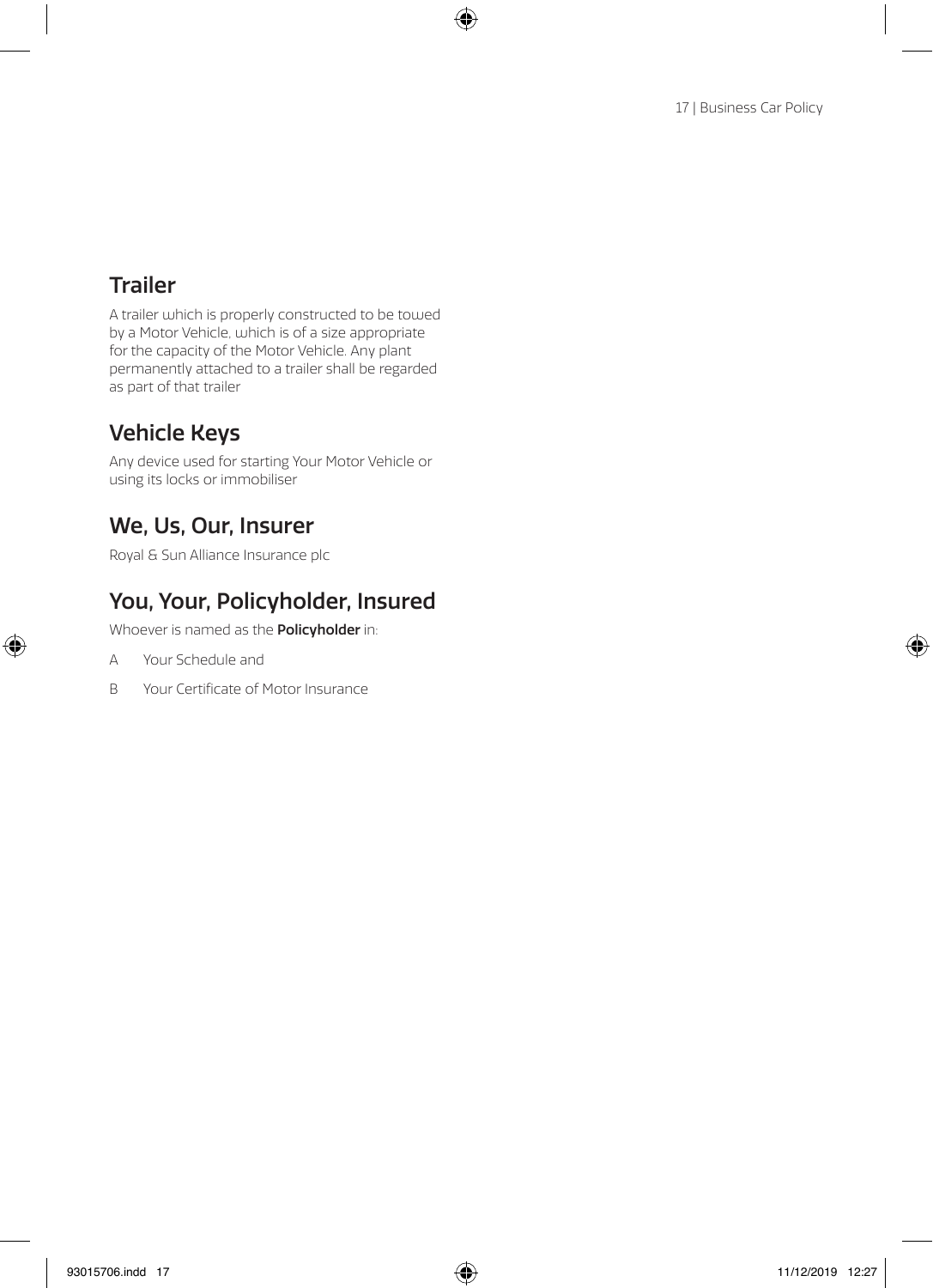## Section 1 – Loss or Damage to the Motor Vehicle

#### A Comprehensive Cover

This cover only applies if Your Schedule shows that comprehensive cover is in force

#### What We Cover

We cover loss of or damage to:

- A) the Motor Vehicle
- B) a Trailer if specified in Your Schedule
- C) the windscreen including windows of the Motor Vehicle

#### Maximum Amount For Which We Provide Cover

In respect of the Motor Vehicle We provide cover up to the Market Value

In respect of Audio, Visual, Navigation and Communication equipment We provide cover up to:

A) the **Market Value** for equipment fitted by the manufacturer as part of the vehicle's original specification at first registration

or

B) the amount should in Your Schedule for equipment not fitted by the manufacturer as part of the vehicle's original specification at first registration

#### Claim Settlement

Provided the loss or damage is covered under Your Policy, We will settle Your claim as explained below, subject to any **Policy** limits and any applicable Excess:

#### The Motor Vehicle

Following loss of or damage to the Motor Vehicle We will:

i) authorise repair or pay for repair to the damage where repair can be economically made

Where We have offered repair but You prefer a cash settlement. We will pay You an amount equal to the amount which We would have paid had the repair been made

ii) where the **Motor Vehicle** is lost and not recovered or where repair cannot be economically made, **We** will pay the cost of replacing the Motor Vehicle with a car of the same Market Value

#### Electric Vehicles

Following loss or damage to the Motor Vehicle We may be required to make Our payment to the owner of the battery, or batteries, if the battery is leased or hired

#### B Cover for fire and theft

This cover applies if **Your Schedule** shows that third party fire and theft cover is in force

#### What We Cover

We cover loss or damage caused by fire, lightning, explosion and Theft to:

- A) the Motor Vehicle
- B) a Trailer if specified in Your Schedule
- C) the windscreen including windows of the Motor Vehicle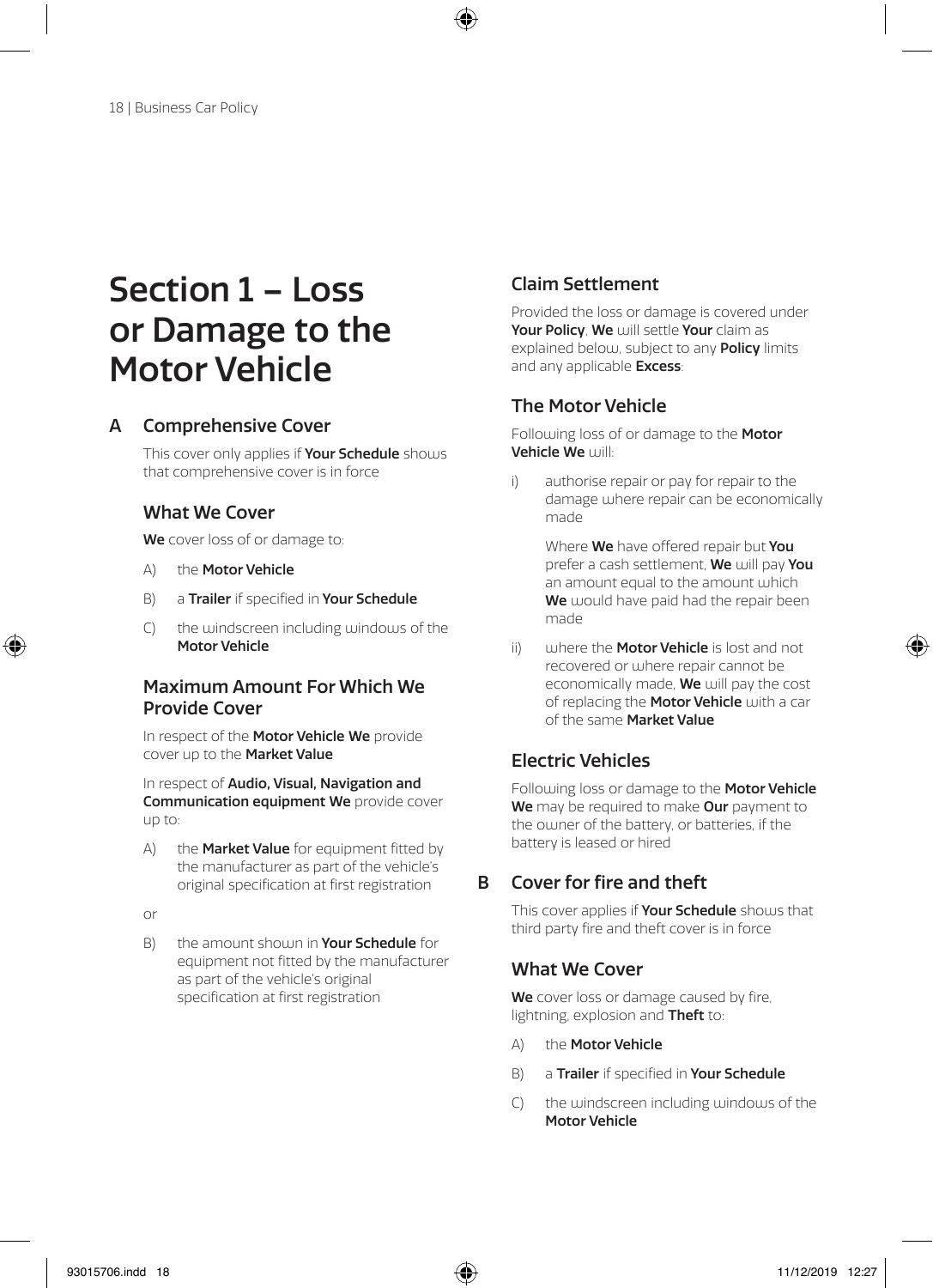#### Maximum Amount For Which We Provide Cover

In respect of the Motor Vehicle We provide cover up to the Market Value

#### Claim Settlement

See 'claim settlement' under Part A comprehensive cover of this Section

#### C Extension of Cover

While the **Motor Vehicle** is in the custody of a Defined Organisation the following Exclusions and Endorsements do not apply:

- A) Exclusions 1 and 2 of this Section
- B) Section 6 'Exclusions Which Apply to Your Whole Policy' Part B Use and Driving Which **We** Do Not Cover, paragraphs A) and C)

#### D Recovery and Redelivery of the Motor Vehicle

Provided the loss or damage is covered under Your Policy, We will pay the reasonable cost of:

- A) protection of the **Motor Vehicle** and removal of the **Motor Vehicle**, if it cannot be driven, to the nearest repairer
- B) delivery of the **Motor Vehicle** after its repair or recovery to Your address in the British Isles

#### E Hiring and Other Agreements

If We know that the Motor Vehicle is the subject of a:

A) hire purchase agreement or

- B) vehicle leasing agreement or
- C) other agreement

#### We will pay:

- i) the person or
- ii) the organisation

requiring payment under the terms of the agreement and their receipt of the payment will be a discharge of any claim under this Section

#### F New Vehicle Cover

If Your Schedule shouls the level of cover as comprehensive and the **Motor Vehicle** is less than one year old from the date of the initial registration at the time when it is

- A) totally destroyed or
- B) lost and not recovered or
- C) damaged and the cost of repair would exceed 60% of its **Current List Price** immediately before the accident
	- i)  $\mathbf{W}$ e will contribute towards a new replacement Vehicle of the same make and model provided the **Motor** Vehicle was purchased new by You and belongs to **You** or is supplied to You under a hire purchase agreement and a new vehicle of the same make and model is available for sale in the **British Isles**; or
	- ii) We will pay the Market Value immediately prior to the loss or damage or the cost to settle the outstanding hire or lease amount whichever is greater provided the vehicle is held by You from new under a leasing or contract hire agreement

The total additional amount payable above the **Motor Vehicle's Market Value** immediately prior to the loss or damage or to settle the outstanding hire or lease amount will not exceed the amount shouln in Your Schedule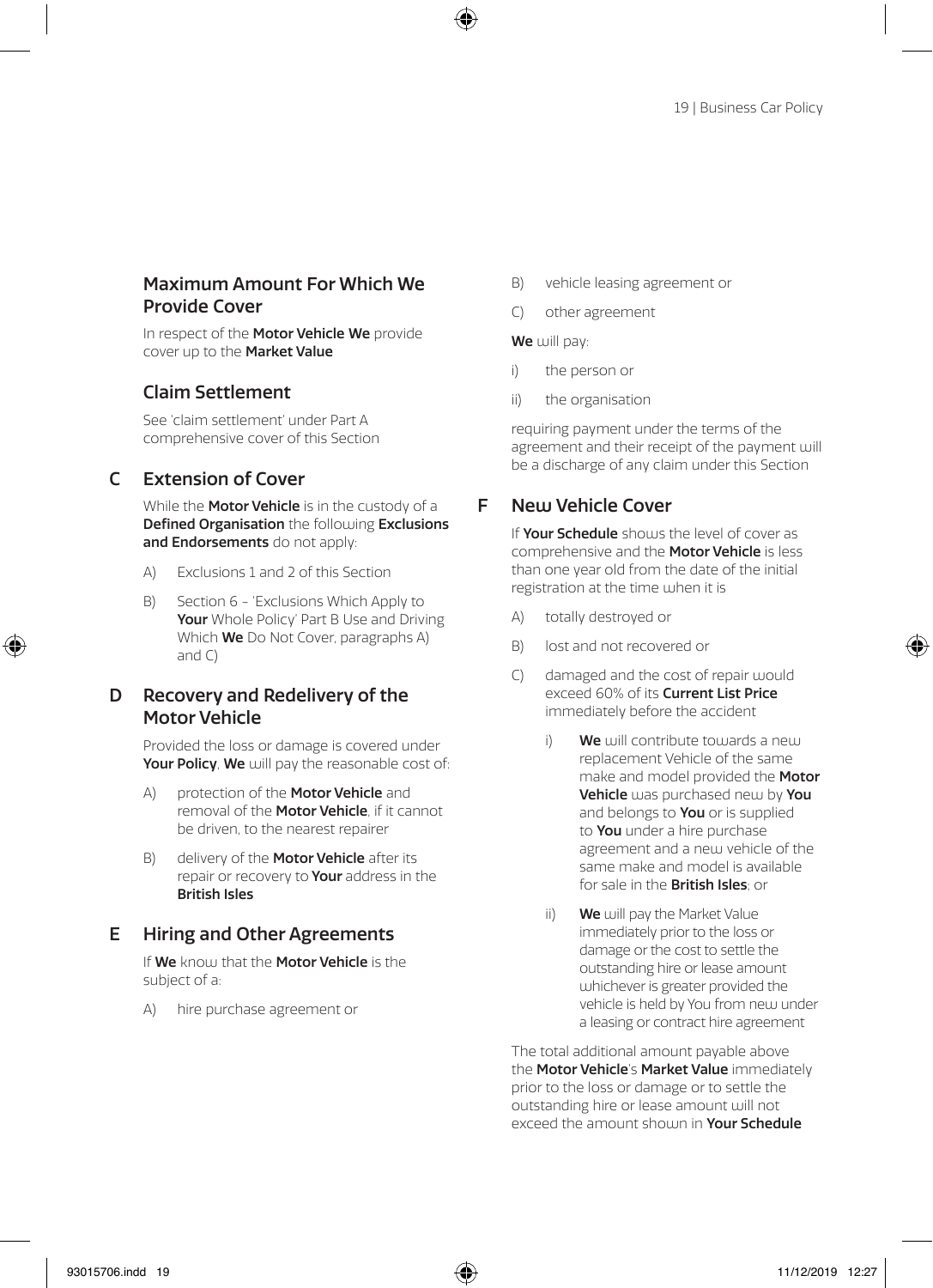#### G Replacement Locks

If the Vehicle Keys of Your Motor Vehicle are lost or stolen We will pay the cost of

- A) replacing the door locks including boot lock
- B) replacing the ignition/steering lock
- C) replacing the lock transmitter and central locking interface
- D) re-coding or if necessary replacing the alarm system

The maximum amount We will pay as a result of the loss or theft of **Vehicle Keys** will not exceed the limit shoum in Your Schedule

## Exclusions to Section 1

#### Exclusion 1 Young or Inexperienced Driver Excess

In respect of each and every occurrence:

You must pay the Excess shown in Your Schedule in respect of any claim for loss or damage if the Motor Vehicle is being driven by or is in the charge of a person who is:

- A under 21 years of age
- B under 25 years but not under 21 years of age
- C 25 years of age or more but holds a provisional licence or has held a full licence to drive a Motor Vehicle for less than 12 months

These excesses will apply in addition to any Excess shown in the **Schedule** 

This Exclusion does not apply to loss or damage:

- A caused by fire, lightning, explosion or Theft
- B to the windscreen including windows where this is the only damage to the Motor Vehicle other than scratching of bodywork resulting from the breakage

#### Exclusion 2 Accidental Damage Excess

You must pay the Excess shoum in Your Schedule in respect of any loss of or damage to the **Motor** Vehicle under this section other than:

- A loss or damage to the windscreen including windows where this is the only damage to the **Motor Vehicle** other than scratching of bodywork resulting from the breakage
- B loss or damage caused by fire, lightning, explosion or Theft

#### Exclusion 3 Windscreen and Windows Excess

You must pay the Excess shown in Your Schedule in respect of:

- A any claim for the windscreen including windows of the **Motor Vehicle**
- B any claim for any repairs to the bodywork resulting from the breakage

If the registration number of a **Motor Vehicle** is shown against this **Excess**, this **Endorsement** only applies to that Motor Vehicle

#### Exclusion 4 Theft Excess

You must pay the amount shown in Your Schedule in respect of any claim for loss or damage caused by Theft other than:

- A loss or damage to the Windscreen including windows where this is the only damage to the **Motor Vehicle** other than scratching of bodywork resulting from the breakage
- B loss or damage occurring within a private locked garage
- C loss or damage occurring as a result of the Motor Vehicle being taken from a private locked garage

If the registration number of a **Motor Vehicle** is shown against this **Excess**, this **Endorsement** only applies to that Motor Vehicle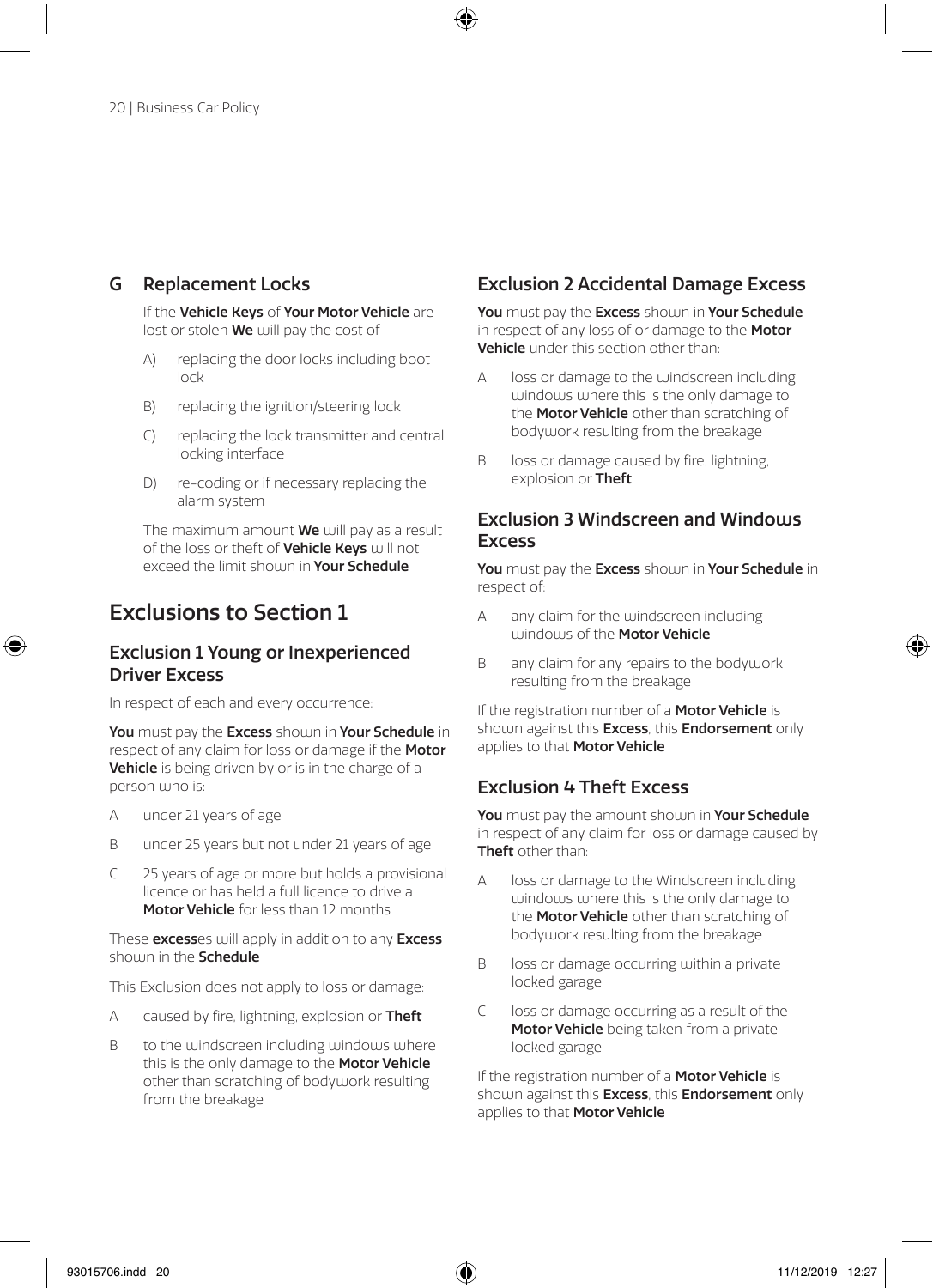#### Exclusion 5 Trailers

We do not provide cover for loss or damage to Trailers unless the Trailer is specified in Your Schedule

#### Exclusion 6 Trailer Theft Excess

You must pay a £250 Excess in respect of any claim for loss or damage to a detached Trailer caused by Theft unless the loss or damage occurred as a result of the Trailer being taken from a locked garage or building

#### Exclusion 7 General Exclusions

- A **We** do not cover:
	- i) loss of value following repair or depreciation
	- ii) loss of use
	- iii) wear and tear
	- iv) loss or damage caused by mechanical electrical electronic or computer failure breakdowns or breakages
	- v) damage to tyres caused by braking or by punctures, cuts or bursts
	- vi) loss or damage due to the theft or attempted theft of the Motor Vehicle if:

It is unlocked, or

The windows or sunroof are open, or

 The removable roof panel, convertible roof or hood is not fitted and secured in the upright position at the time of loss, or

 It has been left unattended and unlocked with the **Vehicle Keys** in or on the vehicle

vii) loss or theft of portable satellite navigation systems when the **Motor Vehicle** is left unattended or unoccupied unless they are stored out of sight in a locked boot or locked glove compartment

viii) mobile telephones or other communication equipment not permanently fitted in nor designed solely for use in the **Motor Vehicle** 

B We do not cover loss by deception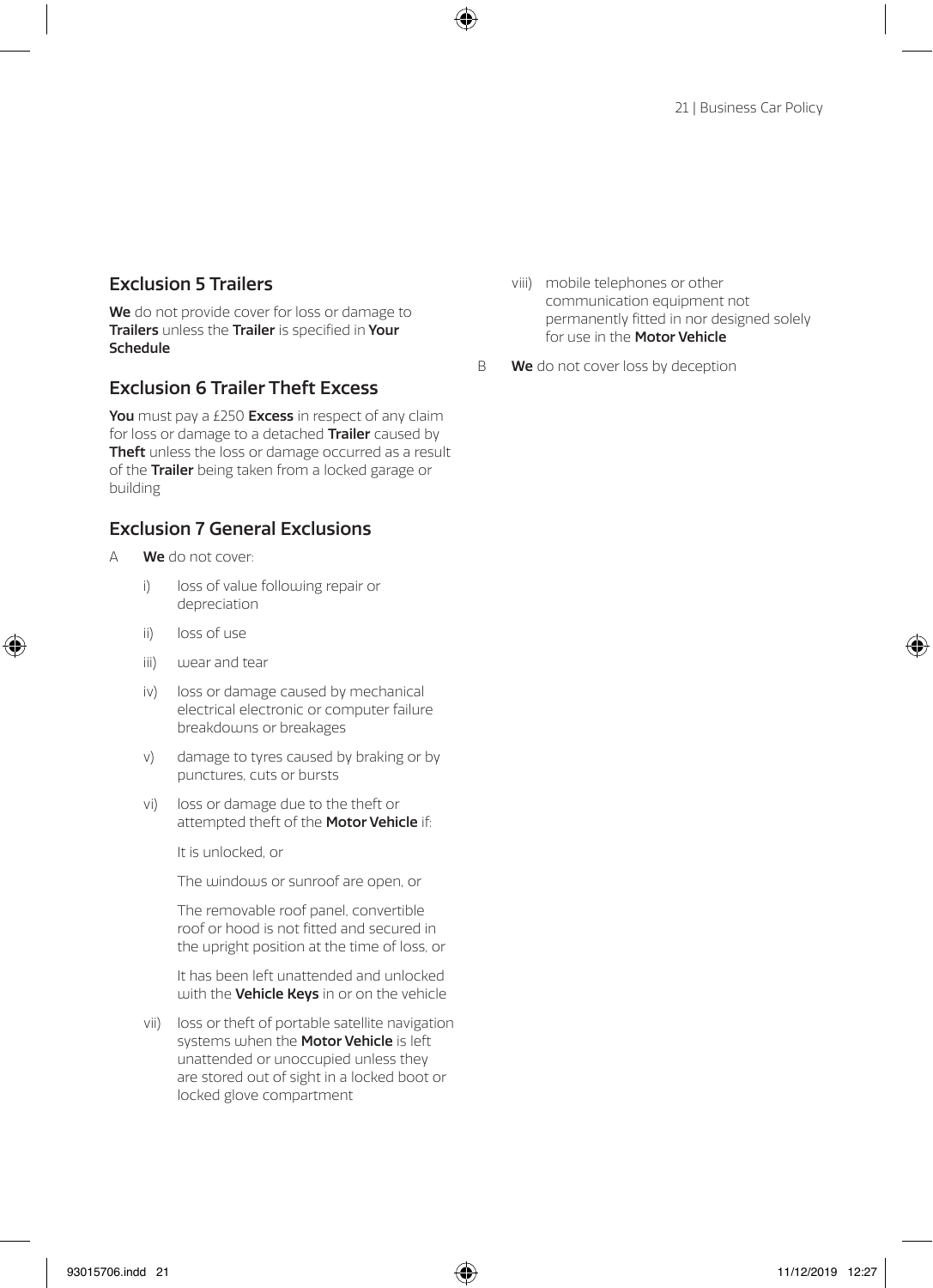## Section 2 – Liability to Third Parties

## Sub-Section 1A Cover if You are Driving

We cover You in respect of legal liabilities which You incur in respect of:

- A death of or bodily injury to any persons (including passengers)
- B loss of or damage to material property up to the limit shoum in the **Schedule** for any one claim or number of claims arising out of one cause
- C stoppage of or interference with pedestrian vehicular rail air or waterborne traffic or escape or discharge of any substance or gas up to a limit of £1,000,000 any one claim or number of claims arising out of one cause

in connection with the use of the Motor Vehicle (including loading and unloading) or an attached Trailer

D a Replacement Vehicle which is being used or driven in the **British Isles** or Republic of Ireland but only where there is no other insurance in place to cover the same liability

### Sub-Section 1B Cover for Legal Fees, Costs and Expenses

We cover You in respect of claims under Sub-Section 1A Cover if You are Driving for:

- A solicitors' fees for representation at any:
	- i) Coroner's Inquest or
	- ii) Fatal Inquiry or
	- iii) Court of Summary Jurisdiction
- B the costs of defence against a charge of:
	- i) manslaughter or
	- ii) causing death by dangerous driving
- C other legal fees, costs and expenses incurred with **Our** written consent

### Sub-Section 2 Cover for Other People

We cover the following people for legal liabilities to others in the same way that We cover You under Sub-Section 1A and Sub-Section 1B above

- A any Permitted Driver
- B any passenger in the Motor Vehicle
- C i) any Principal with whom You have an agreement
	- ii) any Hirer of the **Motor Vehicle** other than under a hire purchase agreement provided that **We** shall not be liable in respect of liability arising from the act default or neglect of the Principal/Hirer his servant or agent
- D the Legal Personal Representatives of any person entitled to indemnity under this Section in respect of liability incurred by that person

## Sub-Section 3 Cover for Employees' Vehicles

We will cover You and no other person in the terms of Sub-Section 1A above while any Motor Vehicle not the property of or provided by **You** is being used in connection with Your business by any person in Your employ

We will not cover any liability

- A if there is any other insurance covering the same liability
- B for loss of or damage to the Motor Vehicle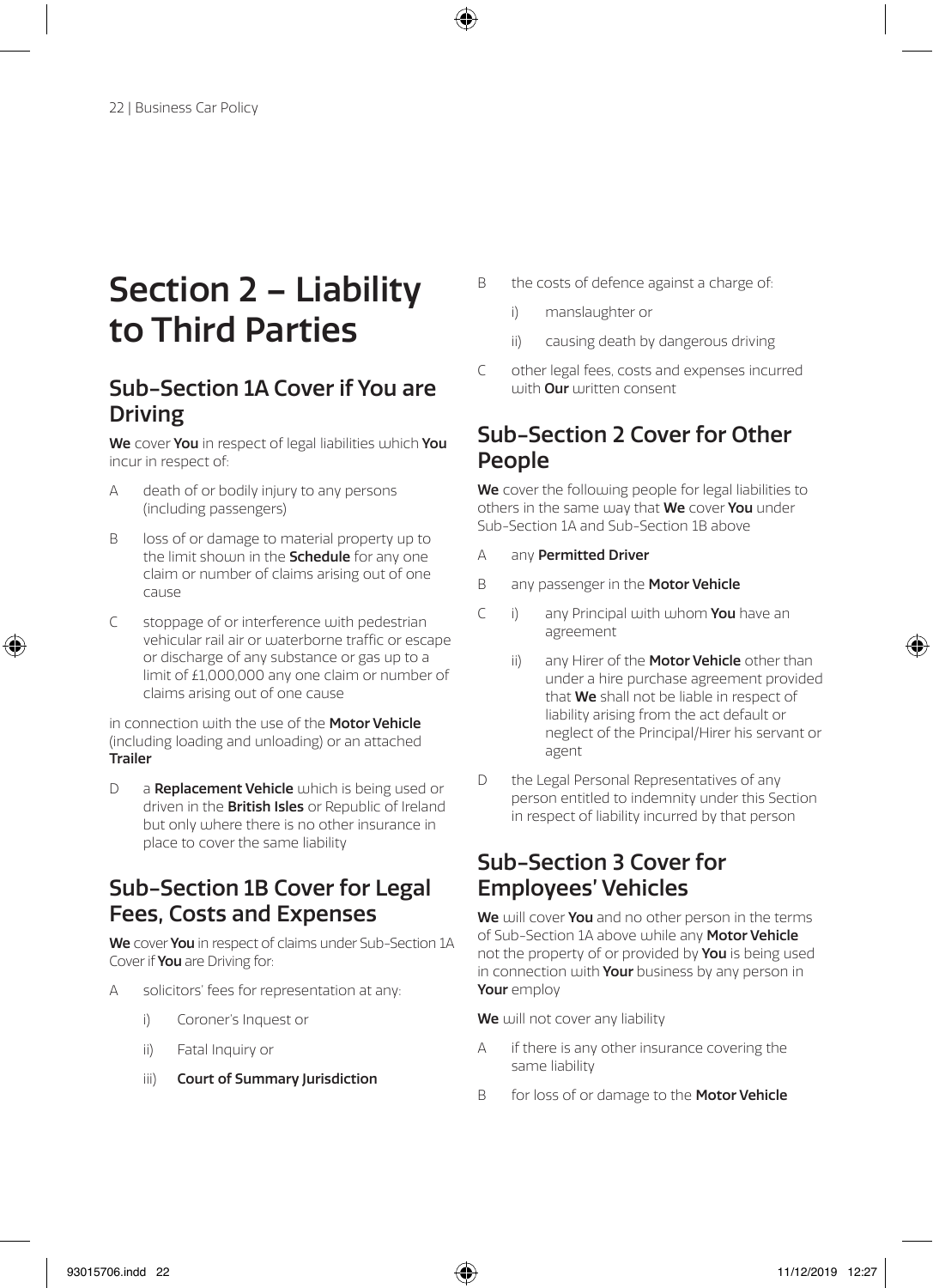### Sub-Section 4 Our Right to Recover Payment

If We make any payment under any part of Section 2:

- A solely because of the requirements of any law and
- $B =$  which **We** would not have paid under the terms of **Your Policy** if that law had not required Us to make that payment

You will be obliged to repay to Us any such payment

## Extensions to Section 2

#### Towing

This Policy shall operate while the Motor Vehicle is being used for the purpose of towing

- A one disabled mechanically-propelled vehicle
- B any Trailer

Provided always that the Vehicle or Trailer being towed is not towed for reward

We do not cover:

- A loss or damage to the towed vehicle or **Trailer** or property being conveyed by such vehicle or Trailer
- B the Motor Vehicle to which any Trailer is attached if it is drawing a greater number of trailers than is permitted by law

## Exclusions to Section 2

We do not cover:

A the legal liability of any person who is driving unless that person is a Licence Holder

- B the legal liability of any person other than the Permitted Driver or attendant of the Motor Vehicle arising from loading or unloading beyond the limits of any carriageway or thoroughfare
- C the legal liability of any person:
	- i) who is not driving but
	- ii) who is claiming cover

 if that person knows that the driver is not a Licence Holder

- D the legal liability of any person other than You if that person is entitled to cover under any other insurance policy
- E loss of or damage:
	- i) to the **Motor Vehicle** including any van which is being driven under the terms of Sub-Section 1A paragraph B above
	- ii) to any property which is owned by or in the custody of the person who is making a claim under this Section
- F death of or bodily injury to any person arising out of and in the course of that person's employment by the person claiming indemnity under this Section except as required by any relevant road traffic legislation
- G any legal liability, except as required by any relevant road traffic legislation, which arises from the use of any car which We cover under this Section while it is on any part of any commercial or military airport or airfield used for:
	- i) the take-off, landing or movement of aircraft on the ground
	- ii) aircraft parking, including any associated service roads, refuelling areas, ground equipment parking areas, aprons, maintenance areas and hangars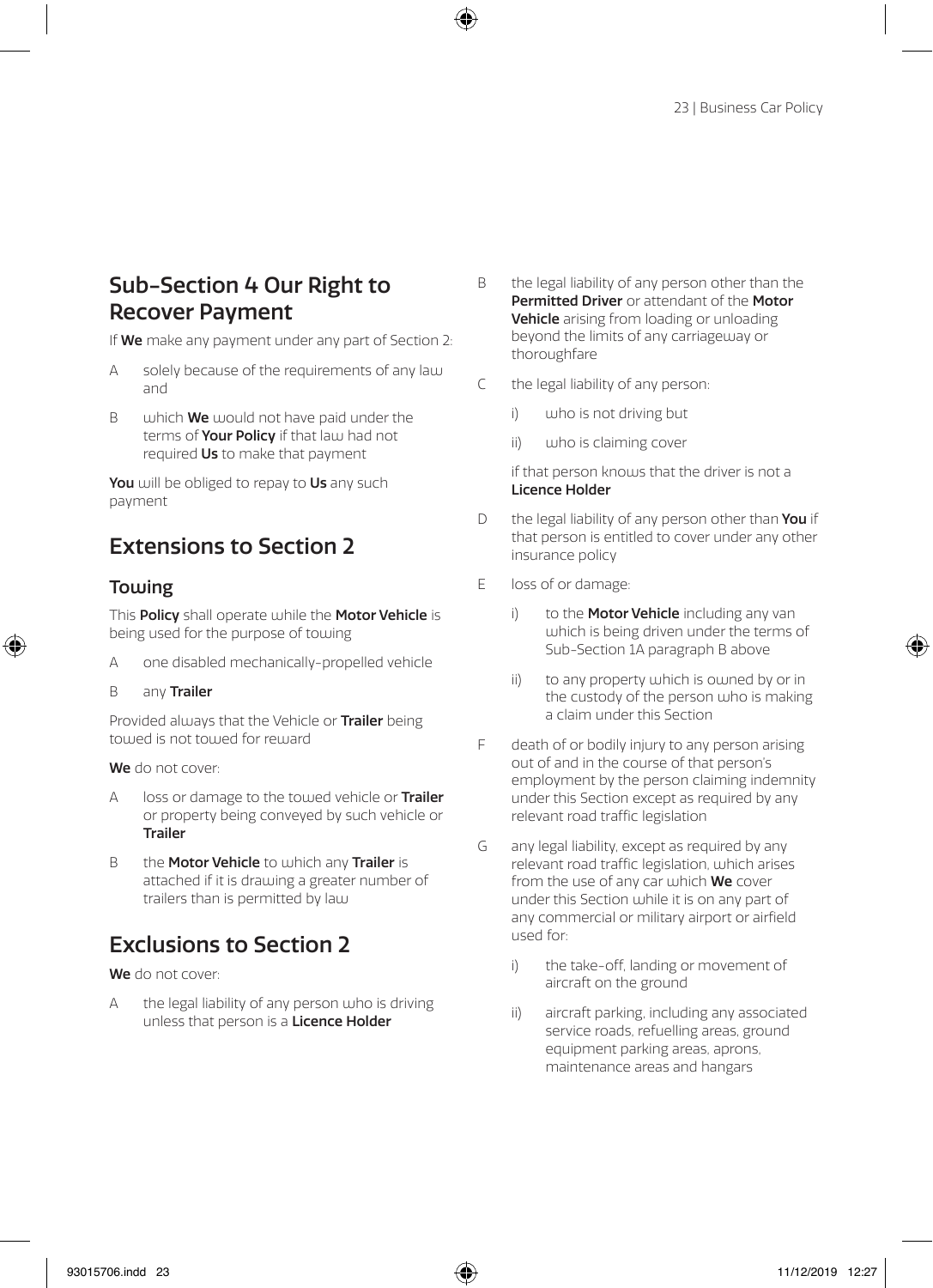- H liabilities arising out of Trailers detached from the **Motor Vehicle** unless the Trailer is specified in Your Schedule
- I liabilities arising out of an attached Trailer if the Motor Vehicle is drawing a greater number of Trailers than is permitted by law
- J for liabilities arising out of the use of an unspecified Trailer as a tool - except as required by any relevant road traffic legislation
- K Any consequence of **Terrorism** except as required by any relevant road traffic legislation If We are required to indemnify You for legal liability incurred in respect of Terrorism within the terms of any road traffic legislation for loss or damage to material Our limit of liability shall not exceed
	- a) the amount shown in Your Schedule or
	- b) such greater sum as may be required by any road traffic legislation in the country in which the insured event occurs

 in respect of any one claim or number of claims arising from one cause in connection with the use of the Motor Vehicle

L for liability arising from the carriage of dangerous goods as referred to in any legislation and related regulations governing the carriage of dangerous goods by road except as is required by any road traffic legislation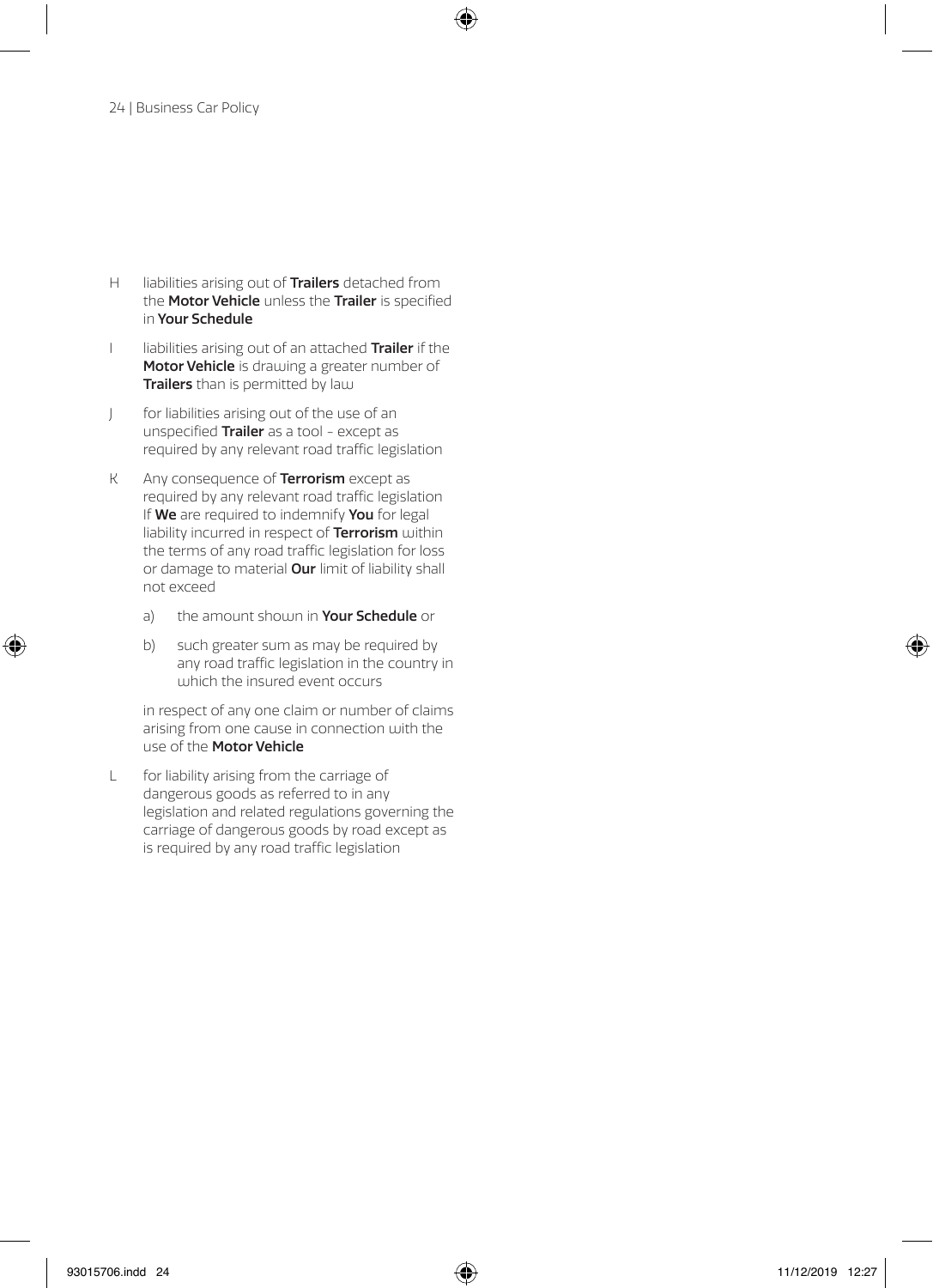## Section 3 - Driving Abroad

#### A Cover Under This Section

We provide cover to the same level that You enjoy in the British Isles whilst visiting the following destinations:

All EU countries and in Andorra, Iceland, Liechtenstein, Norway, Serbia and Switzerland.

#### B Extension of Cover

For countries not specified as covered under this section where You have requested the cover in advance of leaving the British Isles and You have

- i) provided  $Us$  with details of the Motor Vehicle to be covered
- ii) provided  $Us$  with details of the countries to be visited
- iii) provided Us with details of the length of Your stay
- iv) provided  $Us$  with details of who will drive
- v) paid an additional premium

and We agree, We will extend the cover to apply whilst the Motor Vehicle is temporarily outside the Territorial Limits of the Policy.

#### C Other Charges

If Your cover has been extended under B, Extension of Cover, above We will pay the enforced payment of customs duty that You must pay as a direct result of loss or damage covered by Your Policy.

We will also cover You against general average, contribution, salvage and sue and labour charges arising from the transportation of Your Motor Vehicle by sea between any countries to which this insurance applies.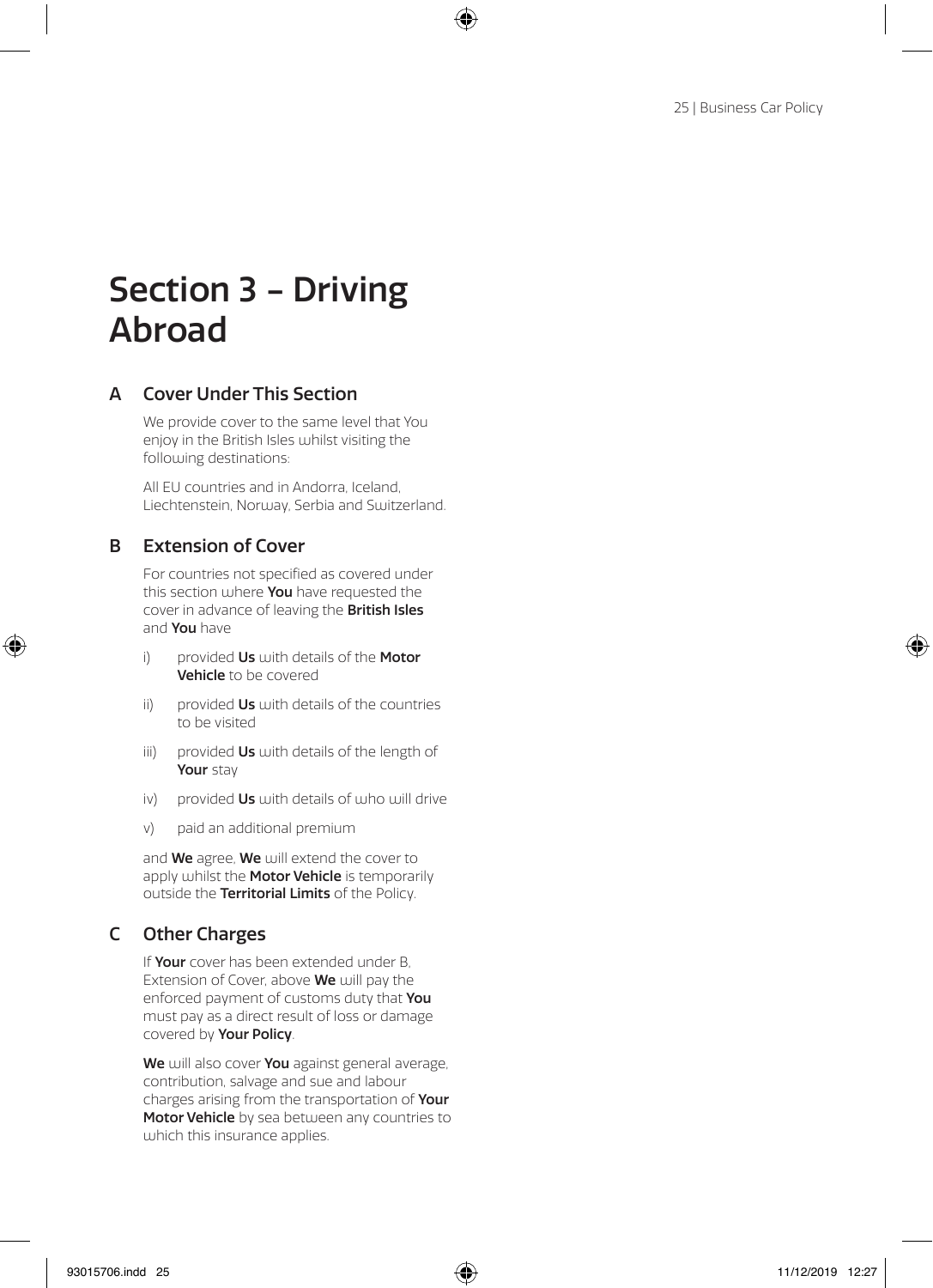## Section 4 – Other Clauses

#### A Rallies, Competitions De-restricted Toll Roads Trials and Track Use

While the **Motor Vehicle** is used:

- A) in a rally
- B) in a competition
- C) in a motor trial
- D) on a racetrack
- E) on a circuit
- F) on a prepared course
- G) on a de-restricted toll road

We restrict cover to those legal liabilities for which insurance is compulsory under any relevant road traffic legislation and We provide no other cover under Your Policy

We do not apply this limitation in respect of any event organised to encourage road safety or a treasure hunt in respect of which:

- i) the route does not exceed 100 miles and
- ii) no merit is attached to the competitor's performance while driving except in relation to good road behaviour and compliance with the Highway Code and
- iii) if the event includes driving tests then the driving area must not exceed 100 metres square and tests must not be timed

#### B No Claim Discount

Your No Claim Discount will be increased each year as shown below provided no incident occurs during the **Period of Insurance** which results in a claim:

| <b>NCD AT POLICY START</b><br><b>DATE OR PREVIOUS</b><br><b>RENEWAL</b> | <b>NCD FOLLOWING</b><br>A CLAIM-FREE<br><b>YEAR</b> |
|-------------------------------------------------------------------------|-----------------------------------------------------|
| 5 or more years                                                         | 5 or more years                                     |
| 4 years                                                                 | 5 years                                             |
| 3 years                                                                 | 4 years                                             |
| 2 years                                                                 | 3 years                                             |
| 1 year                                                                  | 2 years                                             |
| Nil                                                                     | 1 year                                              |

Your No Claim Discount will be reduced each year as shown below if an incident occurs during the **Period of Insurance** which results in a claim:

| NCD AT<br><b>POLICY</b><br><b>START</b><br><b>DATE OR</b><br><b>PREVIOUS</b><br><b>RENEWAL</b> | <b>NCD FOLLOWING</b><br>A CLAIM OR<br><b>CLAIMS</b> |                |                         |
|------------------------------------------------------------------------------------------------|-----------------------------------------------------|----------------|-------------------------|
|                                                                                                | One<br>Claim                                        | Тило<br>Claims | Three or<br>More Claims |
| 5 or more<br>vears                                                                             | 3 years                                             | 1 year         | Nil                     |
| 4 years                                                                                        | 2 years                                             | Nil            | Nil                     |
| 3 years                                                                                        | 1 year                                              | Nil            | Nil                     |
| 2 years                                                                                        | Nil                                                 | Nil            | Nil                     |
| 1 year                                                                                         | Nil                                                 | Nil            | Nil                     |

Payment made for the following does not affect Your No Claim Discount entitlement:

- A) emergency treatment fees
- B) breakage of glass in the windscreen including windows where this is the only damage to the **Motor Vehicle** other than any scratching of bodywork resulting from the breakage
- $(C)$  a non fault claim where **We** have been able to recover full costs or losses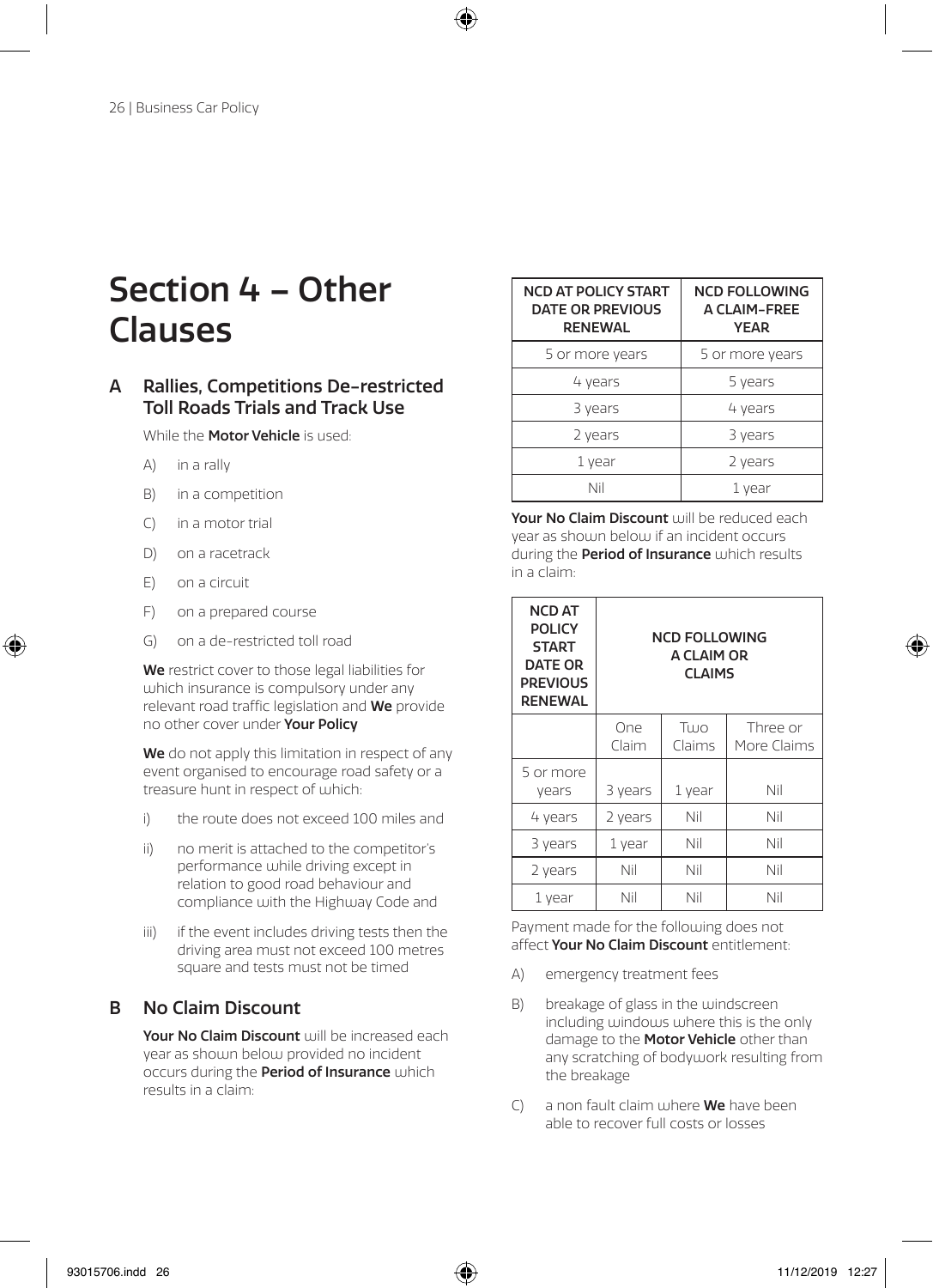#### C More Than One Motor Vehicle Insured

If We cover more than one Motor Vehicle under Your Policy then Part B No Claim Discount of this Section applies separately to each **Motor** Vehicle

#### D Emergency Treatment

We cover any Permitted User for legal liability for emergency treatment fees

#### E Cross Liabilities

If the **Policyholder** comprises more than one party (which in the case of a partnership includes each individual partner) We will cover each party's liability against the other as if the other was not included as a Policyholder

#### F Personal Effects

If Your Schedule shows comprehensive cover is in force, and personal clothing or effects are lost or destroyed by fire, theft or accident while in or on the Motor Vehicle We will pay You. or if You so wish the owner of the property, the value of loss or damage up to the amount shouln in the Schedule

We do not cover:

- i) Money, stamps, tickets, documents or securities
- ii) **Theft** of any property carried in a cabriolet, convertible or open car unless kept in a locked boot or locked glove compartment

#### G Car Sharing

The receipt of contributions as part of a car sharing agreement for social or other similar purposes in respect of the carriage of passengers on a journey in the Motor Vehicle will not be regarded as constituting the carriage of passengers for hire or reward or use of the Motor Vehicle for hiring

Provided that:

- i) The **Motor Vehicle** is not constructed or adapted to carry more than eight passengers excluding the driver
- ii) The passengers are not being carried in the course of a business of carrying passengers
- iii) The total contributions received for the journey do not involve an element of profit

#### H Medical Expenses

If Your Schedule shows comprehensive cover is in force We will, at Your request, pay medical expenses for each occupant of the Motor Vehicle, who, as a direct result of a Motor Accident sustains bodily injury, up to the amount shown in the **Schedule** per injured person

#### I Personal Accident

If Your Schedule shows comprehensive cover We will pay the following benefits up to the amount shown in Your Schedule to the driver of the Motor Vehicle (or the drivers Legal Personal Representative) if the driver while in or getting into or out of the Motor Vehicle sustains bodily injury by accidental external violent and visible means which independently of any other cause within three months of the accident results in

- i) death
- ii) complete and permanent loss of sight of any eye
- iii) loss by severance of a limb at or above the  $urist$  or ankle

The maximum amount **We** will pay in respect of any one incident will not exceed the amount shown in the Schedule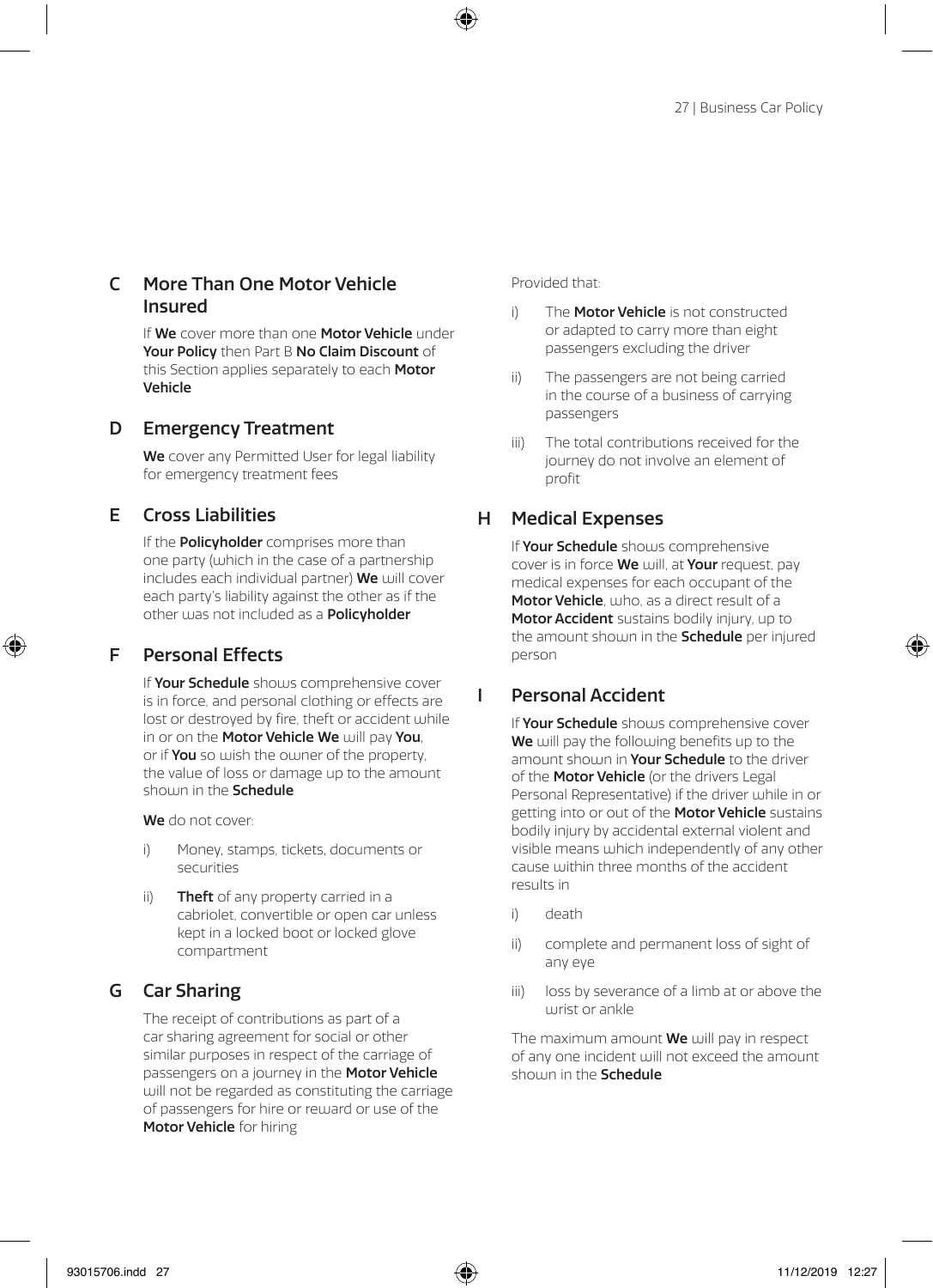We do not cover:

- A) any person seventy five years of age or over
- B) an accident in connection with which the driver sustaining the injury fatal or otherwise
	- i) was convicted under Part 1 of the Road Safety Act 1967 or under Section 6 of the Road Traffic Act 1960 or any similar drink and driving legislation in other territories or any amending legislation
	- ii) was found by a post mortem examination to have a higher level of alcohol in his blood than is prescribed in the Road Safety Act 1967 or similar legislation in other territories or any amending legislation

#### J Other Charges

We will also pay the enforced payment of customs duty that You must pay as a direct result of loss or damage covered by Your Policy

We will cover You against general average contribution salvage and sue and labour charges arising from the transportation of Your Motor Vehicle by sea between any countries to which this insurance applies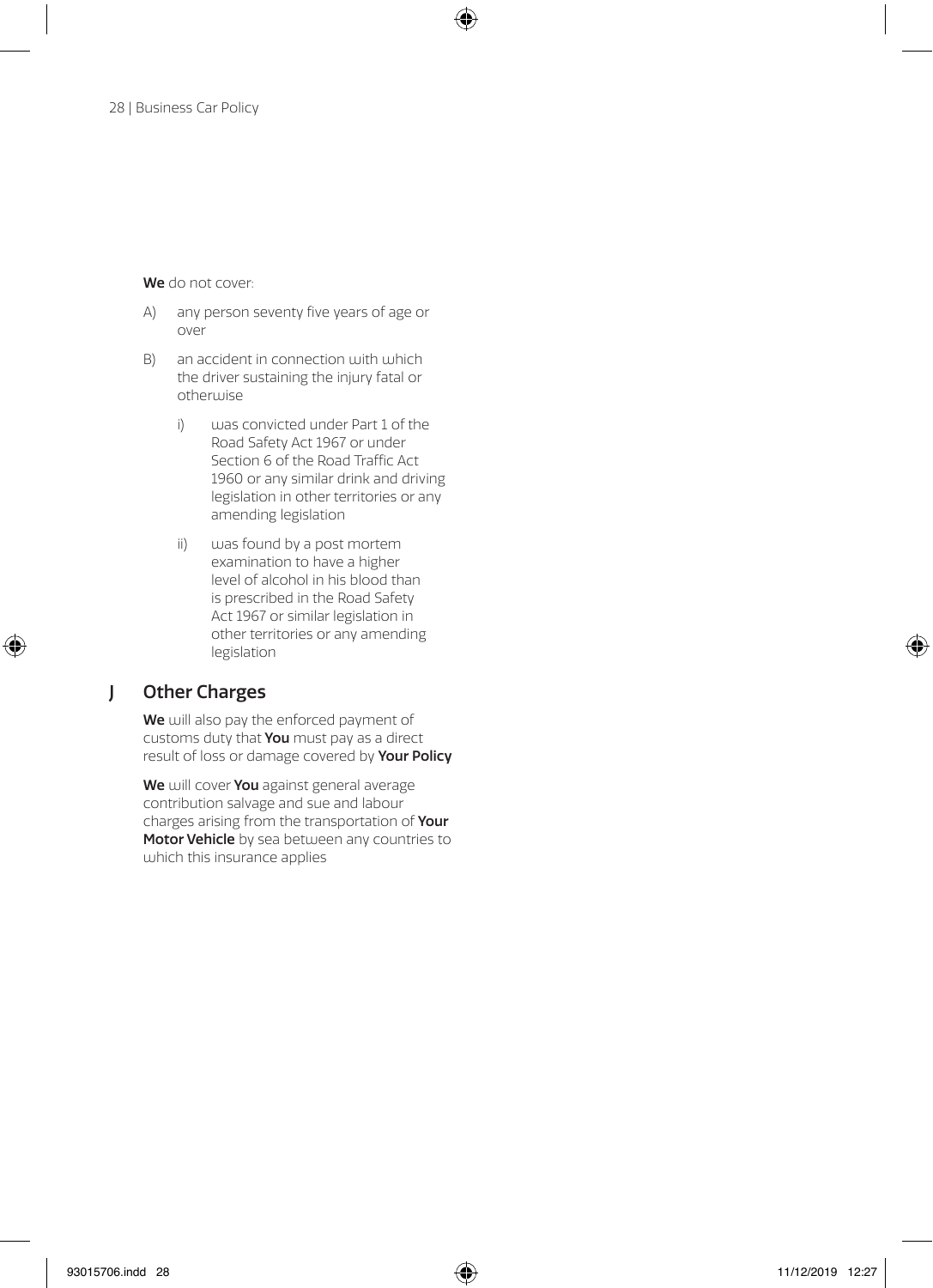## Section 5 – Conditions Which Apply to Your Whole Policy

The following conditions apply to every Section of Your Policy. Failure to comply with Your obligations as noted within these conditions where they are material or relevant to any loss may result in

- 1 a claim being rejected or reduced or
- 2 Your Policy being declared invalid

#### A Provision of False Information

It is agreed to the extent set out in this Condition to contract out of the Insurance Act 2015 provisions in relation to the duty of fair presentation where there is a failure to make a fair presentation of the risk which was neither deliberate nor reckless

If there is a breach in the duty of fair presentation at the commencement of the Policy or during an alteration to the Policy which has affected **Our** assessment of any of the following:

- A) Your eligibility for this insurance Policy
- B) the terms and conditions applying to Your Policy
- C) Your insurance premium
	- We will charge any additional premium and apply any terms and conditions to the **Policy** that We would have applied had a fair presentation of risk been made if the breach is neither reckless nor deliberate and a claim has not occurred; or
	- ii) If the breach is neither deliberate nor reckless and entitles Us to reduce proportionally any claim as provided by Section 8 and Schedule 1 of the Insurance Act 2015 We shall offer You the option instead to pay any additional premium due and receive

payment of the claim without any proportional reduction provided You accept this offer within 30 days of it being issued; or

 $\lim$  If We would not have accepted the Policy or the alteration to the Policy on any terms We may avoid the Policy from the date of commencement or treat the alteration as if the alteration was never made

Nothing in this Condition shall prevent Us from applying any other remedy for breach of the duty of fair presentation available under the Insurance Act 2015 in such circumstances as the Act allows

In these circumstances, Our Right to Recover Payment clause [Sub-Section 4 of Section 2 - Liability to Third Parties ] will apply and You may be required to repay to Us any payment that We have been obliged to pay on Your behalf.

#### B Alteration in Risk

You must notify Us as soon as possible of any alteration in risk which affects Your Policy. This information would include:

- A) Any changes to the **Motor Vehicle**
- B) The use of the **Motor Vehicle**
- C) The location of the Motor Vehicle
- D) You and Your drivers including claims convictions and health conditions
- E) Your occupation

or any other relevant information which makes losses more likely to happen or makes losses more serious if they do happen

We may re-assess Your Policy cover and premium following notification of this information

#### C Licence Checking

You must check the driving licence of every driver who will drive the Motor Vehicle and You must inform Us of :

A) any convictions fixed penalties or endorsements noted on the licence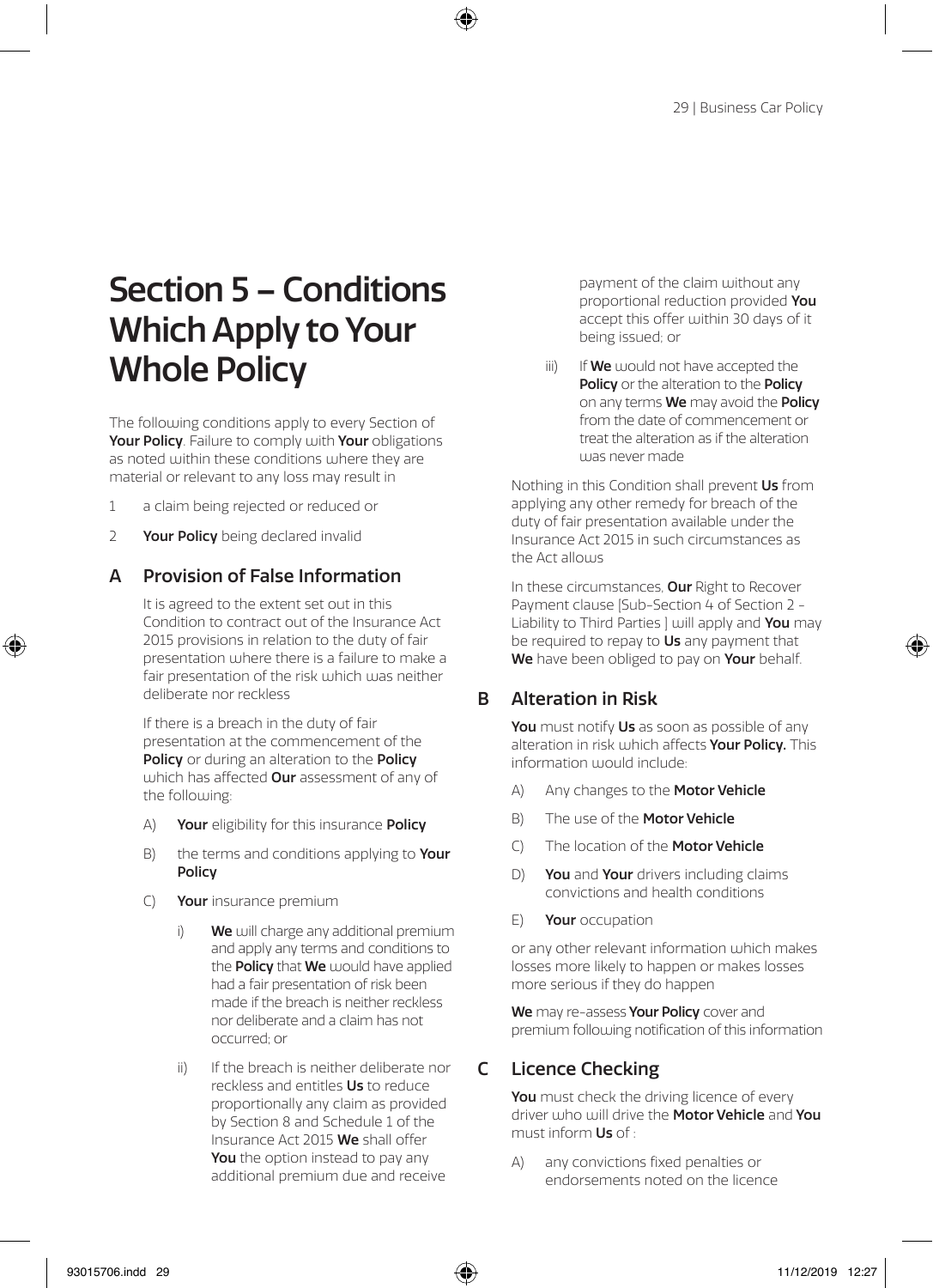- B) any Provisional licence
- C) any licence issued outside the UK

Any driver with a disability or infirmity that requires notification to the DVLA must have been granted a licence to drive by the DVLA

#### D Notification of a Claim

You must notify any of the following to Us as soon as possible:

- A) any incident which may give rise to a claim
- B) civil or criminal proceedings

If there has been a **Theft You** must tell the Police as soon as possible

We may request You to provide all details in writing together with any supporting evidence which **We** may reasonably require

If any of the following documents are served on You or any other person in connection with any incident then they must be sent to Us as soon as possible:

- i) writs
- ii) summons
- iii) other legal documents
- iv) letters of claim
- v) other correspondence

You must not answer any correspondence without **Our** written consent

We will not unreasonably withhold Our consent

#### E Conduct of a Claim

You must give Us whatever information or assistance We reasonably request

You must not:

- A) admit
- B) deny
- C) negotiate or

D) promise to pay

any claim without **Our** written consent

We will not unreasonably withhold Our consent

We are entitled to take over and conduct the defence or settlement of any claim at Our discretion

#### F Fraudulent or Exaggerated Claims

If You, or someone on Your behalf, knowingly :

- makes a false claim;
- exaggerates the amount of a claim;
- provides Us with false or misleading declarations or statements to support a claim; or
- provides Us with any other false or invalid documents or relies on any fraudulent devices to support a claim

#### We may, at Our option,

- A) decline cover under this insurance policy for the relevant claim; or
- B) reduce the claim; or
- C) void this insurance policy from the date of the relevant claim

#### G Looking after Your Motor Vehicle

You must keep the Motor Vehicle in a roadworthy condition

You must ensure that precautions are taken at all times to prevent injury and safeguard the Motor Vehicle from loss or damage

If You suspect or are advised of any defect in the operation of any **Advanced Driver Assistance System** which has been fitted as standard to the Motor Vehicle You must arrange for the defect to be rectified by the manufacturer or replaced

If Your windscreen is replaced following a claim on Your Policy You must agree that any Advanced Driver Assistance System in Your windscreen is reset by Us at no additional cost to You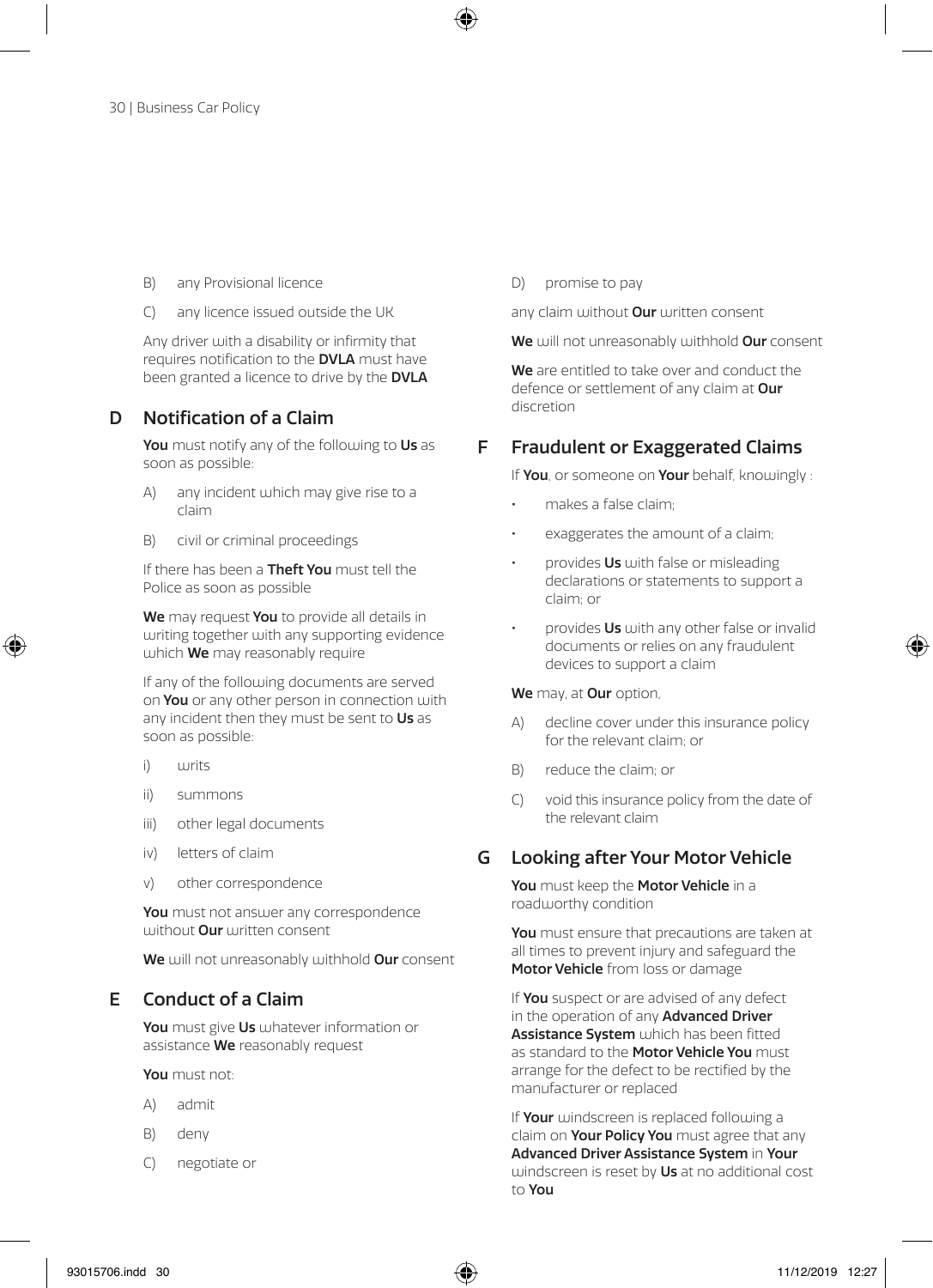For any device fitted after the **Motor Vehicle**  $max$  originally manufactured where You chose not to replace or repair please advise Us

#### H Cancelling Your Policy

You may cancel Your Policy by giving Us written instructions

If You pay Your premium annually We will give You a full refund of premium for any unexpired period of cover when We receive Your instruction and any **Certificate of Motor Insurance** which has been issued will no longer be valid

If You pay Your premium by instalments We will give You a full refund of premium for any unexpired period of cover when We receive Your instruction and any Certificate of Motor Insurance which has been issued will no longer be valid. You should also instruct Your Bank or Building Society to cancel Your instalment arrangement.

We may cancel Your Policy if there is a failure to comply with the conditions of this Policy and if We do We will

- A) write to **You** at **Your** last known address (and in the case of Northern Ireland to the Department of the Environment for Northern Ireland) confirming that all cover will cease 7 days after the date of Our letter
- B) give **You** a refund of premium for the unexpired period of cover unless We cancel Your Policy in accordance with Condition 5A

#### I Non Payment/Consumer Credit Termination Clause

Where We have agreed to You paying Your premium by monthly instalments then in the event that there is a default in the instalments due under the payment schedule We reserve the right to terminate Your Policy and You will no longer be insured by Us

If Your monthly premium payment has a Fixed Sum Loan Agreement regulated by The Consumer Credit Act 1974 then this shall be deemed to be a linked loan agreement

In the event that there is a default in the instalments due under the payment schedule We reserve the right to also terminate that linked loan agreement

#### J Other Insurance

Where a claim is covered under **Your Policy**. and this claim is covered by any other insurance, We will only pay Our share of the claim

#### K Exercising Your rights on Your behalf

If We or Our third party service provider ask. You or any other Permitted User making a claim must at any time:

- A) take or
- B) allow  $Us$  or Our third party service provider to take in **Your** name or the name of the Permitted User

all the steps needed to enforce Your rights or those of the Permitted User against any other person, including the defence or settlement of any claim or the pursuit of a claim in any person's name

We will pay any reasonable costs and expenses involved

#### L Access to the Motor Vehicle

We will have free access to examine the Motor Vehicle including the review and use of any information held by any **Advanced Driver** Assistance System in or on the Motor Vehicle and We may request You provide us with the contact details for any Third Party controlling or managing such information

We will not release Your driving information to the police or any civil authorities unless:

- A) We have Your permission or
- B) We are required to do so by law or
- C) We suspect fraud or attempted fraud

Data will only be disclosed to Our agents and subcontractors for operational reasons including providing the cover of **Your Policy**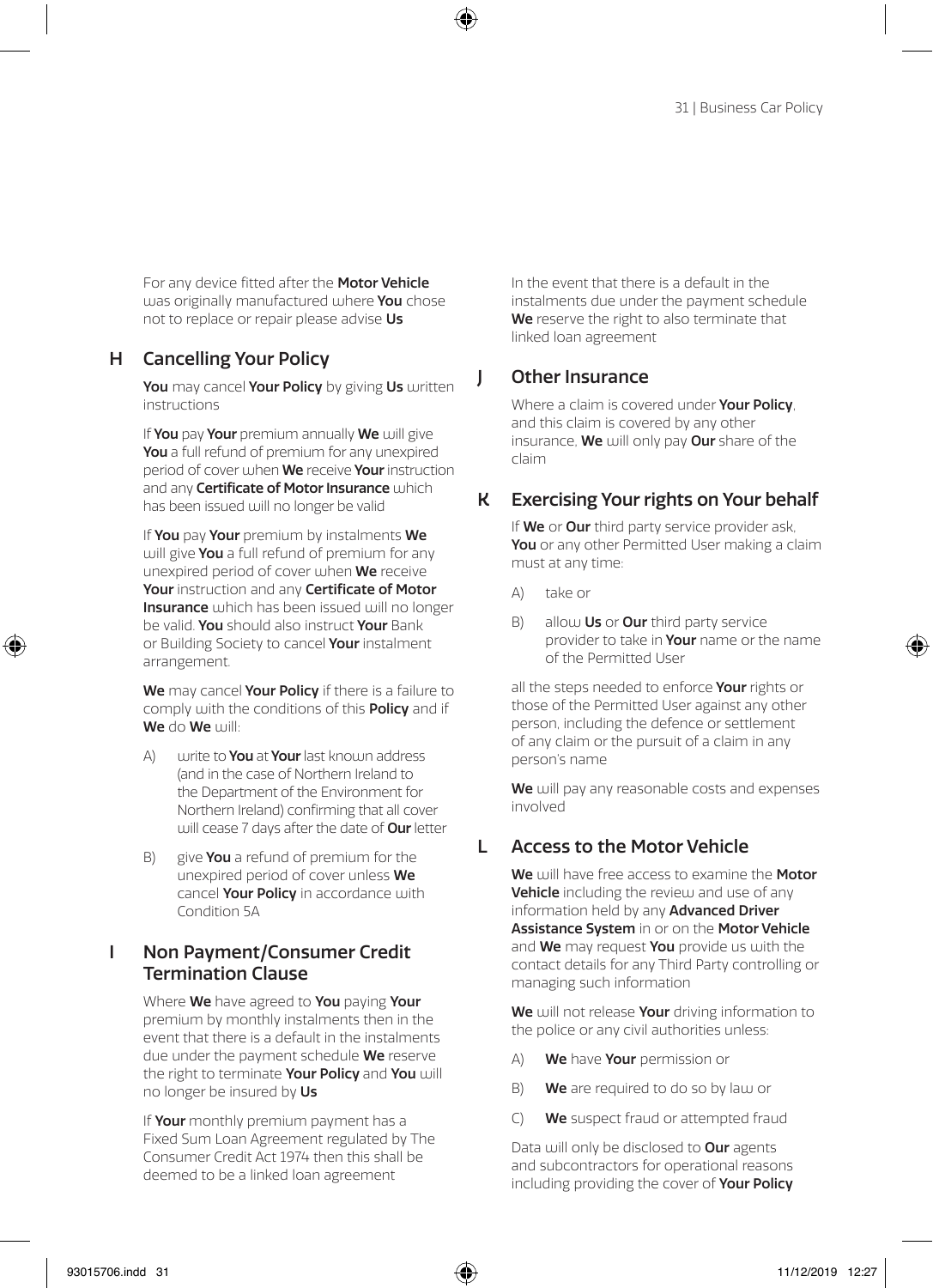#### M Law Applicable

Under the laws of the United Kingdom (England, Scotland, Wales and Northern Ireland) both You and We may choose the law which applies to this contract to the extent permitted by those laws.

Unless You and We agree otherwise in writing We have agreed with You that the law which applies to this contract is the law which applies to the part of the United Kingdom in which You are based or if **You** are based in the Channel Islands or the Isle of Man the law of whichever of those two places in which You are based

We and You have agreed that any legal proceedings between You and Us in connection with this contract will only take place in the courts of the part of the United Kingdom in which You are based or if You are based in either the Channel Islands or the Isle of Man the courts of whichever of those two places in which You are based

#### N Overnight Garaging

If Your Schedule shows that the overnight location of Your Motor Vehicle is a

- A) private garage or
- B) building or
- C) secure compound or
- D) secure car park

We will only provide cover for loss of or damage to Your Motor Vehicle caused by Theft or malicious damage between the hours of 22.00 and 06.00 and arising at the overnight postcode if at the time of such loss or damage

- i) the **Motor Vehicle** was kept in the overnight location shown in Your Schedule and
- ii) the overnight location was locked and secured at the time of such loss or damage

#### O Application of limits

The maximum amount **We** will pay irrespective of the number of parties covered by **Your** Policy having a claim under Your Policy shall not exceed in whole any limits shown in Your Policy or Your Schedule

For the purposes of any limits shown in Your Policy or Your Schedule all parties included in the definition of the **Policyholder** and covered under Your Policy will be treated as one **Policyholder** and there will be only one contract of insurance between the Policyholder and Us

#### P Compliance with Policy Terms

It is a condition of **Your Policy** that **You** comply with the terms and conditions of **Your Policy** and that any other person covered by Your Policy as though they were You with the terms and conditions of **Your Policy** 

#### Q Financial or Trade Sanctions

We shall not provide any cover or be liable to provide any indemnity or payment or other benefit under this **Policy** to the extent that the provision of such cover or indemnity or payment or other benefit would expose Us to any sanction or prohibition or restriction under United Nations resolutions or the trade or economic sanctions or laws or regulations of the European Union or the United Kingdom or the United States or other country of policy issue

If any such resolution or sanction or law or regulation takes effect during the Period of Insurance We may cancel this policy immediately by giving You written notice at Your last known address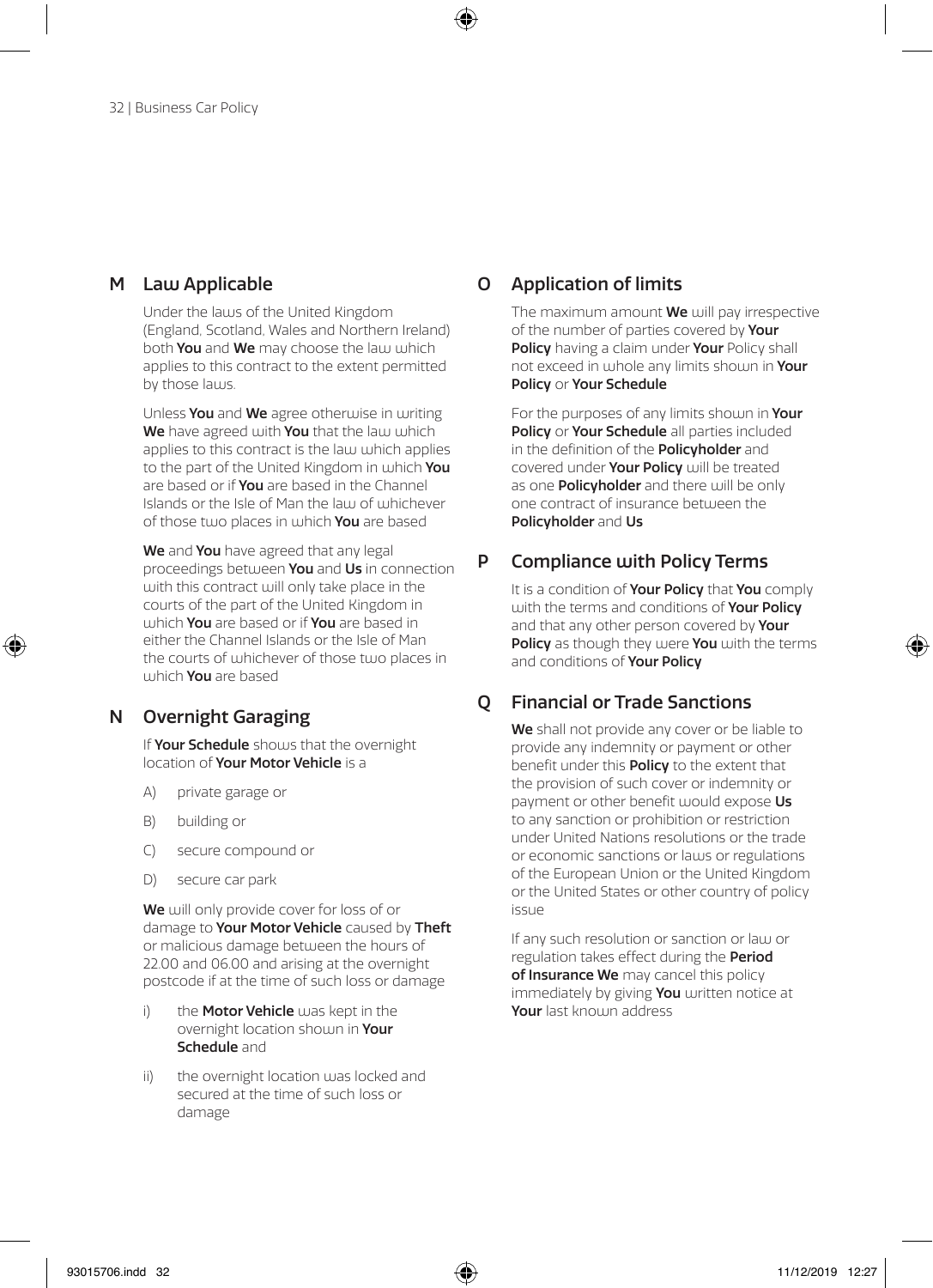## Section 6 – Exclusions Which Apply to Your Whole Policy

#### A Changes or additions to the vehicles to be Insured

The Insurers will not cover the Policyholder in respect of any vehicle unless

- A) the **Insurers** already have details of this vehicle or
- B) details of any changes or additions to the vehicle(s) to be insured are given to the Insurers immediately and the Insurers accept them and
- C) the Insurers have issued a Certificate of Motor Insurance

#### B Use and Driving Which We Do Not Cover

We do not cover any claim under any Section of Your Policy occurring while the Motor Vehicle is being:

- A) used with **Your** permission but is being driven or used outside the circumstances defined in Your Certificate of Motor Insurance
- B) driven by **You** unless **You** are a **Licence** Holder
- C) driven with **Your** permission by any person:
	- i) who is not permitted to drive in Your Certificate of Motor Insurance or
	- ii) who You know is not a Licence Holder
- D) driven by or in the charge of any person under 25 years of age unless that person is named in Your Schedule
- E) used for criminal purposes
- F) deliberately used to cause harm loss or damage

Paragraphs A), C) and D) above of this Exclusion do not apply in respect of claims under Section 1 – 'Loss or Damage to the Motor' Vehicle' when the Motor Vehicle is in the custody of a Defined Organisation

#### C Liability Which Results From An Agreement

We do not cover any liability which results solely from an agreement

#### D Radioactive Contamination

We do not cover any:

- A) loss of or damage to any property
- B) legal liability
- C) expense
- D) bodily injury
- E) any other loss

which is directly or indirectly caused by or arising from or contributed to by:

- ionising radiations or contamination by radioactivity from any nuclear fuel or from any nuclear waste from the combustion of any nuclear fuel
- ii) the radioactive, toxic, explosive or other hazardous properties of any explosive nuclear assembly or nuclear component of it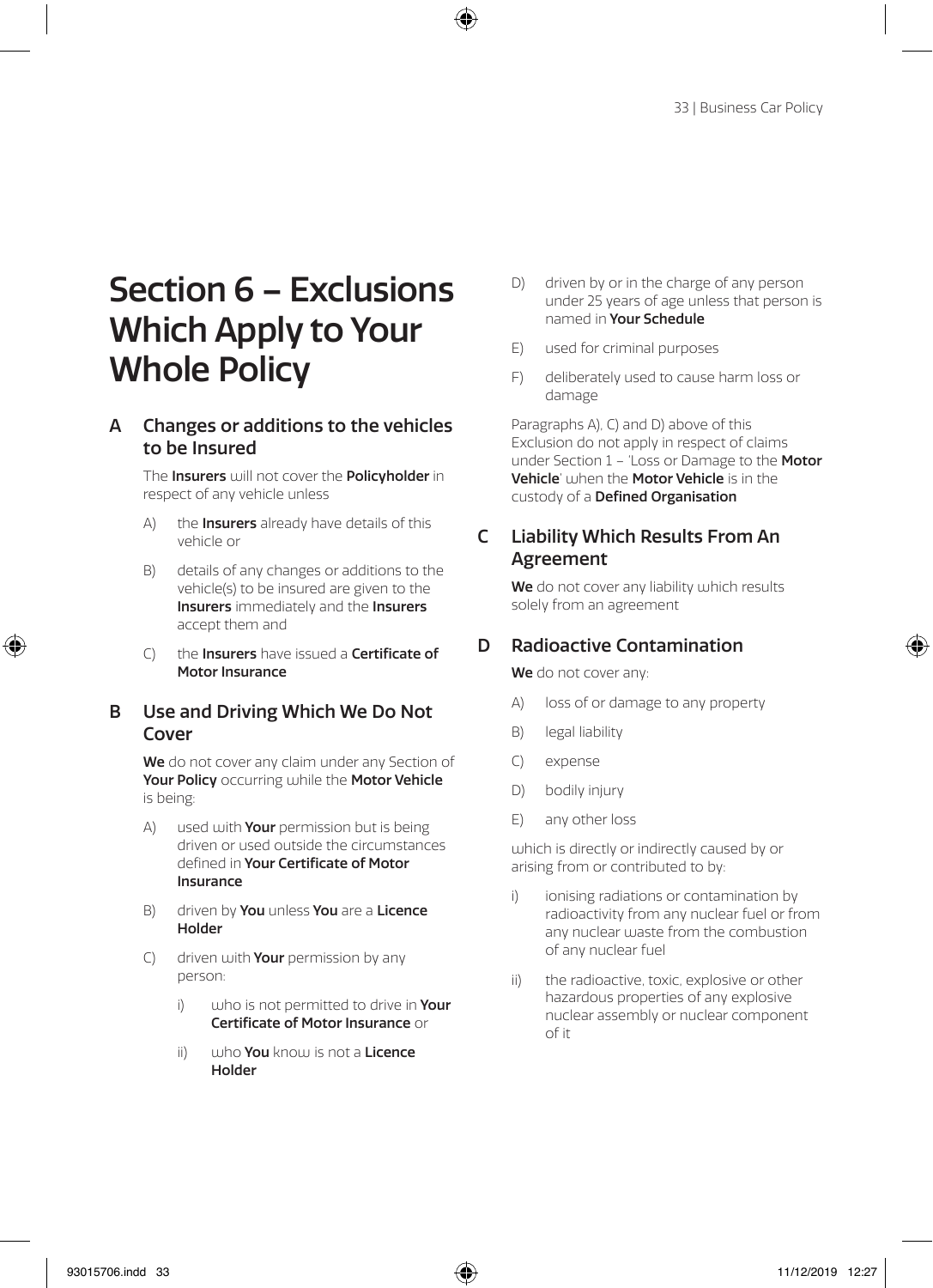#### E War Risks

We do not cover any:

- A) loss of or damage to any property
- B) legal liability
- C) expense
- D) bodily injury
- E) any other loss

which is directly or indirectly caused by or arising from or contributed to by:

- i) war, invasion, act of foreign enemy or hostilities (whether war is declared or not)
- ii) civil war, rebellion, revolution, insurrection or military or usurped power

except so far as is necessary to meet the requirements of any relevant road traffic legislation

#### F Riot and Civil Commotion

We do not cover any consequence of riot or civil commotion occurring in Northern Ireland

We do not apply this Exclusion to Section 2 -'Liability to Third Parties'

#### G Sonic Bangs

We do not provide cover under Section 1 - 'Loss' or Damage to the Motor Vehicle' of Your Policy in respect of loss or damage which is caused by pressure waves from aircraft or other aerial devices travelling at sonic or supersonic speed

#### H Pollution

We do not cover:

- A) death of any person
- B) bodily injury to any person or
- C) damage to any property which is directly or indirectly caused by pollution or contamination unless this pollution or contamination is directly caused by an incident which occurs in its entirety at a specific time and place during the **Period** of Insurance and is:
	- i) sudden
	- ii) identifiable
	- iii) unintended and
	- iv) unexpected

All pollution which arises out of one incident will be considered to have occurred at the time when this incident takes place

We will not apply this Exclusion in circumstances where it is necessary to meet the requirements of any relevant road traffic legislation

#### I Driving Under the Influence of Drink or Drugs

We do not cover any loss of or damage to the Motor Vehicle, if, as the result of the incident. You or anyone insured under the Policy is convicted of driving whilst under the influence of alcohol or drugs. Our liability will be limited to the cover required under the **Road Traffic** Act and We will reserve the right to recover any amounts **We** are required to pay.

This exclusion does not apply to amounts paid or which **We** are required to pay under Section 8 - Legal Assistance Plan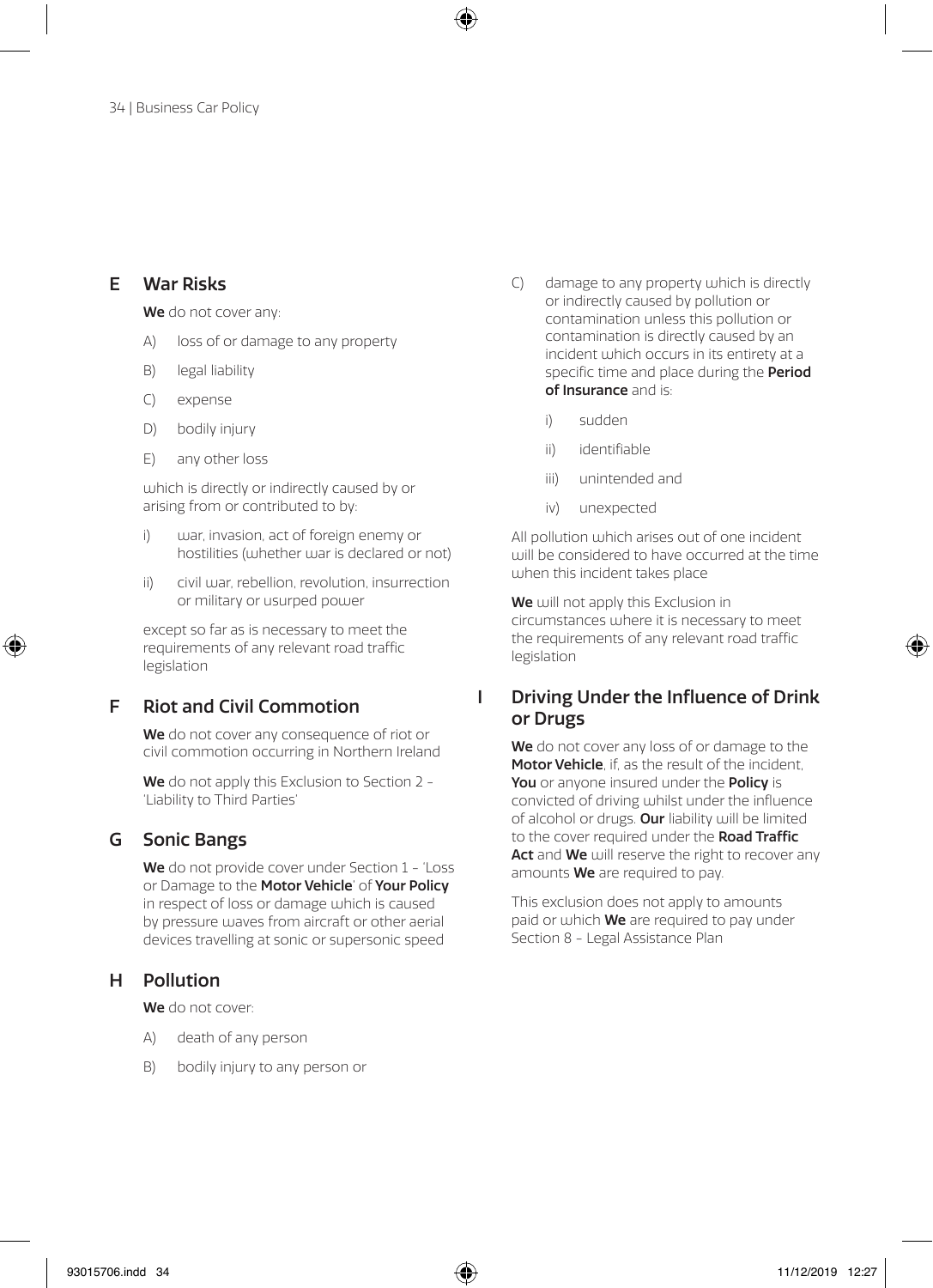## Section 7 – No Claim Discount Protection

This Section is only applicable if Your Schedule shows that it is in force

Section 4 - Other Clauses, B No Claim Discount and C More Than One Vehicle Insured are replaced by the following:

#### A No Claim Discount Protection

No Claim Discount Protection allows You to make one or more claims before **Your** number of No Claim Discount years falls

Please see Our step-back procedures for details

If You have selected No Claim Discount Protection then Your No Claim Discount will remain at 4 or more years following up to two at fault claims in five consecutive Periods of Insurance

Your No Claim Discount will be reduced as shown below following three or more claims in five consecutive Periods of Insurance

| <b>PROTECTED</b><br><b>NCD AT</b><br><b>POLICY</b><br><b>START</b><br>DATE OR<br><b>PREVIOUS</b><br><b>RENEWAL</b> | <b>NCD AFTER 3 OR MORE</b><br><b>CLAIMS IN 5 CONSECUTIVE</b><br>PERIODS OF INSURANCE |          |                          |
|--------------------------------------------------------------------------------------------------------------------|--------------------------------------------------------------------------------------|----------|--------------------------|
|                                                                                                                    | 3 Claims                                                                             | 4 Claims | More<br>Than 4<br>Claims |
| 4 years                                                                                                            | 2 years                                                                              | Nil      | Nil                      |
| 5 or more<br>vears                                                                                                 | vears                                                                                | 1 year   | Nii                      |

No Claim Discount Protection does not protect the overall price of Your Policy. The price of Your Policy may increase following a claim even if You were not at fault

Payment made for the following does not affect Your No Claim Discount Protection:

- A) Emergency Treatment Fees
- B) breakage of glass in the windscreen including windows where this is the only damage to the **Motor Vehicle** other than any scratching of bodywork resulting from the breakage
- $C$  a non fault claim where **We** have been able to recover full costs or losses

#### B More Than One Motor Vehicle Insured

If We cover more than one Motor Vehicle under Your Policy then Part A No Claim Discount Protection of this Section applies separately to each Motor Vehicle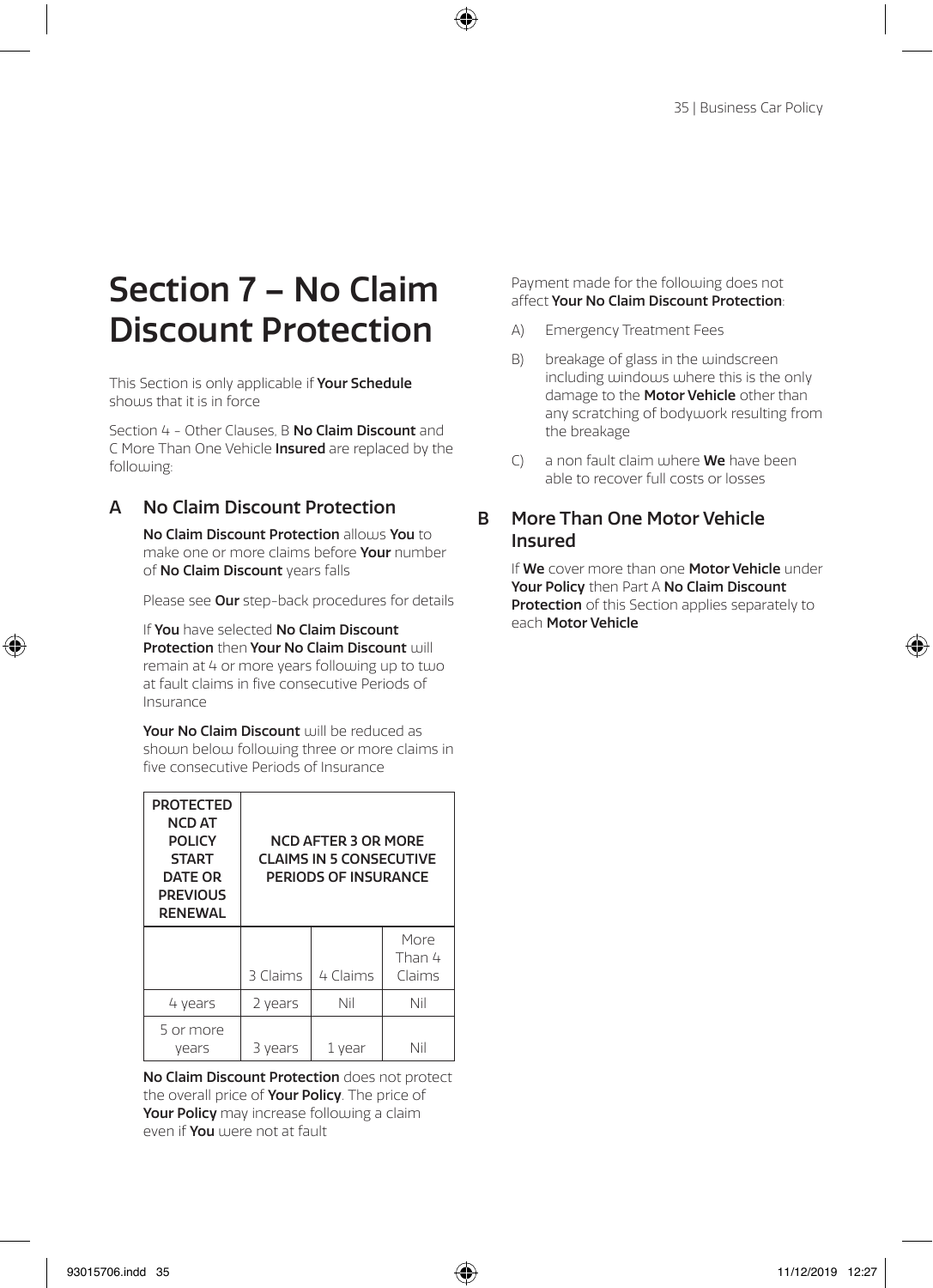## Section 8 – Legal Assistance Plan

This section only applies if it is listed in Your Schedule.

### LEGAL ASSISTANCE PLAN – **DEFINITIONS**

The words listed below have the following meanings in this section only.

#### Legal Expenses

Legal fees, costs and other expenses:

- i) Which Your Legal Representative charges You in connection with bringing a claim for Uninsured Losses
- ii) Which are incurred by Your opponent or other party and which a court has ordered You to pay or which You have agreed to pay on the advice of Your Legal Representative arising from Legal Proceedings

#### Legal Representative

The solicitor or other suitably qualified person of firm appointed by You to act on Your behalf in respect of a Motor Accident.

#### Limit of Indemnity

The maximum amount payable by Us in respect of the cover provided as shown in the Schedule or Policy wording.

#### Motor Accident

An incident which happens when You are using the Motor Vehicle during the Period of Insurance and within the Territorial Limits and which gives rise to Uninsured Losses.

#### Reasonable Prospects

Fifty one per cent (51%) or more prospects of successfully receiving money by way of compensation in relation to a **Motor Accident** which was not Your fault.

#### Road Traffic Proceedings

Criminal proceedings brought against You for any offence under the road traffic laws whilst using the Motor Vehicle within the Territorial Limits in relation to a **Motor Accident** (other than those which are already provided for under Section 2, Sub-Section 1B, Cover for Legal Fees, Costs and Expenses).

#### Uninsured Losses

Bodily injury or death to You or other losses and expenses You have sustained as a result of a Motor Accident which was not Your fault and which are recoverable as damages and which are not otherwise paid for under Your Policy. Such claims may include accidental loss of or damage to the Motor Vehicle, or property whilst it is in, or attached to, the Motor Vehicle and/or loss of use of the Motor Vehicle.

#### We, Us, Our

Royal & Sun Alliance Insurance plc and anyone We may appoint to act on our behalf.

#### You, Your

The policyholder or other person insured to drive the Motor Vehicle according to the Schedule and any passenger in the Motor Vehicle, as long as any passenger making a claim has **Your** permission to make such a claim.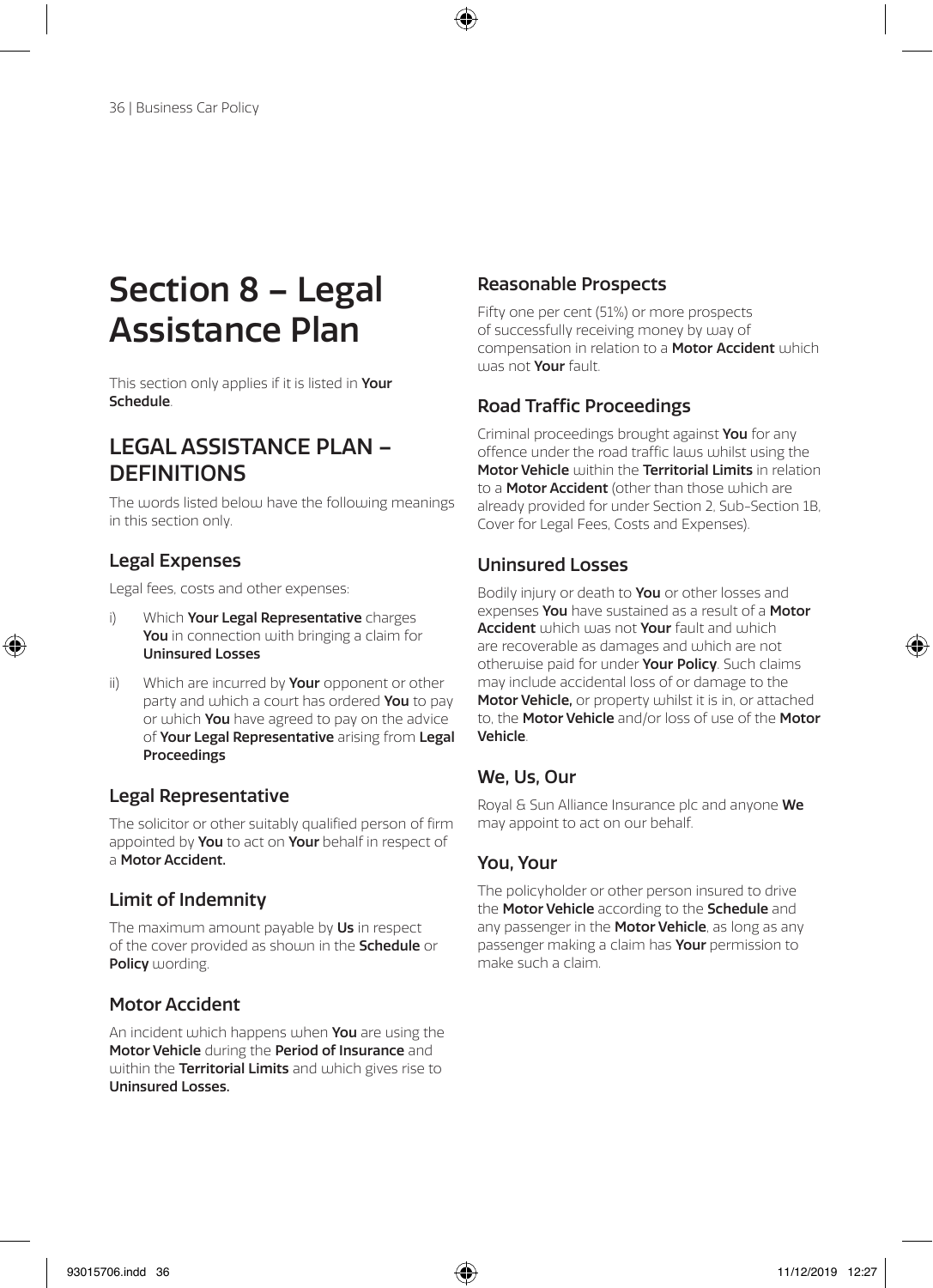### LEGAL ASSISTANCE PLAN – WHAT IS COVERED

#### A Legal Expenses to Recover Uninsured Losses

In the event of a **Motor Accident**, We will pay your Legal Expenses provided Your Legal **Representative** is of the view that Your claim for Uninsured Losses or the Legal Proceedings have **Reasonable Prospects** of being recovered from the party who caused the Motor Accident.

We will continue to pay Your Legal Expenses as long as We remain satisfied that Your claim has **Reasonable Prospects** as detailed further at Condition B.

Whether or not You are successful We will pay the Legal expenses which Your Legal Representative reasonably and proportionately charges You up to the following maximum amounts for the following categories of claims:

#### 1) Small Claims Track claims

If Your claim for Uninsured Losses is allocated to or is likely to be allocated to the Small Claims Track (as defined in the Civil Procedure Rules 1998 (as amended from time to time)) We will pay Your Legal **Expenses** up to a sum equivalent to:

- i) 25% of the damages recovered (or in the event You lose, 25% of the **Uninsured Losses You** would have otherwise expected to have recovered), or
- ii) five hundred pounds (£500.00),

whichever is the lower.

The same limits shall apply to the Scottish or Northern Irish equivalent to the Small Claims Track.

#### 2) Claims subject to Fixed Cost rules

If Your claim for Uninsured Losses is subject to fixed cost rules We will pay Your Legal Expenses up to the fixed cost limits determined by the applicable rules including Rule 45 Civil Procedure Rules 1998 (as amended from time to time).

#### 3) All other claims for Uninsured Losses

For all other claims We will pay Your Legal Expenses on the same principles as applied by the courts when assessing costs to be paid by one person to another on the standard basis. These are defined in England and Wales in Rule 44.4(1)(a) of the Civil Procedure Rules 1998 (as amended from time to time).

We will also pay Legal Expenses for any category of claim listed above which a court has ordered You to pay or which You have agreed to pay on the advice of Your Legal Representative.

If Your claim for Uninsured Losses falls under the laws of Scotland or Northern Ireland, the claims for costs and expenses will be restricted to amounts allowed under the equivalent Scottish or Northern Irish laws, rules and practices.

The most We will pay for all Legal **Expenses** arising from a claim or series of connected claims is the Limit of Indemnity should in the Schedule.

We will normally only make payment of Legal Expenses after Your claim has been finally concluded. We will not normally agree to make payment on an interim basis except in exceptional circumstances and subject to **Our** sole discretion. If **We** have paid for any Legal Expenses as part of such interim payments which You later succeed in recovering from any third party, We will be entitled to reimbursement of those expenses.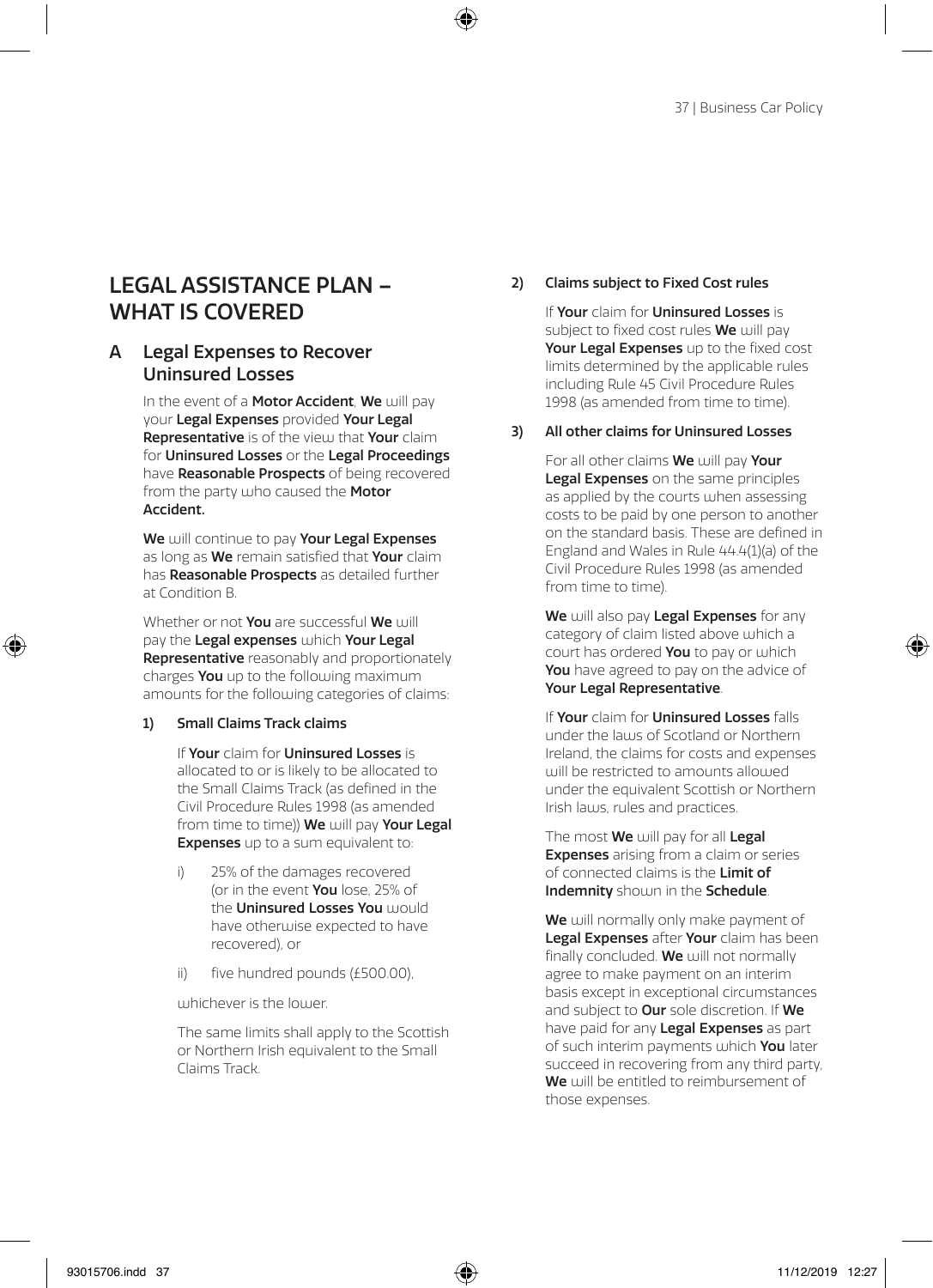#### B Defence Costs For Road Traffic Proceedings

In the event of a **Motor Accident We** will also pay all costs, expenses and disbursements which Your Legal Representative reasonably and proportionately charges You to:

- defend You under any Road Traffic Proceedings, or
- represent You if You have pleaded guilty in respect of any Road Traffic Proceedings, if a conviction may result in **You** being disqualified or suspended from driving,

except that **We** will not pay more than the value of the sum shown in Your Schedule in relation to Road Traffic Proceedings arising from one prosecution or a series of connected prosecutions.

#### C Legal Representation

You are free to appoint Your own Legal Representative.

We have chosen a panel of legal firms to provide legal services to **Our** customers. There is nothing in Our relationship with Our panel firms which affects their ability to act in Your best interests, but You are not obliged to appoint Your Legal Representative from Our panel if **You** do not wish to.

Regardless of who You appoint as Your Legal Representative, We will only provide cover in accordance with the terms of this **Policy**. You may agree to pay any additional fees required by the Legal Representative above the amount **We** will cover, but these will be your responsibility only. On this basis, We recommend that You clarify how fees will be charged before You instruct the proposed Legal Representative and inform Us of any agreement reached between You and the chosen Legal Representative.

### WHAT IS NOT COVERED UNDER A, B AND C

- 1 Any claim in relation to any Motor Accident where You were at fault.
- 2 Anything which is already covered under Your Policy including claims brought by third parties against You in relation to any Motor Accident, whether You were at fault or not.
- 3 Any Legal Expenses in relation to claims which we do not believe have Reasonable Prospects or are not reasonable to pursue (as explained further at Condition B below).
- 4 Any shortfall between Your Legal Expenses and the costs recoverable, or that would reasonably be expected to be recoverable from another party, pursuant to the Civil Procedure Rules (or its Scottish or Northern Irish legal equivalent).
- 5 Legal Expenses if the claim is reported to Us more than 180 days after the **Motor Accident**.
- 6 Legal Expenses if the Motor Accident occurred before the start of cover under this section.
- 7 Legal Expenses incurred before We have accepted the claim in writing unless this has been agreed by Us.
- 8 Any Legal Expenses incurred and/or which You have been ordered to or agreed to pay as a result of delays or unreasonable behaviour by You or Your failure to accept or the late acceptance of any offer to settle, without Our permission.
- 9 Legal Expenses incurred because You have withdrawn from the Legal Proceedings without Our permission. We will be entitled to recover from You any amount We have paid or have to pay in respect of **Your** claim as a result of this withdrawal.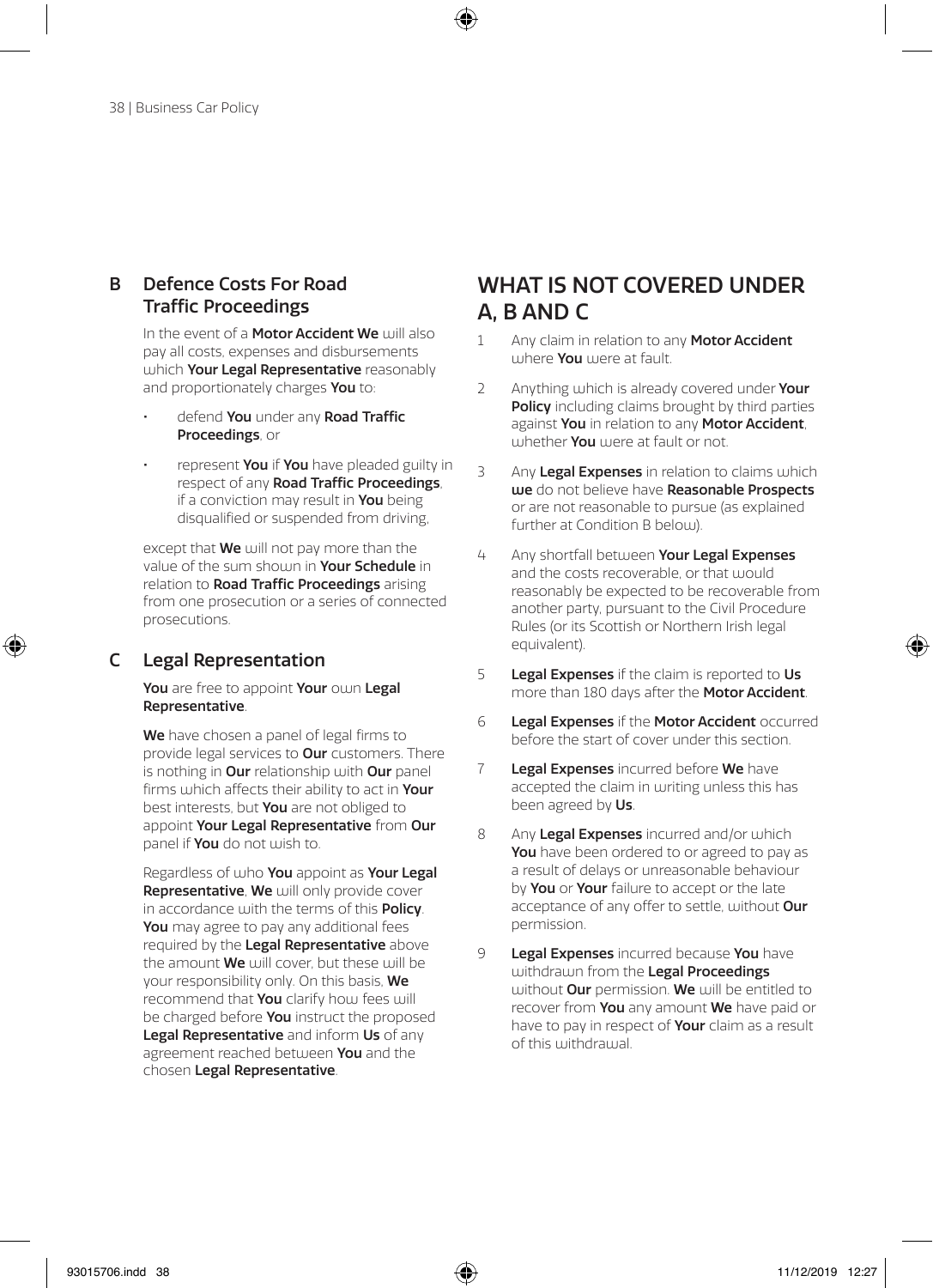- 10 Legal Expenses payable as a result of any damages based agreement You have entered into without **Our** approval to the extent that **Our** liability would be increased by such agreement
- 11 Any claim arising from damage to the Motor Vehicle where such claim is made against You.
- 12 The expenses for an expert witness, unless We have given prior written permission for the witness to be appointed.
- 13 Any Legal Expenses which You can claim under another insurance policy or which You could have claimed if You had kept to the terms of that policy.
- 14 Any claim arising from a malicious act.
- 15 Legal Expenses which You are able to recover from another person.
- 16 Legal costs and expenses of defending Road Traffic Proceedings resulting from offences connected with violent or dishonest conduct.
- 17 The legal costs and expenses of any appeal if You are unsuccessful in any Road Traffic Proceedings.
- 18 Legal Expenses for claims arising from defective repairs, mechanical breakdown or general maintenance of the Motor Vehicle.
- 19 Any costs incurred by You or Your Legal Representative in providing Us with any information or documentation under this **Policy**.

## LEGAL ASSISTANCE PLAN – **CONDITIONS**

#### A Control Of Claims

You are free to appoint Your own Legal Representative as stated at Part C, Legal Representation.

You must:

keep Us informed of any developments relating to You or Your claim as soon as possible after You find out about them;

- follow Your Legal Representative's advice:
- not start, defend, stop or withdraw from Legal Proceedings without Our agreement;
- give Your Legal Representative information and instructions as requested by them or Us.

We will have direct access to Your Legal Representatives at all times and We may see any information, documents or evidence You or Your Legal Representatives have.

Your Legal Representatives will provide Us with whatever updates We require to enable Us to monitor compliance with the policy terms. They will also give Us an up to date assessment of the merits of the claim.

If in any Legal Proceedings your claim is not successful and You want to appeal, You must write and tell Us and Your Legal Representatives no later than:

- 14 days before the time for making an appeal ends; or
- as soon as possible if the time period during which you may make an appeal is 14 days or less.

We will cover Your Legal Expenses for the appeal if We agree with Your Legal Representative that Your appeal has Reasonable Prospects and it is reasonable to pursue (as set out more fully at Condition B, below).

#### B Reasonable Prospect Of Success And Reasonableness To Pursue In Civil Cases

We will continue to pay Your Legal Expenses so long as **We** remain satisfied that:

- i) Your claim has Reasonable Prospects; and
- ii) it remains reasonable to fund **Your** claim.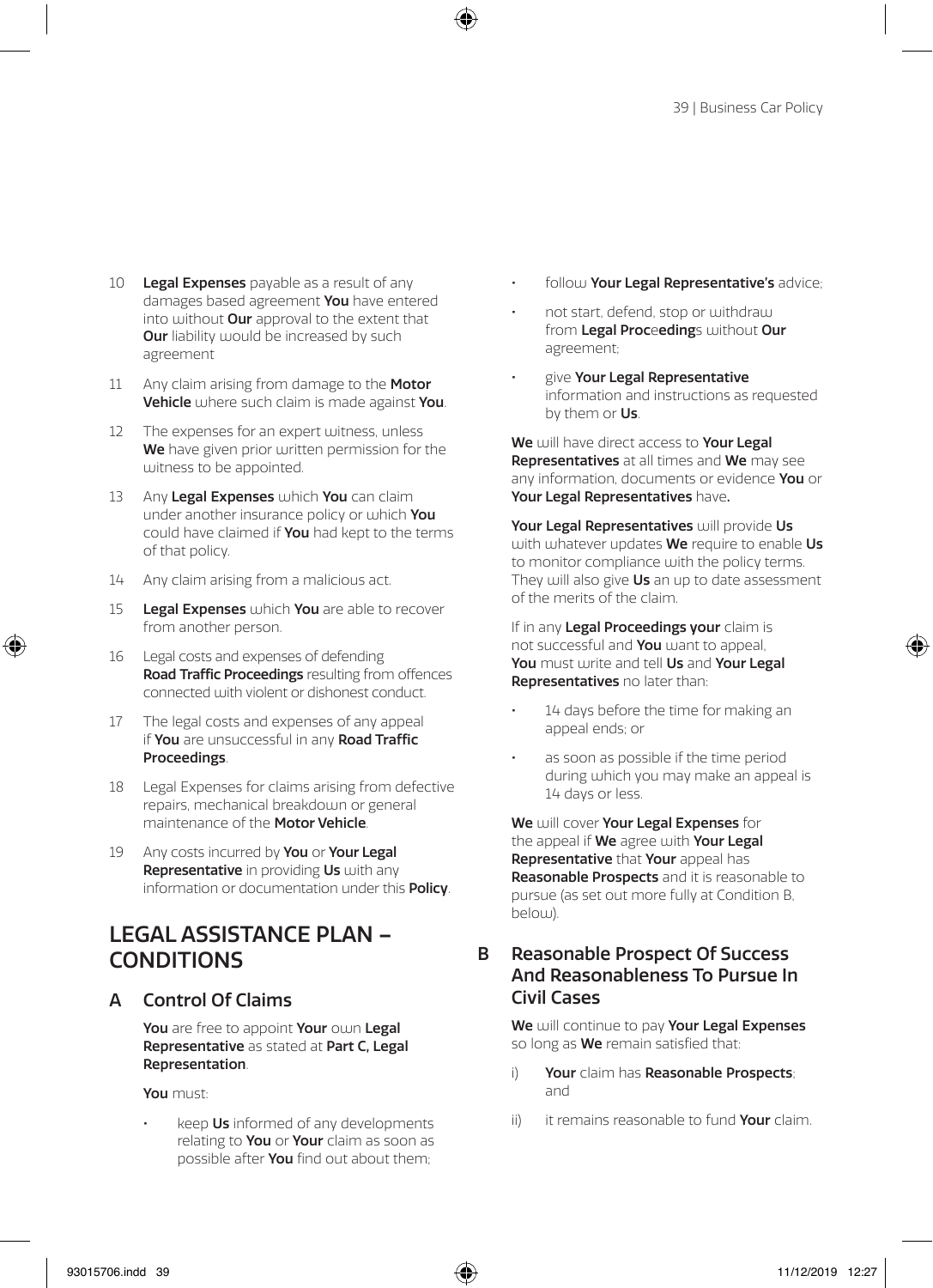In determining whether it remains reasonable to fund Your claim, We will consider whether a person without legal expenses insurance but with available funds, would continue to fund the case themselves taking account of the likely financial compensation available from the claim compared to the legal costs to be incurred in obtaining that compensation.

We will also take into account the legal opinion provided by Your Legal Representatives in reaching Our decision.

If Your Legal Representative is not of the view that Your claim has Reasonable Prospects, We will on Your request pay Your Legal Expenses for the circumstances to be reviewed further by Your Legal Representative, for a period of no longer than 2 hours, to reassess the prospects of success.

If, at the end of this further review, Your Legal **Representative** is of the opinion that the claim has Reasonable Prospects, We will continue to pay Your Legal Expenses.

If You dispute the accuracy of any general practitioner or orthopaedic medical report obtained by Your Legal Representative in the course of Your claim, and We accept Your dispute, We will pay for a second medical report from a suitably qualified medical practitioner.

If at any time We or Your Legal Representative consider that Your claim or the Legal Proceedings do not have Reasonable Prospects or it is no longer reasonable to fund the claim, **We** will confirm this in writing to You and inform You that We will not pay any Legal Expenses for work undertaken after You have received the notice. In any event, You have the right to continue the claim or Legal Proceedings following receipt of the notice but this will be at Your own expense.

#### C Accounts And Level Of Expenses

You or the Legal Representatives must pass on to Us all accounts for Legal Expenses as soon as possible after receiving them.

We may require You to ask the Legal Representatives to have the Legal Expenses assessed, taxed or audited to determine to what extent Legal Expenses are payable.

#### D Settling Early

You must tell Us as soon as possible of any offer or payment which is made to settle the claim. You must not accept or make any offer to settle the claim without **Our** permission. We will not refuse permission without a good reason. If You reject or delay acceptance of an offer or payment without Our permission We will not pay any Legal Expenses incurred from the date of that offer.

If We or Your Legal Representatives feel that an offer to settle the claim should be accepted but You reject that offer and if You are eventually awarded or agree to accept an offer which is equal to or lower than the offer You had rejected, We will not pay for any legal expenses incurred and/or which You are ordered to pay from the date of the offer which You rejected.

We will expect any settlement to include provision for payment of Your Legal Expenses unless We agree otherwise.

#### E Options To Reimburse

Where in **Our** reasonable opinion You would suffer no detriment. We may choose to pay You the value of the claim for **Uninsured Losses** in full and final settlement of any entitlement to indemnity for Legal Expenses.

#### F Conflict Of Interest

If at any time during the course of the claim, We become aware of any possible conflict of interest between You and Us or on the part of the Legal Representatives. We will tell You in writing. You have the right to choose an alternative solicitor or other qualified person to act as Your Legal Representative and take over the claim.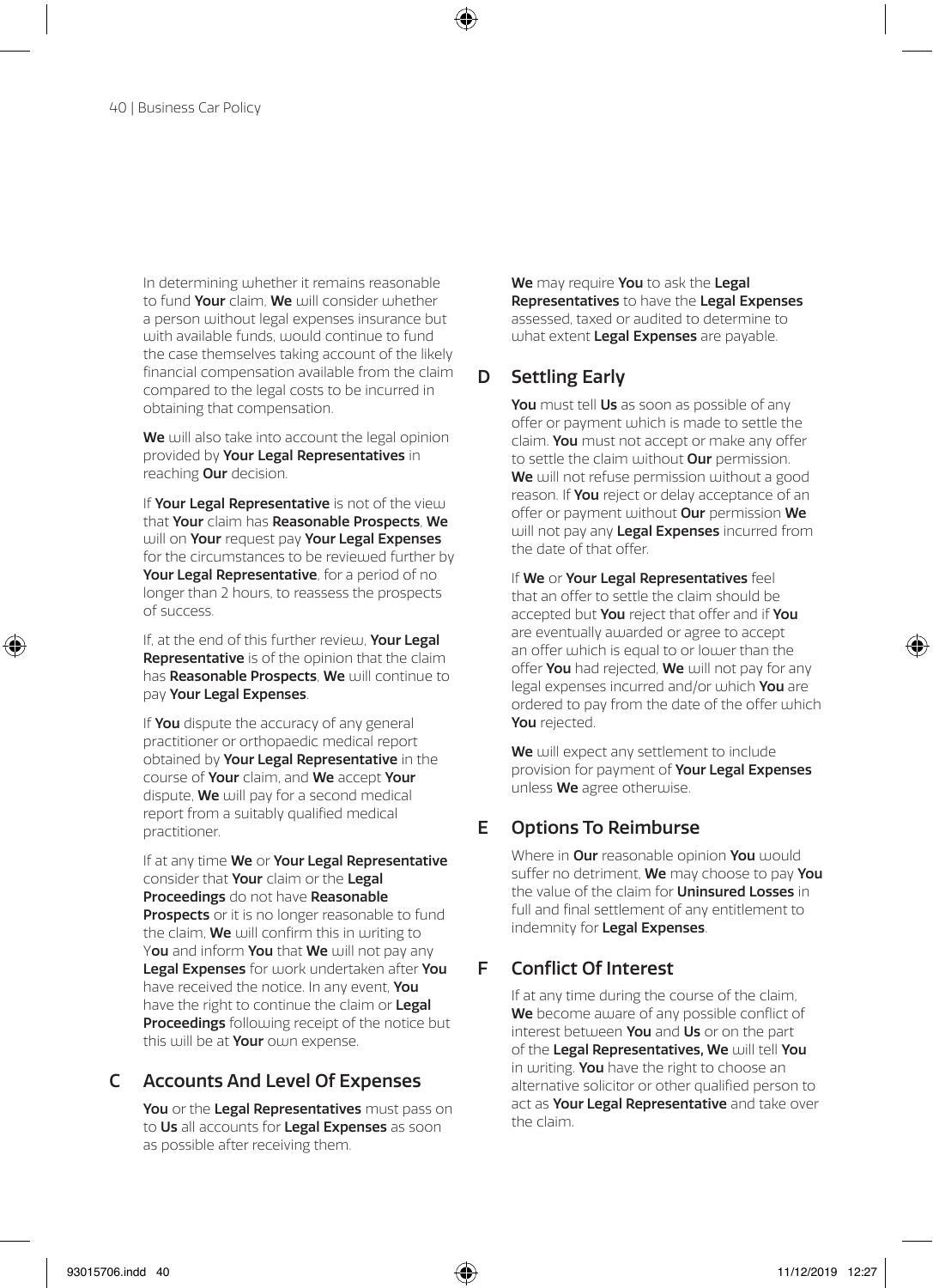#### G Dispute Resolution

You have the right to take any dispute with Us to arbitration. We also have the right to take any dispute with You to arbitration.

The arbitrator will be either a solicitor or barrister agreed by Us and You, and if agreement can't be reached the Bar Council or the President of the Law Society will choose one within the British Isles. Whoever loses the arbitration must pay all the costs and expenses of the other party. If the decision goes against You. You cannot claim the arbitration costs under Your Policy.

We will give you written details of the right to arbitration. If You want to take any dispute with Us to arbitration, You must tell Us this in writing.

Using the arbitration procedure does not prevent You from referring the matter to the Financial Ombudsman Service or the right to appeal against the arbitrator's decision in a court of law.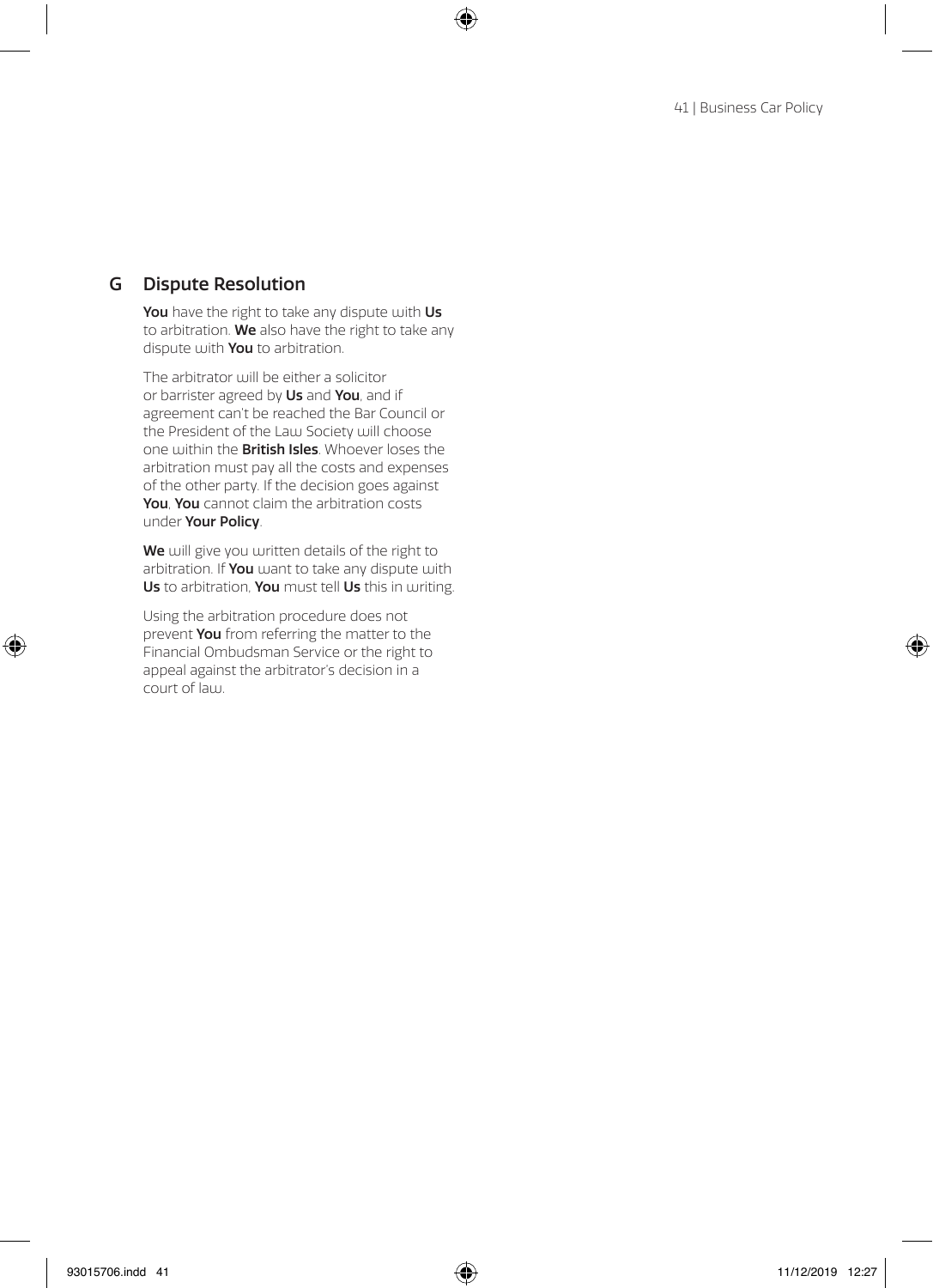## Complaints Procedure

### Our Commitment to Customer Service

At RSA we are committed to going the extra mile for our customers. If you believe that we have not delivered the service you expected, we want to hear from you so that uje can try to put things right.

## Our promise to you

We will:

- Acknowledge all complaints promptly
- Investigate quickly and thoroughly
- Keep you informed of progress
- Do everything possible to resolve your complaint
- Ensure you are clear on how to escalate your complaint, if necessary.

#### Step 1

If your complaint relates to your policy then please contact the sales and service team in the office which issued the Policy or your Broker. If your complaint relates to a claim then please call the claims helpline number shown in your policy booklet.

We aim to resolve your concerns on an informal basis, within three business days. Where we have been able to, we will send you a letter confirming this. We'll also explain how you may be able to refer the matter to the Financial Ombudsman Service if you subsequently decide that you are unhappy with the outcome.

#### Step 2

In the unlikely event that your concerns have not been resolved within this time, your complaint will be referred to our Customer Relations Team who will arrange for an investigation on behalf of our Chief Executive. Once our Customer Relations Team have reviewed your complaint they will send you a final decision in writing within 8 weeks of the date we received your complaint. Their contact details are as follows:

Post: RSA Customer Relations Team PO Box 255 Wymondham NR18 8DP

Email: crt.halifax@uk.rsagroup.com

## If you are still not happy

If you are still unhappy after our review, or you have not received a written offer of resolution within 8 weeks of the date we received your complaint, you may be eligible to refer your case to the Financial Ombudsman Service (FOS). The FOS is an independent body that arbitrates on complaints. They can be contacted at:

| Post: | Exchange Tower |
|-------|----------------|
|       | London         |
|       | F14 9SR        |

Telephone: 0800 0234567 (free from mobile phones and landlines) 0300 1239123 (costs no more than calls to 01 or 02 numbers)

Email: complaint.info@financial-ombudsman.org.uk Website: www.financial-ombudsman.org.uk

You have six months from the date of our final response to refer your complaints to the FOS. This does not affect your right to take legal action, however, the FOS will not adjudicate on any case where litigation has commenced.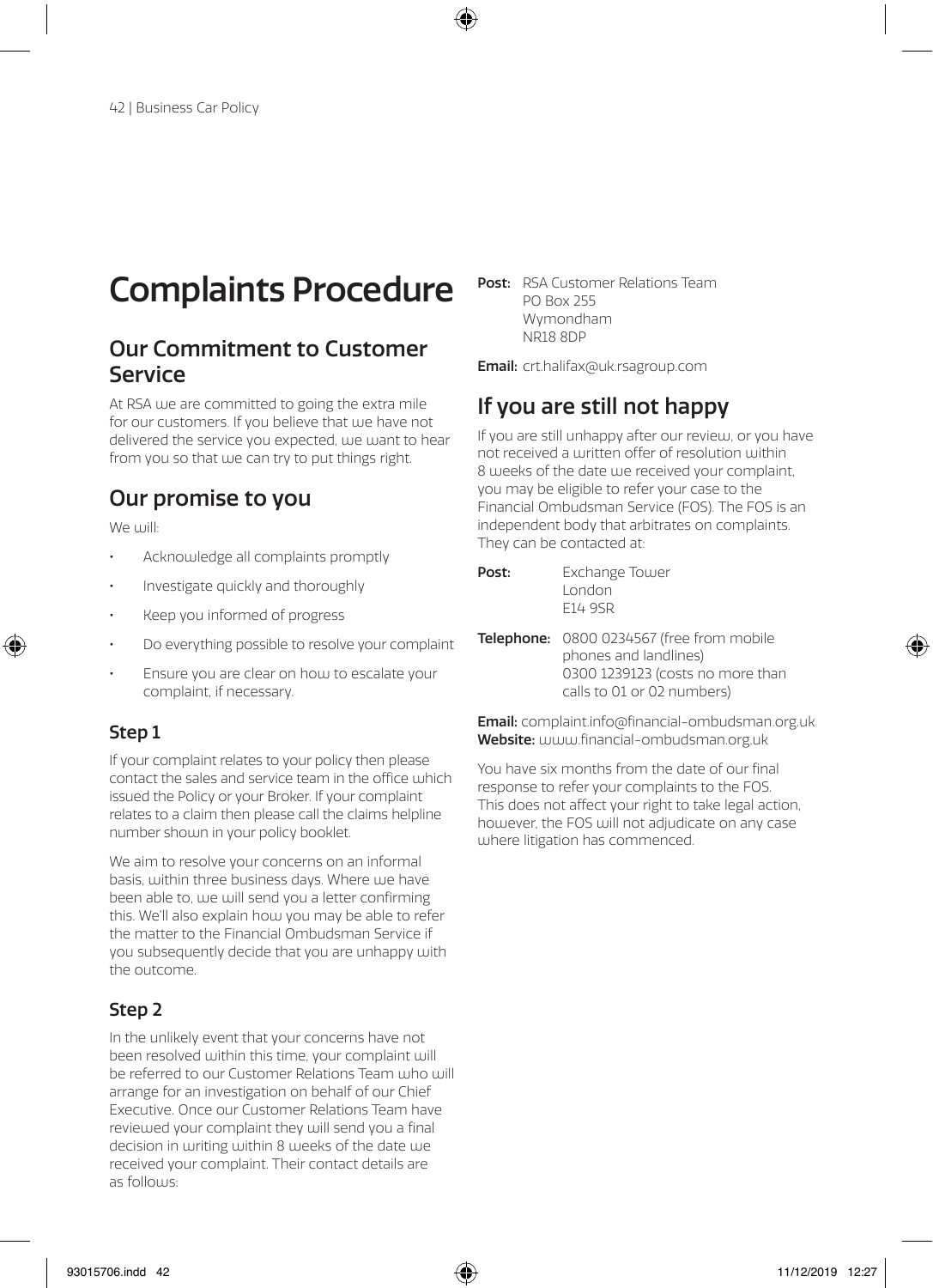## $\vec{\bm{\theta}}$  How we use your Information

Your privacy is important to us and we are committed to keeping it protected. We have created this Customer Privacy Notice which will explain how we use the information we collect about you and hou you can exercise your data protection rights. This Privacy Notice will help you understand the following:

#### Who are we?

We are Royal & Sun Alliance (RSA) Insurance plc, a member of the RSA Group of companies. We provide commercial and consumer insurance products and services under a number of brands.

#### Why do we collect and use your personal information?

As an insurer, we need your personal information to understand the level of insurance cover you require. We'll use this information (e.g. your name, address, telephone number and email address) to communicate with you and if you have agreed.

We need to use your information to create a quote for you, allowing you to buy insurance products from us. When buying a product from us, you'll also need to provide us with details about the items you wish to be covered by the insurance.

We may need to check your information with external companies/organisations (e.g. the DVLA, the Motor Insurance Database, credit reference agencies and criminal conviction checks.) When buying certain products, sometimes we will ask for special categories of personal data (e.g. driving offences for motor insurance, medical records in case of injury).

Once you become a customer, we'll need to take your payment details to set up your cover. This could be direct debit, credit or debit card information.

If you need to claim against your insurance policy, we will need to collect information about the incident and this may be shared with other selected companies to help process the claim. If other people are involved in the incident, we may also need to collect additional information about them which can include special categories of personal data (e.g. injury and health data).

In submitting an application, we may be provided with equivalent or substantially similar information relating to other proposed beneficiaries under the policy. You agree that you will bring this Privacy Notice to the attention of each beneficiary at the earliest possible opportunity.

Data protection laws require us to meet certain conditions before we are allowed to use your personal information in the manner described in this Privacy Notice. To use your personal information, we will rely on one or more of the following grounds:

- Performance of contract: We need to use your personal information in order to provide you with the policy (which is a contract of insurance between you and us), and perform our obligations under it (such as making payments to you in respect of a claim made under the policy).
- **Consent:** In certain circumstances, we may need your consent unless authorised by law in order to use personal information about you which is classed as "special categories of personal data".
- Necessity to establish, exercise or defend legal claim: If you, or we, bring a legal claim (e.g. a court action) against the other, we may use your information in either establishing our position, or defending ourselves in relation to that legal claim.
- Compliance with a legal obligation: Where laws or regulations may require us to use your personal information in certain ways.
- Legitimate Interests: We will also process your personal information where this processing is in our "legitimate interests". When relying on this condition, we are required to carry out a balancing test of our interests in using your personal information (for example, carrying out analytical research), against the interests you have as a citizen and the rights you have under data protection laws. The outcome of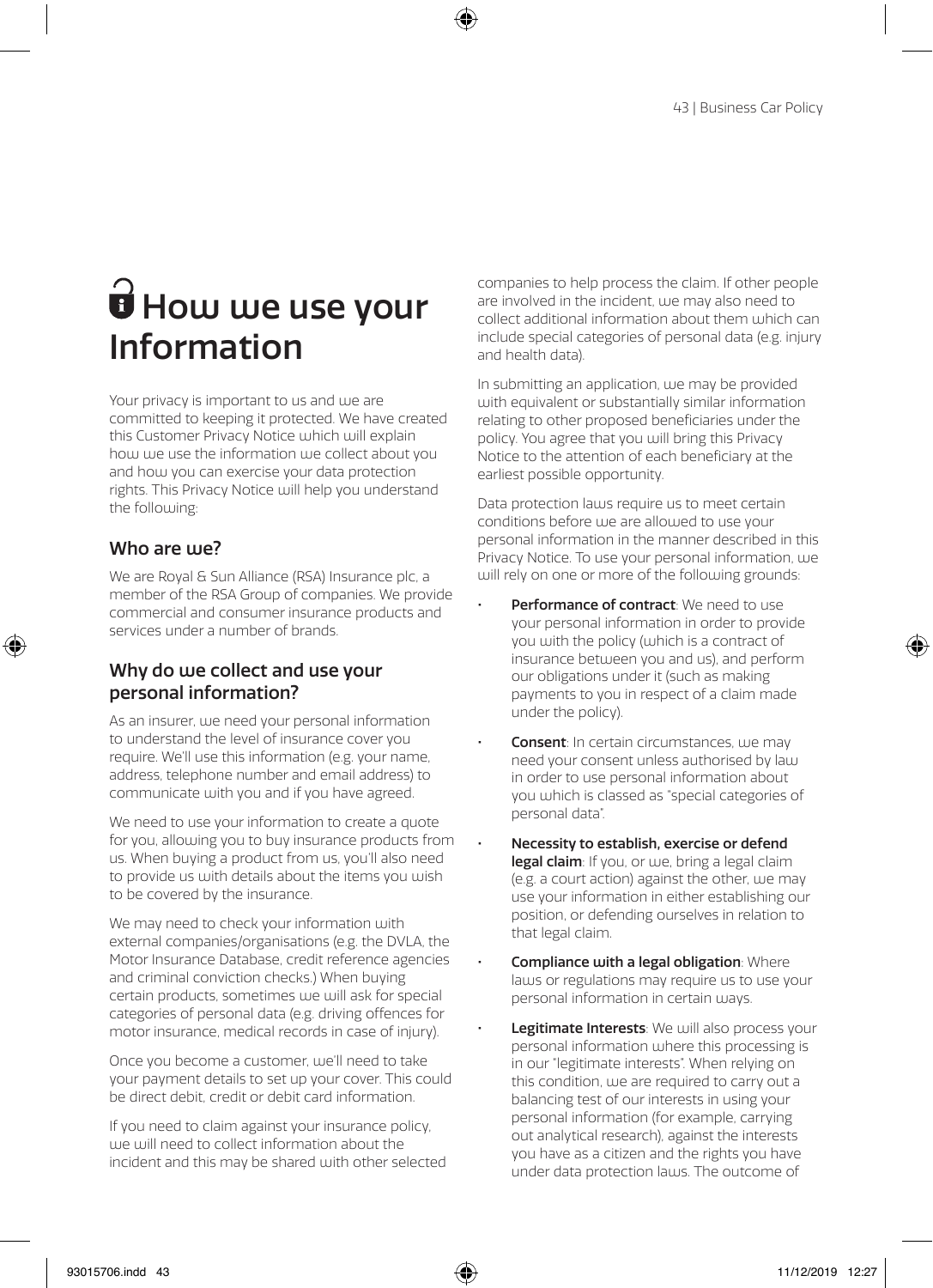this balancing test will determine whether we can use your personal information in the ways described in this Privacy Notice. We will always act reasonably and give full and proper consideration to your interests in carrying out this balancing test.

#### Where else do uje collect information about you?

We will receive details about you from other people or companies. For example:

- Given to us by someone who applied for an insurance product on your behalf (e.g. an insurance broker) where you have given them the permission to do so; or
- Lawfully collected from other sources (e.g. Motor Insurance Database, Claims and Underwriting Exchange or fraud prevention databases) to validate the information you have provided to us.

We request those third parties to comply with data protection laws and to be transparent about any such disclosures. If you would like some further information, please contact us.

#### Will we share your personal information with anyone else?

We do not disclose your information outside of the RSA Group except:

- Where we need to check the information provided to us before we can offer you an insurance product (e.g. reference agencies);
- Where we are required or permitted to do so by law or relevant regulatory authority (e.g. financial crime screening, fraud detection/ prevention);
- Where we provide insurance services in partnership with other companies;
- In the event that we are bought or we sell any business or assets, in which case we will disclose your personal information to the prospective buyer of such business or assets;
- As required to enforce or apply this Privacy Notice, or the contract of insurance itself;
- Within our group for administrative purposes;
- As required in order to give effect to contractual arrangements we have in place with any insurance broker and/or intermediary through which you have arranged this policy;
- With healthcare providers in the context of any relevant claim being made against your policy;
- If we appoint a third party to process and settle claims under the policy on our behalf, in which case we will make your personal information available to them for the purposes of processing and settling such claims;
- With our third party service providers (including hosting/storage providers, research agencies, technology suppliers etc.);
- With our reinsurers (and brokers of reinsurers) in connection with the normal operation of our business;

Sometimes your personal information may be sent to other parties outside of the European Economic Area (EEA) in connection with the purposes set out above. We will take all reasonable steps to ensure that your personal information is treated securely and in accordance with this Privacy Notice, and in doing so may rely on certain "transfer mechanisms" such as the EU-US Privacy Shield, and the standard contractual clauses approved by the European Commission. If you would like further information please contact us.

#### Which decisions made about you will be automated?

Before we can offer you an insurance product or service, we may need to conduct the following activities, which involve automated (computer based) decision-making:

Pricing and Underwriting - this process calculates the insurance risks based on the information that you have supplied. This will be used to calculate the premium you will have to pay.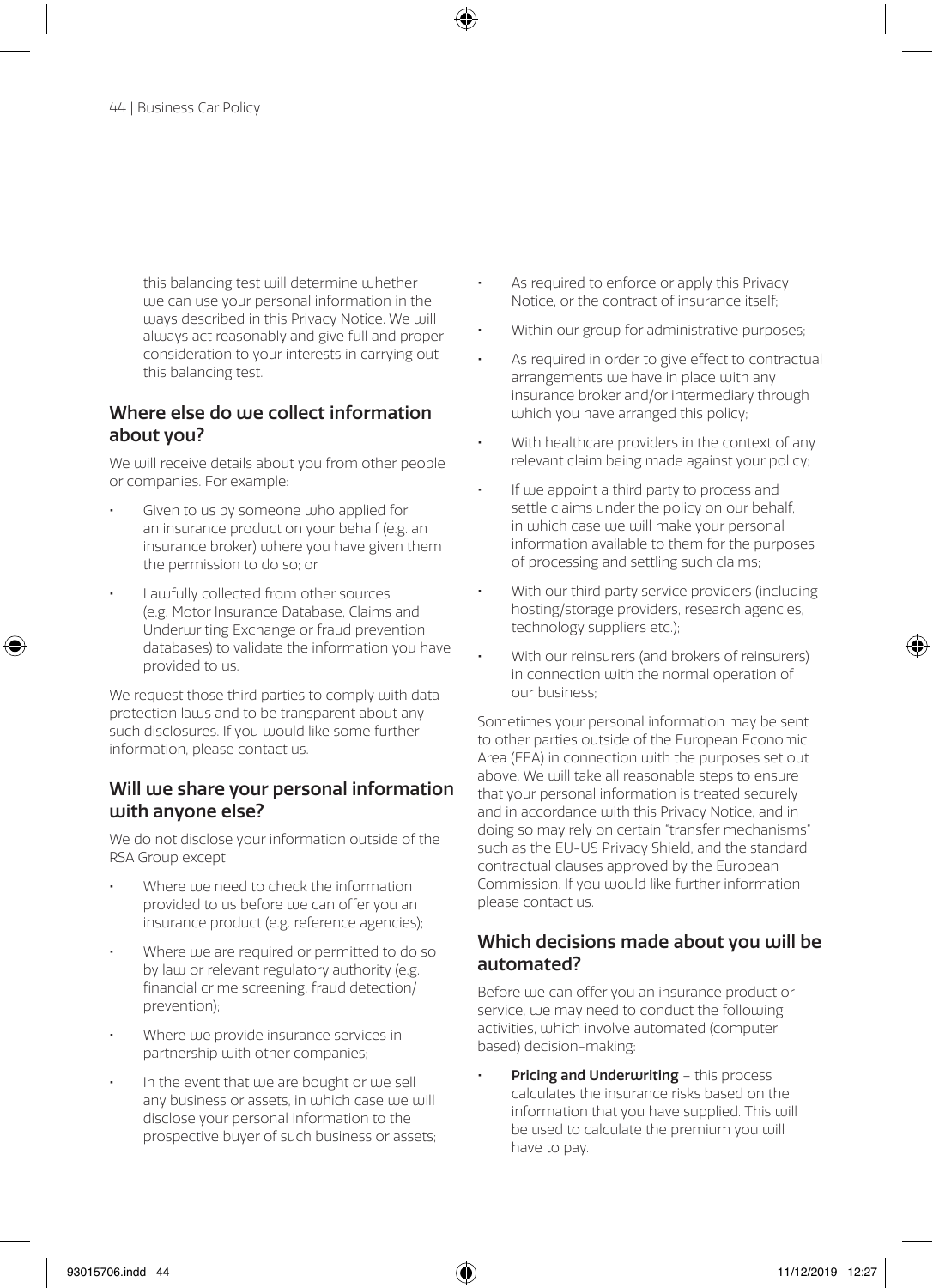- **Credit Referencing using the information** given, calculations are performed to evaluate your credit rating. This rating will help us to evaluate your ability to pay for the quoted products and services.
- Automated Claims some small claims may qualify for automated processing, which will check the information you provide, resulting in a settlement or rejection of your claim.

The results of these automated decision-making processes may limit the products and services we can offer you. If you do not agree with the result, you have the right to request that we perform a manual reassessment using the same information that you originally provided. If you wish to do so please contact us.

#### For how long will we keep your information?

Your personal information will be retained under one or more of the following criteria:

- Where the personal information is used to provide you with the correct insurance cover, which will be kept as long as it is required to fulfil the conditions of the insurance contract.
- Where the use of your personal information for a specific purpose is based on your consent, it will be kept for as long as we continue to have your consent.
- Where, for a limited period of time, we are using some of your information to improve the products or services we provide.
- For as long as your information is required to allow us to conduct fraud and/or criminal checks and investigations.

#### Your information is incorrect what should you do?

If you hold a product or service with us and think that the information we hold about you is incorrect or incomplete, please contact us and we will be happy to update it for you.

#### What are your rights over the information that is held by RSA?

We understand that your personal information is important to you, therefore you may request the following from us to:

- 1 Provide you with details about the personal information we hold about you, as a well as a copy of the information itself in a commonly used format. [Request Ref: DSR 1]
- 2 Request your personal information be deleted where you believe it is no longer required. Please note however, we may not be able to comply with this request in full where, for example, you are still insured with us and the information is required to fulfil the conditions of the insurance contract. [Request Ref: DSR 2]
- 3 Request the electronic version of the personal information you have supplied to us, so it can be provided to another company. We would provide the information in a commonly used electronic format. [Request Ref: DSR 3]
- 4 Request to restrict the use of your information by us, under the following circumstances [Request Ref: DSR 4]:
	- a) If you believe that the information we hold about you is inaccurate, or;
	- b) If you believe that our processing activities are unlawful and you do not want your information to be deleted.
	- c) Where we no longer need to use your information for the purposes set out in this Privacy Notice, but it is required for the establishment, exercise or defence of a legal claim.
	- d) Where you have made an objection to us (in accordance with section 5 below), pending the outcome of any assessment we make regarding your objection.
- 5 Object to the processing of your data under the following circumstances [Request Ref: DSR 5]:
	- a) Where we believe it is in the public interest to use your information in a particular way, but you disagree.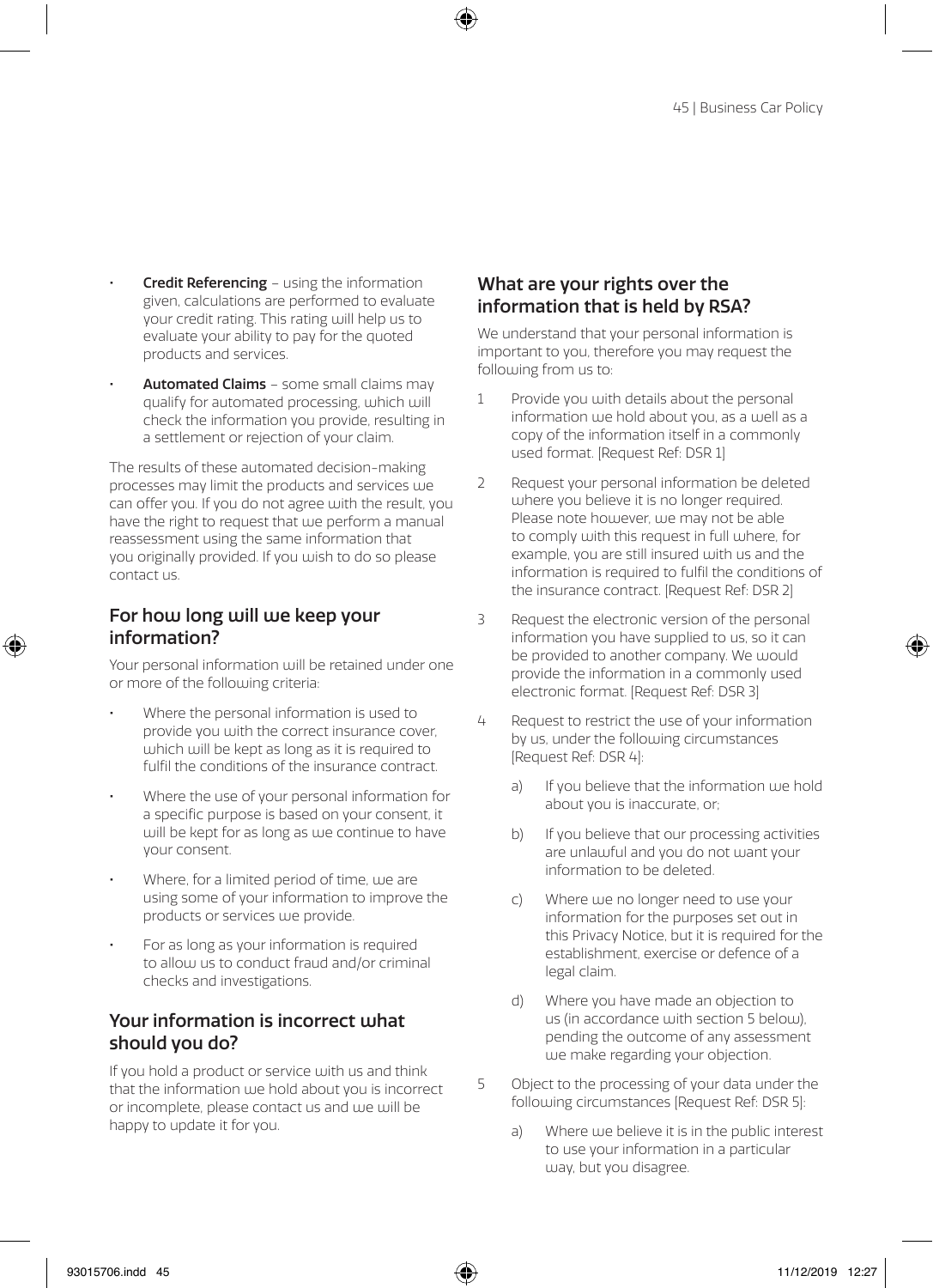b) Where we have told you we are using your data for our legitimate business interests and you believe use shouldn't be (e.g. you were in the background of a promotional video but you did not agree to be in it.)

In each case under section 5 above, we will stop using your information unless we can reasonably demonstrate legitimate grounds for continuing to use it in the manner you are objecting to.

If you would like to request any of the above, please contact us and submit a written request, including the request reference (e.g. DSR 1), as this will speed up your request. To ensure that we do not disclose your personal information to someone who is not entitled to it, when you are making the request we may ask you to provide us with:

- Your name;
- Address(es);
- Date of birth:
- Any policy IDs or reference numbers that you have along with a copy of your photo identification.

All requests are free of charge, although for requests for the provision of personal information we hold about you (DSR1) we reserve the right to charge a reasonable administrative fee where, we believe an excessive number of requests are being made. Wherever possible, we will respond within one month from receipt of the request, but if we don't, we will notify you of anticipated timelines ahead of the one month deadline.

Please note that simply submitting a request doesn't necessarily mean we will be able to fulfil it in full on every occasion – uje are sometimes bound by  $\lambda$ which can prevent us fulfilling some requests in their entirety, but when this is the case we will explain this to you in our response.

#### Our Privacy Notice

If you have any queries regarding our Privacy Notice please contact us and uje will be happy to discuss any query with you. Our Privacy Notice will be updated from time to time so please check it each time you submit personal information to us or renew your insurance policy.

#### How you can contact us about this Privacy Notice?

If you any questions or comments about this Privacy Notice please contact:

The Data Protection Officer RSA Bowling Mill Dean Clough Industrial Park Halifax HX3 5WA

You may also email us at crt.halifax@uk.rsagroup.com.

#### How you can lodge a complaint?

If you wish to raise a complaint on how we have handled your personal information, please send an email to crt.halifax@uk.rsagroup.com or write to us using the address provided. Our Data Protection Officer will investigate your complaint and will give you additional information about how it will be handled. We aim to respond in a reasonable time, normally 30 days.

If you are not satisfied with our response or believe we are not processing your personal information in compliance with UK Data Protection laws, you may lodge a complaint to the Information Commissioner's Office, whose contact details are;

Information Commissioner's Office Wycliffe House Water Lane Wilmslow Cheshire SK9 5AF